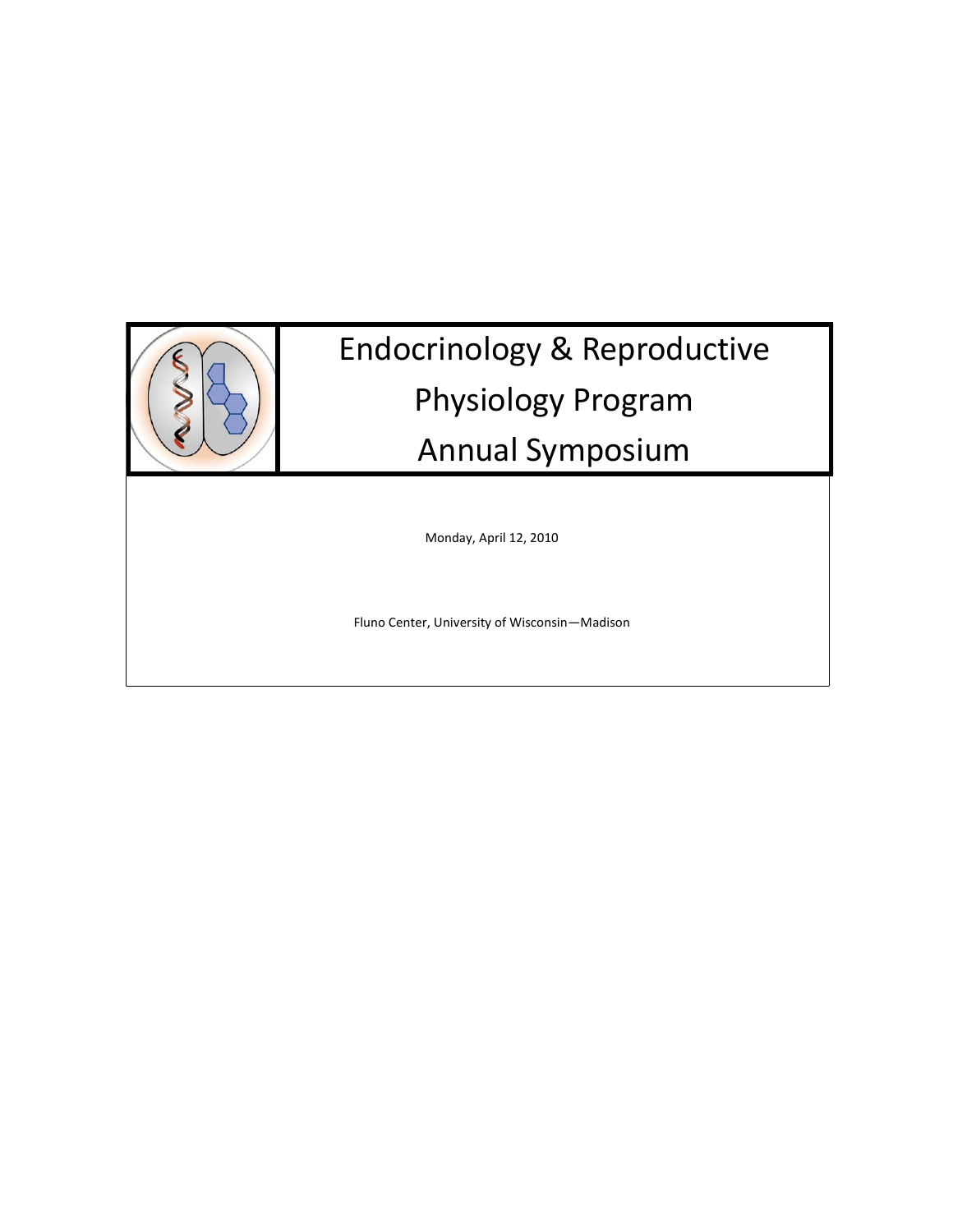## Table of Contents

| <b>Table of Contents</b>                | Page 2  |
|-----------------------------------------|---------|
| Program Agenda                          | Page 3  |
| Keynote Speaker Bio and Abstract        | Page 4  |
| <b>Faculty Speaker Bio and Abstract</b> | Page 5  |
| <b>Abstracts for Trainee Talks</b>      | Page 6  |
| <b>Poster Session Abstracts</b>         | Page 11 |
| <b>ERP Program Faculty Directory</b>    | Page 37 |
| 2010 ERP Program Student Directory      | Page 40 |
| NIH T32 Trainees                        | Page 40 |

# Acknowledgements

- The Endocrinology & Reproductive Physiology Program
- National Institutes of Health, NICHD Training Grant T32HD041921
- Abstract Book designed by Tiffany Bachmann, MA, Student Services Coordinator

# 2009/2010 Symposium Organizing Committee

- Dr. Manish Patankar, Chair
- Omar Jobe
- Carly Kibbe
- **•** Brian Kenealy
- **•** Soraya Silva
- Dr. Chanel Tyler, MD
- Dr. Ian Bird, Program Director (ex-officio member)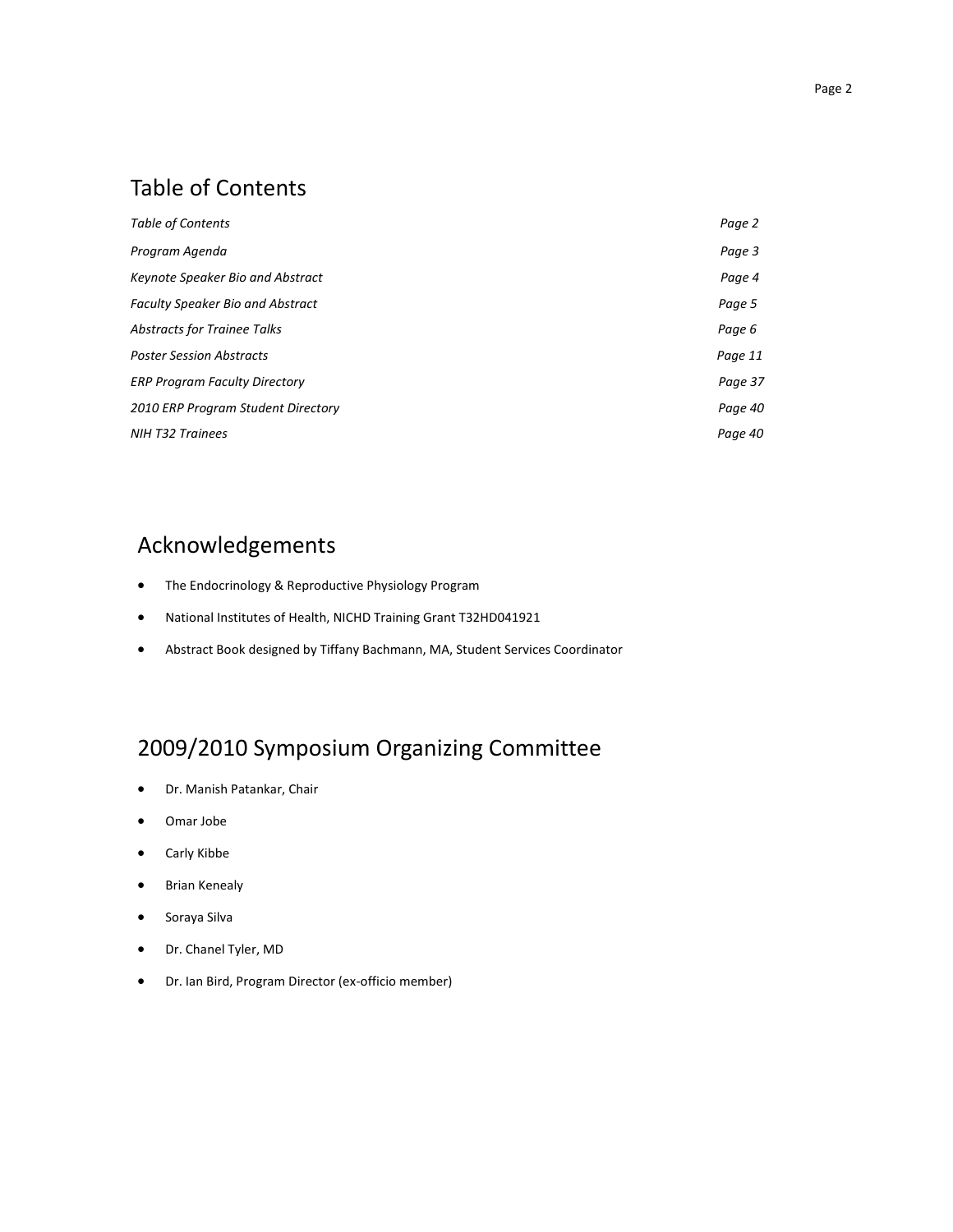# Program Schedule - Monday, April 12, 2010

| $9:00$ am $-9:30$ am                | Registration and Poster set-up                                           |
|-------------------------------------|--------------------------------------------------------------------------|
|                                     | Location: Fluno Center Foyer                                             |
| $9:30$ am                           | Welcome and Introduction of Invited Faculty Speaker                      |
|                                     | Session Chair: Dr. Chanel Tyler                                          |
| $9:30$ am $-10:50$ am               | Faculty Talk: Dr. Colin Jefcoate and Panel Discussion                    |
|                                     | Title " Endocrine Disruptors: Targets, Mechanisms and Risks"             |
|                                     | Location: Fluno Center Auditorium                                        |
| 10:50 am $-$ 11:30 am               | <b>Trainee Talks</b>                                                     |
|                                     | Location: Fluno Center Auditorium                                        |
|                                     | Session Chairs: Carly Kibbe, Samantha Lewis                              |
|                                     | $10:50 - 11:10$ am Yizhou Jiang                                          |
|                                     | 11:10 - 11:30 am Dr. Heather Bankowski                                   |
| 11:30 am $-$ 12:30 pm               | Lunch – Fluno Center Dining Room                                         |
| 1:00 pm -2:00 pm                    | Keynote Speaker: Dr. Stephen Black                                       |
|                                     | Title " Regulation of NO Signaling by Oxidative and Nitrosative Stress " |
|                                     | Session Chair: Dr. Ronald Magness                                        |
| $2:00 \text{ pm} - 3:00 \text{ pm}$ | Poster Session / Afternoon Break                                         |
|                                     | Location: Fluno Center Foyer                                             |
| $3:00 \text{ pm} - 4:20 \text{ pm}$ | <b>Trainee Talks</b>                                                     |
|                                     | Session Chair: Brian Kenealy, Ann Rozner                                 |
|                                     | Location: Fluno Center Auditorium                                        |
|                                     | 3:00 - 3:20 pm Kate Guerriero                                            |
|                                     | $3:20 - 3:40$ pm Omar Jobe                                               |
|                                     | 3:40 - 4:00 pm Katie Hackbart                                            |
|                                     | 4:00-4:20 pm Carly Kibbe                                                 |
| 4:30 pm                             | <b>Closing Remarks</b>                                                   |
|                                     | Location: Fluno Center Auditorium                                        |
| 4:30 pm                             | Poster take down                                                         |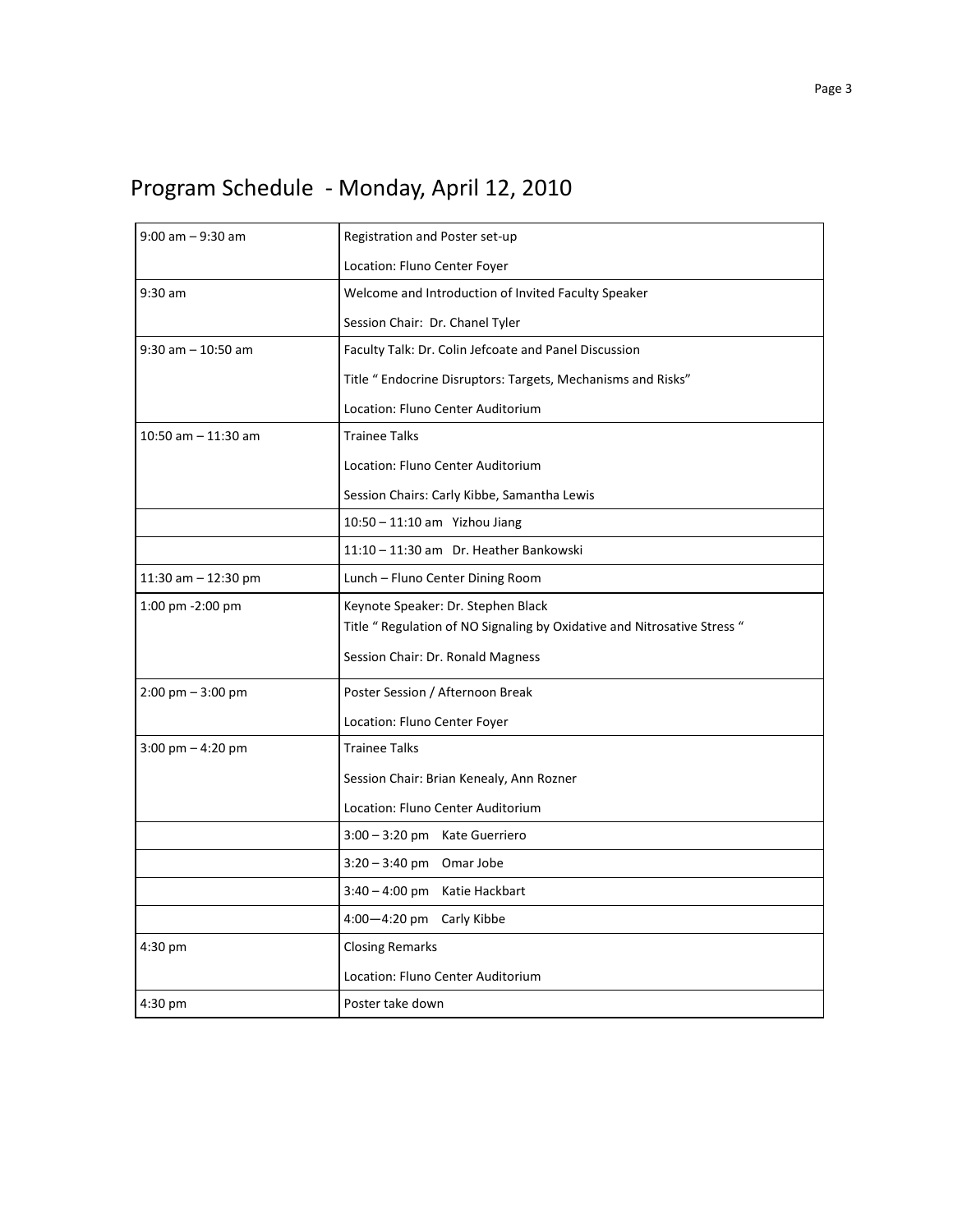#### **Keynote Speaker: Dr. Stephen Black**

**Dr. Stephen Black, PhD** completed his B.Sc (honors) at the University of Edinburgh, Scotland in Molecular Biology and his PhD also from the University of Edinburgh, Scotland in Molecular Pharmacology. Dr. Black completed postdoctoral training in Molecular Endocrinology at the University of Edinburgh, Scotland and then at the University of California—San Francisco. Professional academic appointments at the University of California -San Francisco include Research Chemist, Laboratory Director of the Child Heath Research Center and Assistant Professor of Pediatrics through 1994. Dr. Black then moved to Northwestern University in Evanston, IL as an Associate Professor of Pediatrics and Molecular Pharmacology. Additional academic appointments at the University of Washington and University of Montana led to his current position as Professor of Obstetrics & Gynecology at the Medical College of Georgia. Research in Dr. Black's laboratory focuses on the roles of reactive oxygen species (ROS) in cell signaling and how derangements in ROS generation underlie many pathogenic states. Dr. Black has 150 PubMed publications and is active in numerous professional societies including Society for Pediatric Research, Society for Neuroscience and the American Heart Association.

#### Regulation of NO Signaling by Oxidative and Nitrosative Stress

Keynote Speaker Abstract – One of the major goals of my laboratory is to understand how nitric oxide (NO) signaling is regulated in the endothelium under both physiologic and pathologic conditions. To this end we have focused on how the endothelial isoform of NO synthase (eNOS) is regulated. I will discuss how we are attempting to integrate mass spectroscopy and molecular modeling into our cell biology studies to elucidate new mechanisms that regulate NO signaling by oxidative and nitrosative stress. I will focus on three main areas: control of eNOS dimerization, eNOS phosphorylation, and eNOS subcellular trafficking. Finally, I will discuss how our investigations into these more basic control pathways allowed us to develop a potential new therapy for the treatment of the endothelial dysfunction that precedes the development of pulmonary hypertension in children born with congenital heart defects that lead to increases in pulmonary blood flow after birth.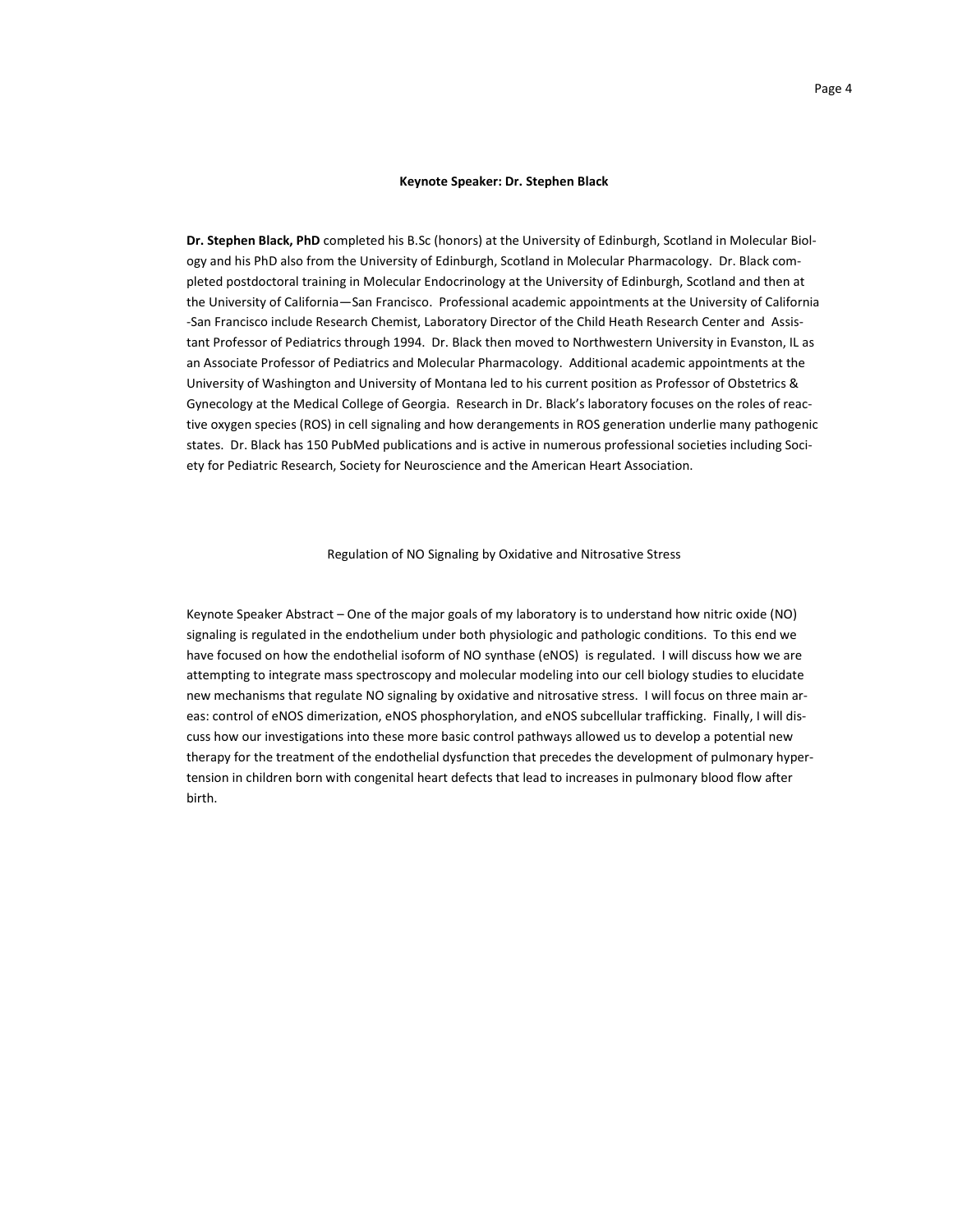**Dr. Colin Jefcoate, PhD Professor, Pharmacology**

#### **Title Endocrine Disruptors: Targets, Mechanisms and Risks**

A wide range of persistent environmental chemicals disrupt hormonal signaling pathways ,particularly those involving reproductive organs .These chemicals include many organochlorine compounds ,plastic components including BHA and phthalates and pesticides including atrazine,organophosphates and recently tributyl tin. These chemicals are commonly found in lakes rivers and ground water are readily enter the food chain .Their effects were first realized through developmental effects on wildlife . Many of these chemicals bind to the estrogen receptor thus the frequently reported wildlife feminization . Links through Public Health studies have been made to several diseases affecting male and female reproductive health including breast and prostate cancers . The accumulation of these chemicals in body fat and ready excretion through lactation poses additional risks to the fetus . The potential for imprinting adult effects in the fetus expands human risk beyond endocrine diseases . In assessing the human risks there have been extensive efforts to quantify exposures ,particularly in pregnant mothers and in children. Exposures to many of these chemicals appears to be in the range of receptor activity.

Recent work has expanded the mechanisms of disruption to several other nuclear receptors (PPAR ,RXR and SF-1) where these chemicals bind and compete with the natural hormone . The result is persistent activation or inhibition of the transcription of target genes that by-passes the normal tight hormonal controls.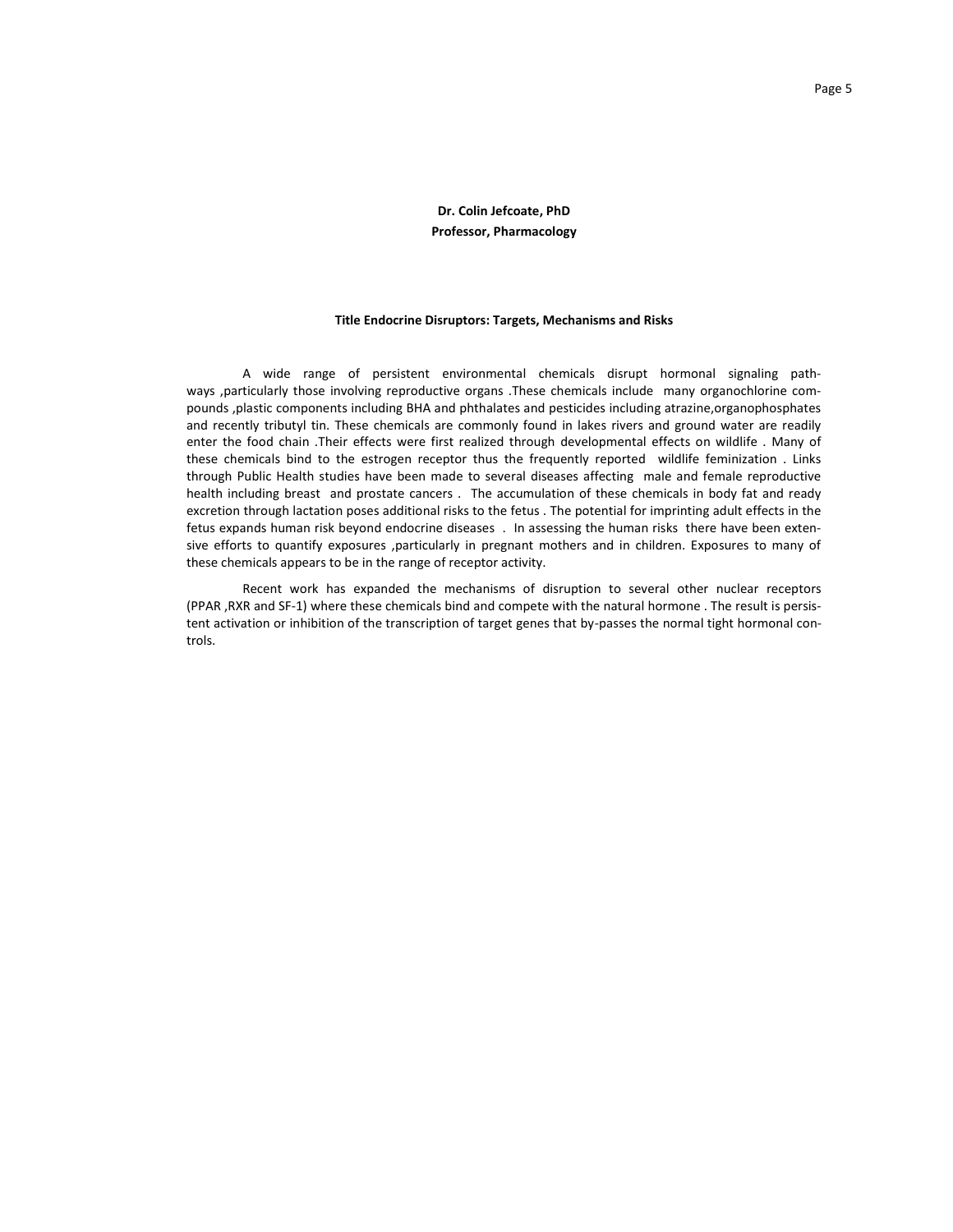Chronic Hypoxia Induces Differential Gene Expression In Human Umbilical Vein Endothelial Cells

Yi-zhou Jiang, Kai Wang, Ping Wang, Christina Kendziorski, Dong-bao Chen, and Jing Zheng

Endothelial cells in most tissues in vivo reside under chronic hypoxic environment (2-8% O2). This physiological hypoxia is critical for endothelial cell homeostasis, growth and development. To examine molecular mechanisms underlying chronic hypoxia regulation of human endothelial cell functions, herein we compared the transcriptomes of human umbilical cord vein endothelial cells (HUVEC) derived under hypoxia or normoxia. Methods: HUVEC were isolated from umbilical cords (n = 6) of normal term pregnancy and cultured under hypoxia (37o C, 5% CO2, 3% O2) or normoxia (37o C, 5% CO2, 95% air). After 20-25 days, the phenotypes of the cells were verified. Highly pure cell preparations (> 96% of cells expressing CD31 and exhibiting positive LDL uptake) were used. The transcriptomes were analyzed by using the Affymetrix human U133 plus 2.0 microarray chips. Results: Both hypoxia- and normoxia-derived HUVEC maintained typical endothelial cell phenotypes after 20-25 days of culture. Hypoxia-inducible factor 1  $\alpha$  (HIF1 $\alpha$ ) protein levels were significantly increased in hypoxia-derived HUVEC vs. normoxia-derived HUVEC. Microarray analysis revealed that chronic hypoxia induced 62 differentially expressed (DE) genes, in which 41 genes were up-regulated and 21 genes were down-regulated. Ten of genes were verified by RT-PCR. Among these 62 DE genes only 5 were overlapped with those previously reported in normoxia-derived HUVEC exposed to acute (12, 24, and 48 hr) hypoxia. The gene enrichment analysis showed that the majority (12.9 %) of these DE genes were critical for cell adhesion, while others were important for membrane organization and biogenesis (6.5%), cell activation (6.5%), and cell migration (6.5%), according to their functions in biological process. In addition, 11.3% of these DE gene products were located in mitochondria, many of which are known to be involved in energy metabolism. Conclusions: In HUVEC, chronic hypoxia induces a transcriptome significantly different from these under chronic normoxia and acute hypoxia. Thus, HUVEC developed under chronic hypoxia represents a novel endothelial cell model which might more closely mimic their in vivo environment. Chronic hypoxia induced clusters of DE genes mainly participating in cell adhesion and energy metabolism.

## Striking Developmental Changes in Kisspeptin-Gpr54 Signaling to GnRH Nurons in Female Monkeys: Modification by Estrogen Feedback.

#### Guerriero KA, Keen KL, Terasawa E

A gonadal steroid-independent increase in GnRH release triggers the onset of puberty in primates. Because kisspeptin-Gpr54 signaling is important for the pubertal increase in GnRH release, in this study we examined how kisspeptin-Gpr54 signaling is regulated by ovarian steroid feedback in female rhesus monkeys. To assess the effects of ovariectomy (OVX) on developmental changes in kisspeptin-54 release pattern and the GnRH response to the kisspeptin agonist, human kisspeptin-10 (hKP10), we measured kisspeptin-54 and GnRH release in the stalk-median eminence of prepubertal and midpubertal monkeys using a microdialysis method. Results are summarized: 1) A developmental change in kisspeptin-54 release occurred at puberty, as seen by an increase in mean release and pulse frequency, but not pulse amplitude, 2) OVX stimulated mean kisspeptin-54 release and pulse amplitude in midpubertal, but not prepubertal, monkeys, 3) 10 nM hKP10 stimulated GnRH release similarly in both prepubertal and midpubertal ovary-intact monkeys, and 4) the GnRH response to hKP10 remained the same after OVX in prepubertal monkeys, whereas OVX eliminated the hKP10-induced GnRH stimulation in midpubertal monkeys. These results suggest that the pubertal increase in kisspeptin-54 release is independent from ovarian steroid feedback, and that kisspeptin-Gpr54 signaling to GnRH neurons undergoes a striking developmental change from an ovarian steroid feedback-independent to -dependent state. (Supported by NIH grants HD11355 and T32 HD041921).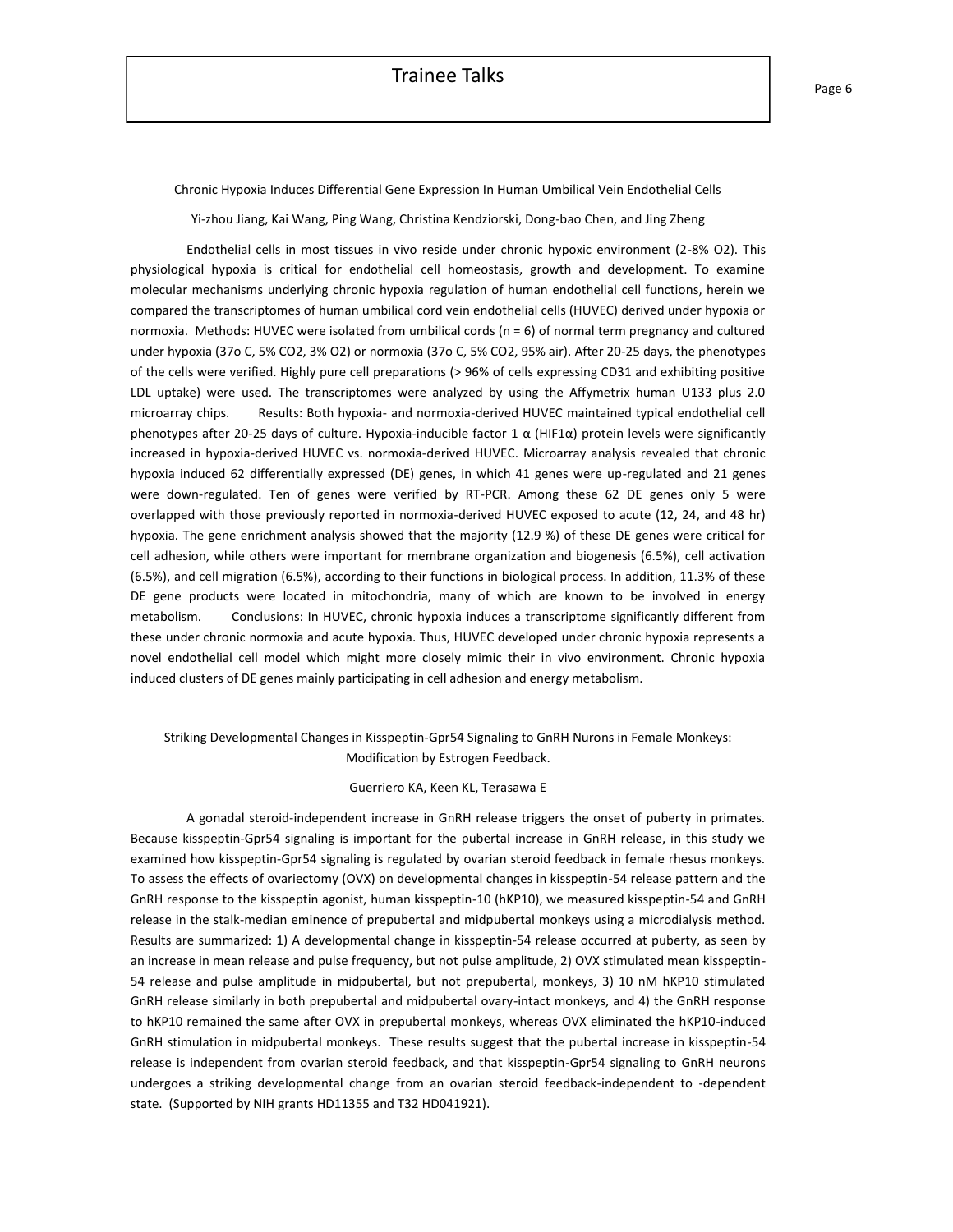## Alterations in the Nitric Oxide Synthase (eNOS) Pathway of Human Umbilical Vein Endothelium of Normal and Diabetic Pregnancies

Heather A. Bankowski, Fu-Xian Yi, Ian M. Bird, Dinesh Shah

Diabetes mellitus (DM) is characterized by vascular dysfunction with variable effects on pregnancy and fetal growth. The possibility exists that human umbilical vein endothelial cells (HUVEC) of diabetic pregnancies may not undergo the vasodilation characteristic of normal pregnancy, which could thereby result in excessive or compromised fetal growth and associated pathology. The mechanism of this phenomenon is unclear but could result from altered eNOS activation and/or limited pool of active eNOS capable of nitric oxide (NO) production. Of particular interest is DM antedating pregnancy (pre-existing DM) that may produce unique endothelial dysfunction characteristic of a chronic disease state, and may also occur in the umbilical vasculature during months of development. This is the first translational investigation in humans which has sought to determine directly if there is a functional difference in eNOS activation between the HUVEC of nondiabetic pregnancies and in pregnancies with pre-existing DM. Methods of dual imaging of calcium [Ca2+] response to vasodilation and simultaneous NO production in uterine artery endothelium in HUVEC have been utilized to study the vasculature of normal and preeclamptic pregnancies. These same methods were recently used to determine endothelial dysfunction in diabetic pregnancies. Umbilical veins from the cords of normal (N=7) and diabetic (N=5) subjects (obtained with authorized consent) were imaged using Fura-2 and DAF-2 do detect Ca2+ and NO respectively in real time in response to stimulation with ATP (100 uM). Recordings show that [Ca2+] signaling in the HUVEC of diabetic pregnancies appears similar to that of normal pregnancy, with a clear initial peak followed by repeated Ca2+ bursts that are synchronized between cells. However, the sustained NO production that is characteristic of normal pregnancy is lacking in the diabetic HUVEC. This was also true in response to the pharmacologic stimulant ionomycin, suggesting this is a limitation at the level of eNOS activation, which contrasts prior findings in previous studies of the HUVEC of preeclamptic pregnancy, where endothelial dysfunction is evident as a failure to signal at the level of [Ca2+]. We conclude that while in diabetic pregnancies [Ca2+] signaling is normal, the difference between normal and diabetic pregnancies is due to decreased production of NO, occurring at the level of decreased activation of eNOS. Such a failure to respond is consistent with direct damage to eNOS by reactive oxygen species (ROS), toxic substances known to be perpetuated by the hyperglycemic environment of DM.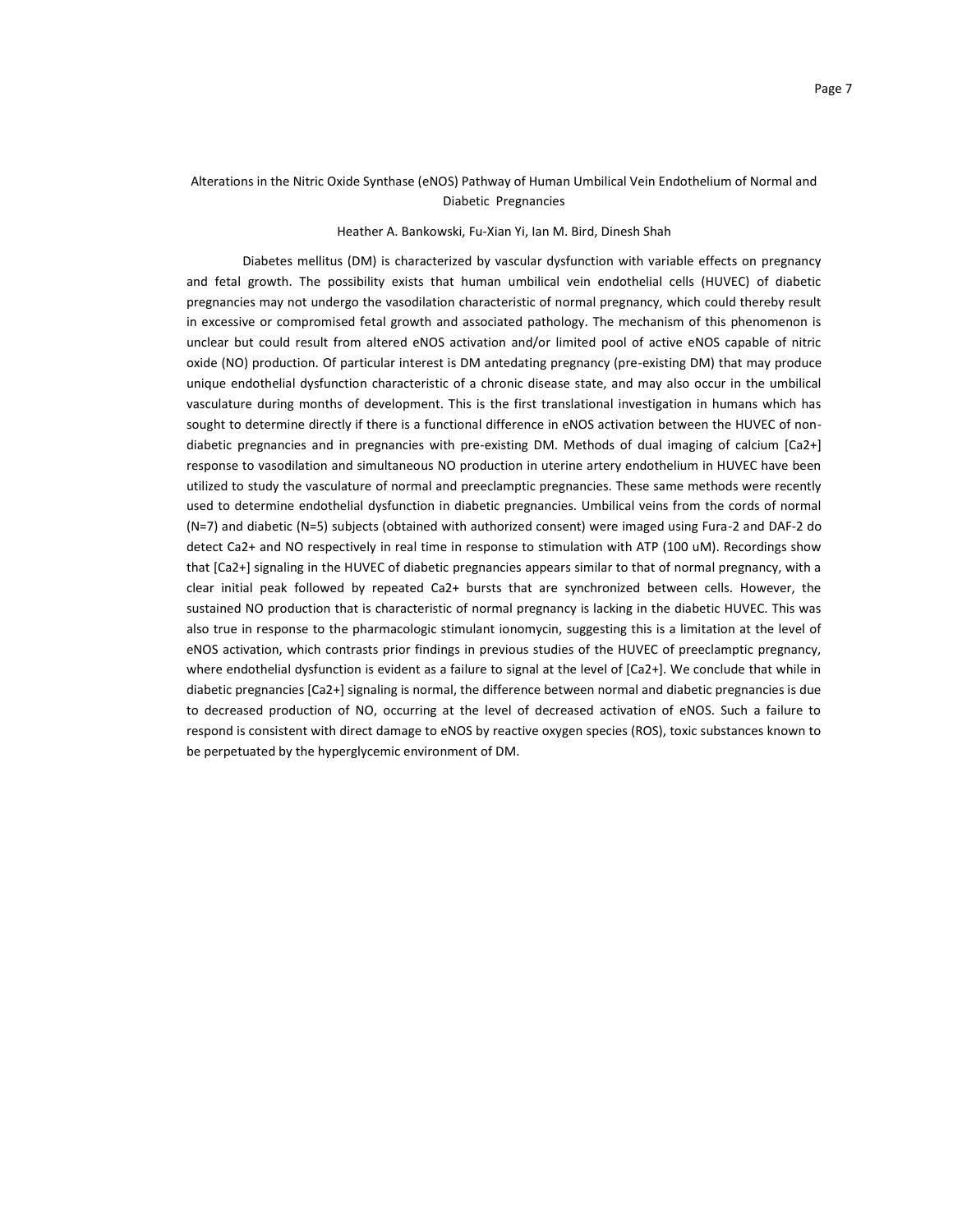Page 8

## Pregnancy Specific Estradiol-17β-Mediated Proliferation in Uterine Artery Endothelial Cells: Role of ER-α vs. ERβ in Angiogenesis

Sheikh O. Jobe1, Jayanth Ramadoss1, Jill M. Koch1, Yizhou Jiang1,

Depts. of Ob/Gyn. Perinatal Research Laboratories, 2 Pediatrics and 3 Animal Sciences, University of Wisconsin-Madison.

Abstract: Pregnancy is associated with dramatic rises in uterine blood flow (UBF) which result from vascular adaptations including vasodilatation and angiogenesis. These adaptations are critical and are implicated directly in pathologic pregnancies such as preeclampsia and IUGR. Regulation of vasodilatation is mediated in part by estradiol-17β (E2β) through its classical receptors ER-α and ER-β. However, its role in uterine angiogenesis during gestation is less characterized. We hypothesized that E2β will cause greater angiogenic responses in uterine artery endothelial cells from pregnant ewes (P-UAECs) vs. cells from nonpregnant ewes (NP-UAECs) and that these responses will occur via ER-α and/or ER-β. Methods: P-UAECs (passage 4, day 120-130; term= 147 days; n=6) and NP-UAECs (passage 4, NP; luteal n= 5 and follicular n=2) were treated with vehicle (control, basal media) or increasing concentrations of E2β. In vitro index of angiogenesis was evaluated utilizing the BrdU Proliferation Assay technique following 16 hrs of serum starvation and 24 hrs of E2β treatment. Blockade of receptors was performed utilizing specific antagonists, ICI 182, 780 (ER-α/ER-β), or MPP dihydrochloride (ER-α), or PHTPP (ER-β). Whereas activation of ER-α- and/or ERβ was done utilizing specific agonists PPT (ER-α) or DPN (ER-β). Results: As hypothesized, E2β treatment significantly induced P-UAEC proliferation (P< 0.05) more than in NP-UAECs. Maximum mitogenic responses were seen at a physiologic E2β concentration of 0.1 nM (2.06 + 0.23 fold of control in P-UAECs vs. 1.27 ± 0.13 in NP-UAECs). ICI 182,780 and the ER-β antagonist PHTPP completely abrogated E2β-induced P-UAEC proliferative responses whereas MPP had no effect. Consistent with these data, as seen with E2β treatment, stimulation of ER-β with DPN significantly induced P-UAEC proliferation (P<0.05) and activation of ER-α with PPT had no effect. In combination, PPT and DPN did not stimulate an additive effect on P-UAEC proliferation. Conclusions: These data demonstrate the significance of E2β actions specifically via ER-β in uterine angiogenesis regulation during pregnancy. Selective responses of P-UAECs further illustrate estrogenic programming during pregnancy at the level of the uterine artery endothelium. NIH HL49210, HD38843, HL87144 and R25GM083252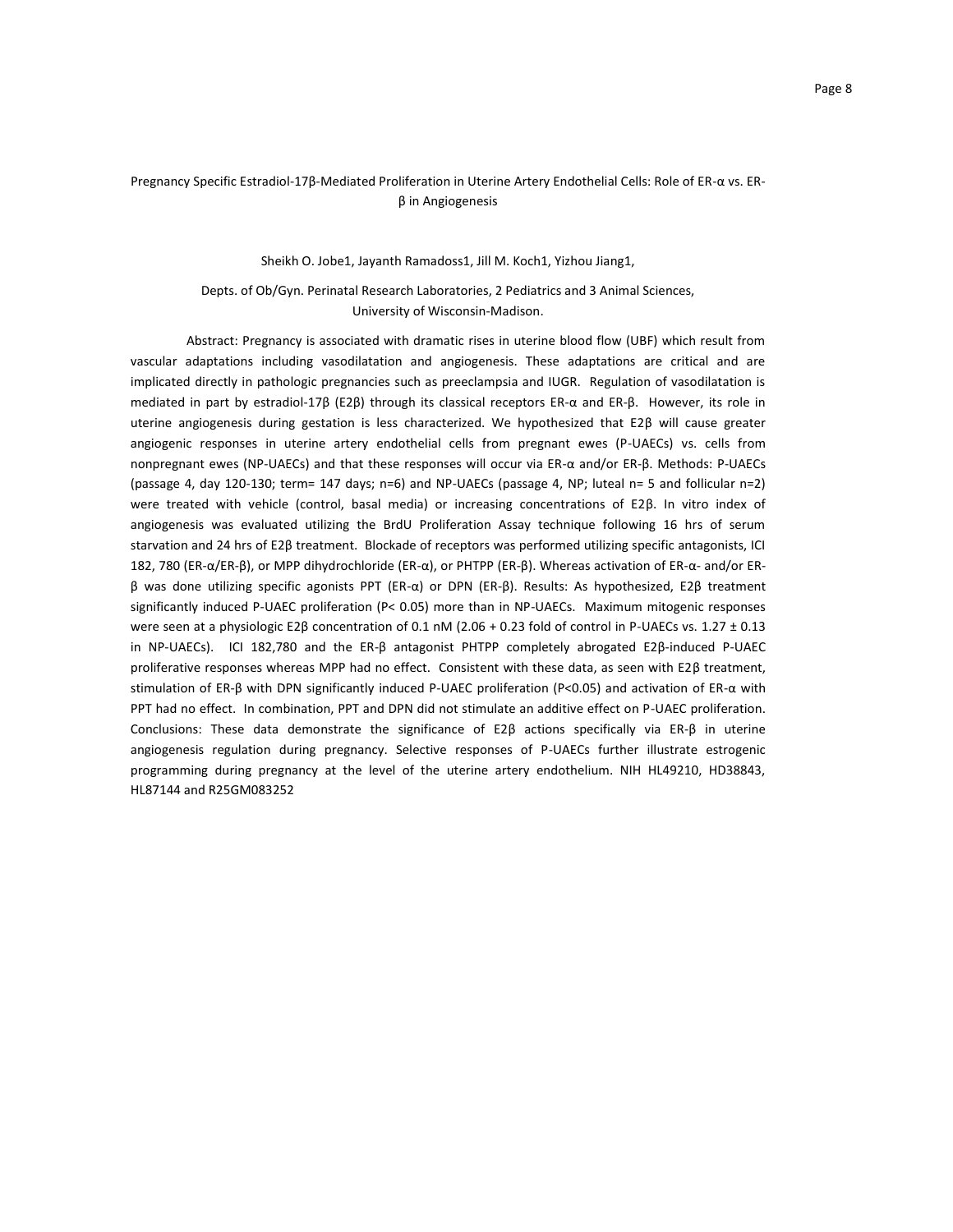#### Effect of Insulin Resistance on Follicle Development and Ovulation

## Katherine S. Hackbart, Rudelle K. Meyer, Pauline M. Cunha, Robert W. Bender, Hemanta K. Shrestha, Patrick Kusilek, and Milo C. Wiltbank

Polycystic ovarian syndrome (PCOS) is a reproductive disorder affecting 1 in 5 women that is characterized by excessive androgen levels, anovulation, and polycystic ovaries. There also appears to be an association between PCOS and insulin resistance. In this work, we studied the effect of dexamethasoneinduced insulin resistance on bovine follicle development and function as determined by ability to ovulate. EXPERIMENT 1: Cows were given Dexamethasone (15 mg, i.m.; T1; n=5) or saline (7.5 ml, i.m.; C1; n=4) once daily. At the initiation of treatment, an intravaginal progesterone-releasing device (CIDR) was inserted in all animals and rBST (500 mg, s.q.) was administered to T1 animals. One week later, the CIDR was removed and cows underwent follicular aspiration to remove follicles ≥5 mm to induce a new follicular wave. PGF2α (25 mg, i.m.) was also administered to induce luteal regression, and T1 cows received a second dose of rBST. Blood samples were collected once daily prior to feeding to determine glucose, insulin, and progesterone. Ovarian structures were measured once daily via transrectal ultrasound. Treatment significantly increased glucose (T1=105.0 mg/dl, C1=57.9 mg/dl; P<0.01) and insulin (T1=118.4 µU/ml, C1=19.1 µU/ml; P<0.01) concentrations. Treatment also abolished ovulation (T1=0/5; C1=4/4; P<0.01) and thereby decreased progesterone concentrations at days 12 (P=0.01), 14 (P<0.01), and 16 (P<0.01) after follicular aspiration. To reduce health concerns due to Dexamethasone administration, a preliminary study was then performed in which cows (n=3) were treated with a lower dose of Dexamethasone (10 mg, i.m.) once daily and no rBST was administered; a similar increase in glucose and insulin as well as a similar anovulatory phenotype were observed in all animals. EXPERIMENT 2: To test the hypothesis that treatment affected ovulation through LH signaling, cows (n=7) were utilized in a cross-over design experiment. Cows were given Dexamethasone (10 mg, i.m.; T2) or saline (5 ml, i.m.; C2) once daily. At the initiation of treatment, cows were administered PGF2α and a CIDR was inserted. Three days later, cows underwent follicular aspiration. Seven days after aspiration, the CIDR was removed and 6.5 hrs later cows were administered GnRH (200 µg, i.m.). Blood samples were collected once daily prior to feeding to determine glucose, insulin, and progesterone. E2 was measured daily beginning one day after aspiration until the day of the GnRH injection. Blood samples were also collected at 0, 1, 2, 3, and 4 hrs post-GnRH to measure LH. Animals underwent ovarian ultrasonography once daily. Treatment significantly increased glucose (T2=85.4 mg/dl, C2=57.5 mg/dl; P<0.01) and insulin (T2=88.2 µU/ml, C2=21.1  $\mu$ U/ml; P<0.01) concentrations, but did not affect the production of an LH surge in response to exogenous GnRH (T2=7/7; C2=7/7), LH concentrations (P=0.735), ovulation in response to exogenous GnRH (T2=7/7; C2=7/7), or progesterone concentrations (P=0.329). Treatment decreased estradiol on days 6 (T2=1.47 pg/ml; C2=2.66 pg/ml; P<0.01) and 7 (T2=1.43 pg/ml; C2=3.05 pg/ml; P<0.01) after aspiration. EXPERIMENT 3: To test the hypothesis that treatment abolished ovulation by affecting the positive E2 feedback, cows (n=8) were utilized in a cross-over design similar to Experiment 2. Treatments consisted of Dexamethasone (10 mg, i.m.; T3) or saline (5 ml, i.m.; C3) once daily. Treatment and hormone administration were similar to Experiment 2 except that at 12 hrs after removal of the CIDR, cows were administered exogenous E2-17β (0.5 mg, i.m.). Blood samples were collected daily as in Experiment 2 to determine glucose, insulin, and progesterone, as well as at 0, 1, 2, 4, 6, 8, 10, 12, 14, 16, 18, and 20 hrs post-E2 injection to determine LH concentrations. Cows underwent ovarian ultrasonography once daily. Treatment significantly increased circulating glucose (T3=83.2 mg/dl, C3=54.9 mg/dl; P<0.01) and insulin (T3=100.0 µU/ml, C3=21.4 µU/ml; P<0.01) concentrations. Additionally, treatment abolished the E2-induced LH surge, or delayed it such that it was not observed in the time period during which blood samples were collected (T3=0/8; C3=8/8).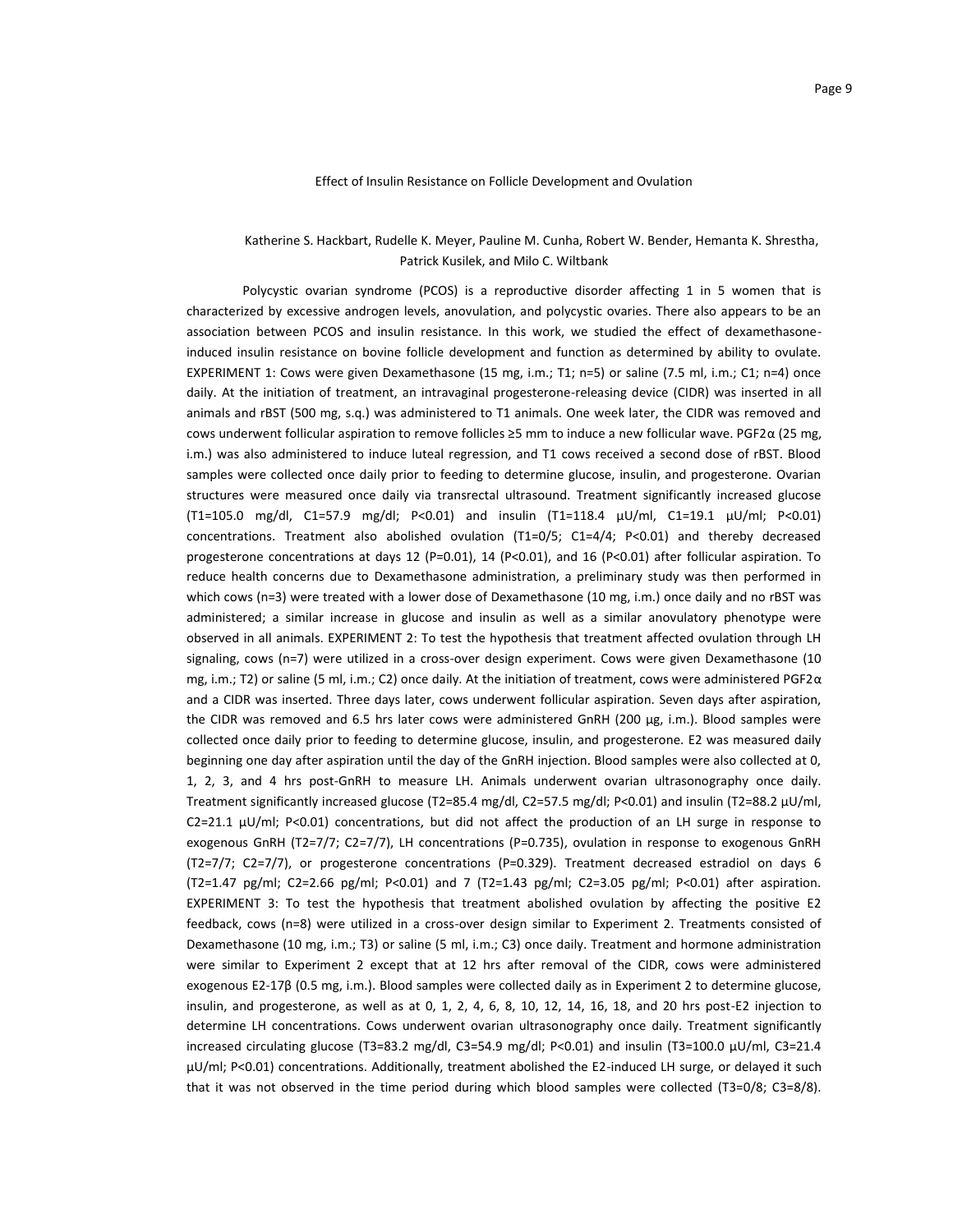Treatment decreased ovulation (2/8) in response to exogenous E2. However, some T3 cows had a late ovulation (2/8; ovulation 4-7 d after E2, well past the physiologically relevant time in relation to exogenously administered E2). 4/8 T3 cows were anovular throughout the experimental period. C3 ovulation rate was 8/8. Treatment significantly decreased progesterone in T3 animals at days 5 (P<0.01), 7 (P=0.02) and 9 (P=0.03) after initiation of treatments. We conclude that treating cows with Dexamethasone significantly increases circulating glucose and insulin, decreases estradiol at days 6 and 7 of the follicular wave, and induces an anovular condition which is fully reversible by exogenous GnRH but only minimally reversible by exogenous estradiol.

#### FOXO1 Inhibits TXNIP Transcription in Pancreatic Beta Cells

#### Carly Kibbe, Ashley Schmitting, Hyunjoo Cha-Molstad and Anath Shalev

Thioredoxin-interacting protein (TXNIP) binds and inhibits thioredoxin, a redox regulator, resulting in increased cell apoptosis. Using mouse models, we recently found that TXNIP deficiency inhibits beta cell apoptosis and protects against type 1 and type 2 diabetes. These results suggest that TXNIP may be a possible target for therapies aimed to stop beta cell apoptosis in diabetic patients, however more must be known about the mechanisms regulating TXNIP. The forkhead box O1 transcription factor (FOXO1) has been shown to bind the TXNIP promoter and regulate the expression of TXNIP in different tissue types, but no data is available for pancreatic beta cells. Therefore, we first demonstrated that FOXO1 binds the TXNIP promoter in human islet cells, as assessed by Chromatin Immunoprecipitation (ChIP) assays. Using transient transfections of a FOXO1 expression plasmid we further showed that overexpression of FOXO1 in rat insulinoma (INS-1) cells significantly decreases endogenous TXNIP mRNA and protein levels. Using luciferase reporter assays we also demonstrated that FOXO1 overexpression reduces TXNIP promoter activity in INS-1 cells. However, a promoter deletion analysis revealed that rather than the known consensus FOXO1 binding site a downstream E-box was responsible for FOXO1 regulation of TXNIP. We have previously shown that glucose-induced TXNIP expression is mediated through carbohydrate response element-binding protein (ChREBP) binding to this E-box in the TXNIP promoter. In fact, using another set of luciferase reporter assays we demonstrated that FOXO1 overexpression blocks glucose-induced TXNIP expression. Furthermore, using ChIP assays we showed that FOXO1 overexpression leads to decreased ChREBP binding to the TXNIP promoter. Together, these results demonstrate for the first time that FOXO1 regulates TXNIP expression in pancreatic beta cells, and suggest that FOXO1 acts through ChREBP.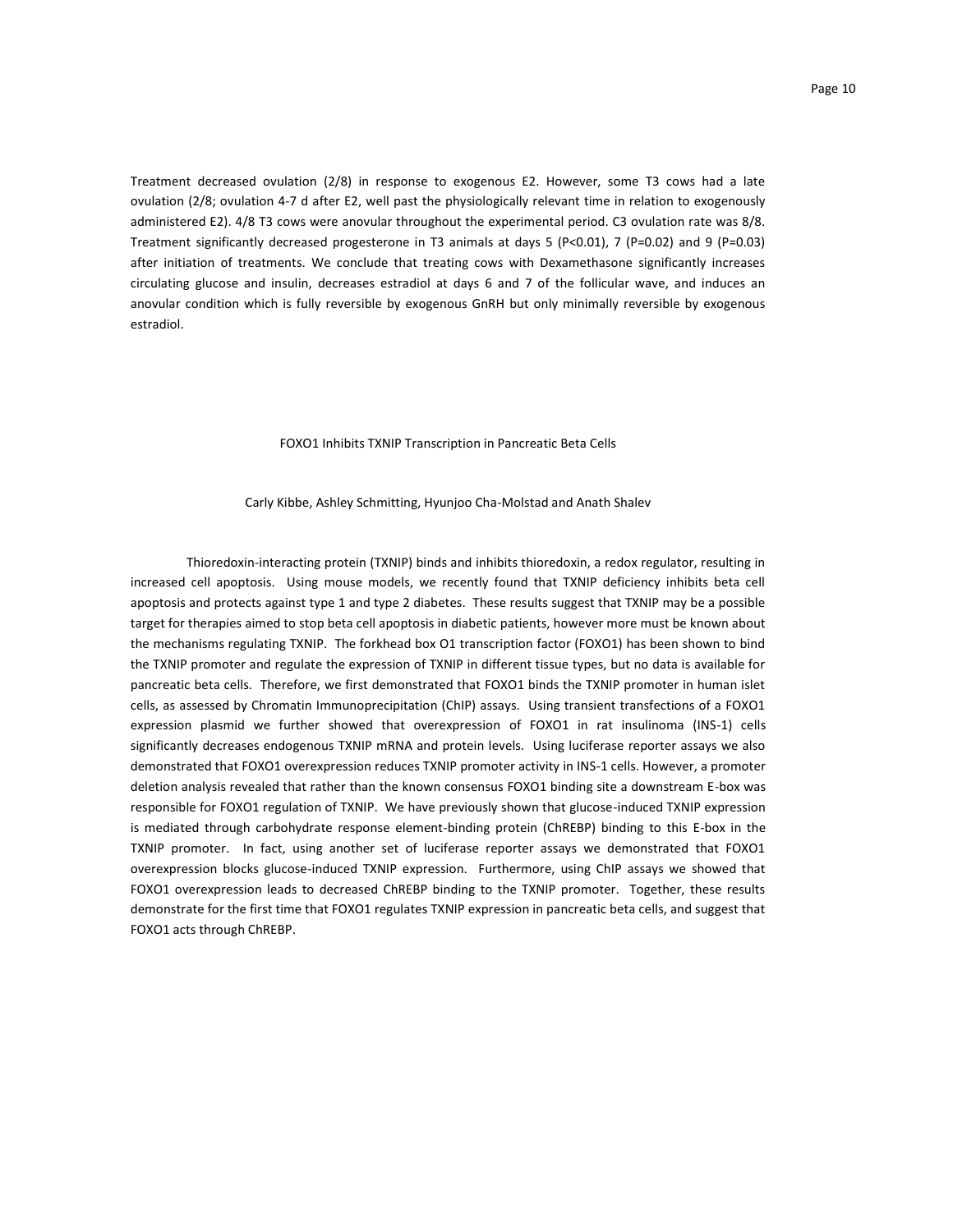## Poster Abstracts

## Chronic Treatment of Female Marmoset Monkeys with Serotonergic Analogues (+)-8-OH-DPAT or Flibanserin Differentially Alters Responsiveness of the Hypothalamic-Pituitary-Adrenal Axis to Restraint and Acute Serotonergic Challenge

## Yves Aubert, Michael A Bohl, Jason R Lange, Amber K Edwards, Morgan L Gustison, Bernd Sommer, Kelly A Allers and David H Abbott

Stress-induced activation of the hypothalamic-pituitary-adrenal (HPA) axis is partly mediated by brain serotonin (5-HT) release. To examine how chronic administration of the 5-HT1a agonist R-(+)-8-hydroxy-2-(di-n -propylamino)tetralin (DPAT) and the 5-HT1a agonist/5-HT2a antagonist flibanserin (FLIB) affect the HPA axis in basal and challenged states, 8 adult female marmosets (Callithrix jacchus) housed in male-female pairs received daily subcutaneous (s.c.) injections of 0.1mg/kg DPAT or vehicle (VEH) for 10 wk in a cross-over design, while an additional 8 females received daily oral preparations of 15mg/kg FLIB or VEH for 10wk using the same paradigm. All females were ovariectomized. Four received estradiol replacement and 4 did not. Basal cortisol (CORT) levels were determined between 08:45h-09:15h at wk 0, 3 and 6 of treatment, while adrenocorticotropin (ACTH) and CORT levels were determined at (1) 0, 15, 30 and 210 min following a 30-min restraint test, and (2) 0, 15 and 180 min following a 0.1mg/kg DPAT or saline s.c. injection (5HT test). Restraint and 5HT tests were administered during 8-10 wk of treatment. The adrenal responsiveness index (ARI) was calculated as [CORT]/log[ACTH]. Basal CORT levels were unaffected by chronic DPAT and FLIB. Restraint elevated ACTH and CORT after 15-30 min in all groups. Restraint-induced ACTH elevations in DPAT and FLIB treated monkeys were greater than those induced by VEH at 15-30 min, while CORT remained elevated at 210 min in DPAT, but not in FLIB treated monkeys. DPAT increased ARI at 210 min, but not during the immediate response to restraint. FLIB, in contrast, diminished ARI during the entire restraint test. An acute 5HT test increased ACTH after 15min, and CORT and ARI after 180 min in all animals. FLIB reduced ACTH levels overall, while chronic DPAT was without effect in the 5HT test. While similarly-induced HPA effects of DPAT and FLIB, such as increased ACTH responses to restraint, are most likely triggered by chronic activation of similar 5-HT1a receptor populations, differential effects, including FLIB- but not DPAT-induced reductions in ACTH levels during the acute 5HT test, may be caused by chronic FLIB-induced inhibition of 5-HT2a receptors, and the differential binding of FLIB to pre- and postsynaptic 5-HT1a receptors. FLIB-induced decreases in HPA parameters may indicate drug-related diminution in stress responses. Funded by Boehringer-Ingelheim GmbH.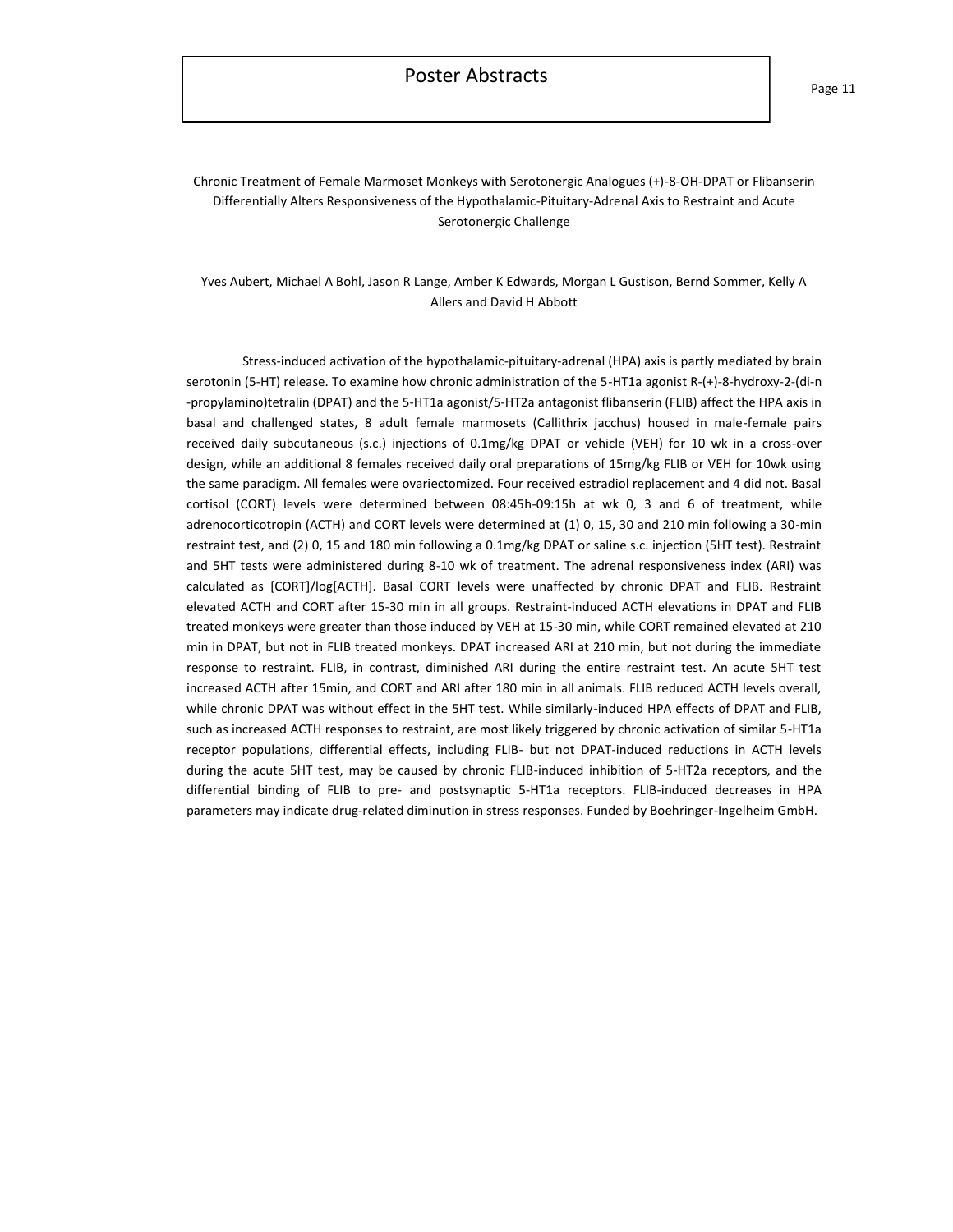#### Characterizing Membrane Properties of Ovine Pregnant Uterine Artery Endothelial Cells (P-UAEC)

Roxanne Alvarez, Ian Bird & Bikash Pattnaik

Departments of OB-GYN and Pediatrics. UW-Madison.

During pregnancy uterine artery endothelial function is enhanced, including greater cell-cell communication and correspondingly enhanced Ca2+ influx in response to agonists. Both adaptations of Ca2+ signaling result in enhanced vasodilation. The purpose of this study is to characterize the contribution of potassium channel(s) to resting membrane potential as a means for pregnancy to alter Ca2+ influx via TRPC channels in uterine artery endothelial cells (UAEC). In previous studies we have shown that Ca2+ activated and delayed rectifier potassium channels contribute to endothelial cell functional physiology. We undertook this study in order to understand the specific changes in contribution of these signaling ion-channels during pregnancy to coordinate cell-cell communication. Methods: Whole-cell method of patch clamp electrophysiology was carried out on single voltage clamped passage 4 P-UAEC plated to 20% density. Cellular responses to voltage changes in 10 mV steps or ramp protocol from -150 mV to +50 mV were recorded while using a –60 mV holding potential. The pipette solution contained K-gluconate (100mM), KCl (30mM), HEPES (5mM), EGTA-KOH (5.5mM), CaCl2 (0.5mM), and Mg-ATP (4mM) at pH 7.2. The bath solution contained KCl (5mM), NaCl (135 mM), HEPES (10mM), glucose (10mM), CaCl2 (1.8mM), and MgCl2 (1mM) at pH 7.4. Results: Preliminary data show that the resting membrane potential of P-UAEC is  $-20 \pm 2.3$  mV (n=6). The membrane capacitance was determined to be 19 ± 6 pF with a resistance of 0.388 ± 0.134 GΩ. Conclusions: Our data suggests that isolated P-UAEC have potassium channels that produce outward-rectifying current and hyperpolarize the membrane. The results also show a smaller inward current at hyperpolarizing potential. Our future direction in research is to determine the molecular identity of these underlying potassium currents, the relationship to pregnancy enhanced TRPC3 activation, and further to move towards channel agonist and antagonist experiments in whole animals, so revealing the vascular function of these channels in vivo.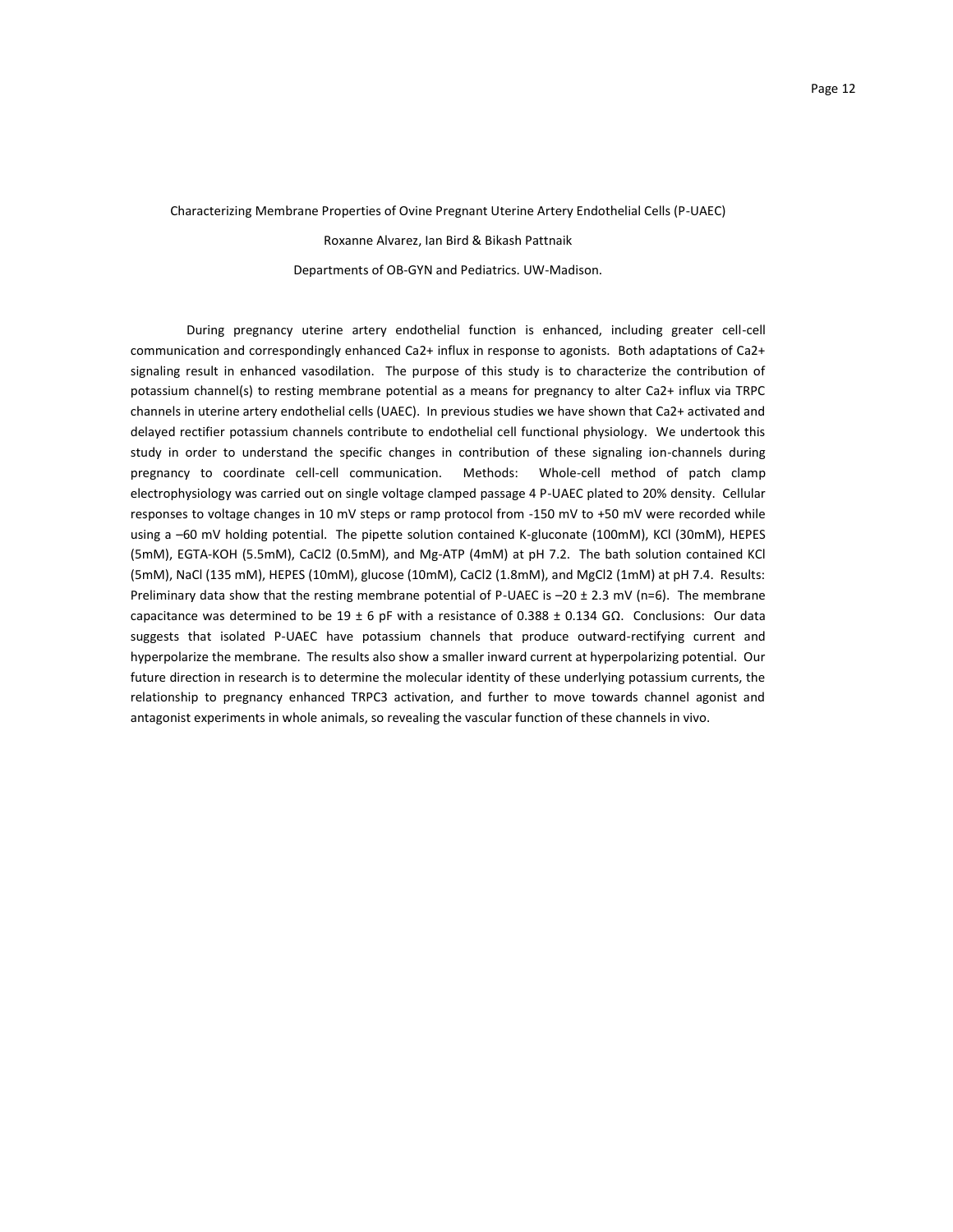## Differential Regulation of CX43 Phosphorylation and Inhibition of Cell Coupling in Uterine Artery Endothelial Cells.

#### Derek S. Boeldt, Mary A. Grummer, Ronald R. Magness, Fu-Xian Yi, Ian M. Bird

Pregnancy increases blood flow to the uterus to meet the needs of the growing fetus. In preeclampsia, increased flow to the fetus is not achieved and the fetus is at risk of growth retardation. We have shown pregnancy-induced reprogramming of [Ca2+]i signaling in uterine artery endothelium (UAEC) enhances production of nitric oxide, and this depends on enhanced connexin43 (Cx43) gap junction communication. ATP and vascular endothelial growth factor (VEGF) both activate eNOS and both mediate [Ca2+]i responses, but this is not a cooperative or additive process. Pretreatment of 'pregnant' UAEC (P-UAEC) with VEGF-165 reduces the sustained phase of a subsequent ATP [Ca2+]i response to levels equivalent to those observed in nonpregnant UAEC (NP-UAEC). Inhibition of Cx43 in active gap junctions is implicated as the target for VEGF since pretreatment of P-UAEC with the Cx43 mimetic peptide Gap27 to disrupt cell coupling yields similar inhibition. Cx43 phosphorylation by PKC and/or ERK-1/2 (positions S262, S368, S279/282, and Y265) has been implicated in decreased Cx43 function in a number of cells in response to VEGF or TPA. We have previously reported ERK-1/2 stimulation in UAEC in response to both VEGF and TPA, and TPA is also capable of exerting similar inhibitory effects as VEGF and Gap27 on ATP-induced [Ca2+]i response in P-UAEC. Significant phosphorylation of Cx43 is seen when UAEC are treated with TPA, and full reversal occurs when cells are pretreated with the MEK/ ERK inhibitor U0126, yet inhibition of ATP-stimulated [Ca2+]i signaling in P-UAEC is only slightly recovered (81% of inhibition remains) by U0126 'rescue'. Thus, Cx43 phosphorylation does not functionally correlate with TPA inhibition of the ATP stimulated [Ca2+]i response. VEGF is also capable of Cx43 phosphorylation, which is reversed by U0126 treatment. It is unknown at this time whether reversal of Cx43 phosphorylation in response to VEGF will 'rescue' the associated inhibition of the ATP induced [Ca2+]i response. Other indirect factors may be responsible, such as controlling assembly or stability of functional Cx43 plaques with spatial arrangements that are necessary for proper function. Further experiments are now required to determine if this is the case. Supported by NIH grants HL079020, HD38843 and HD041921.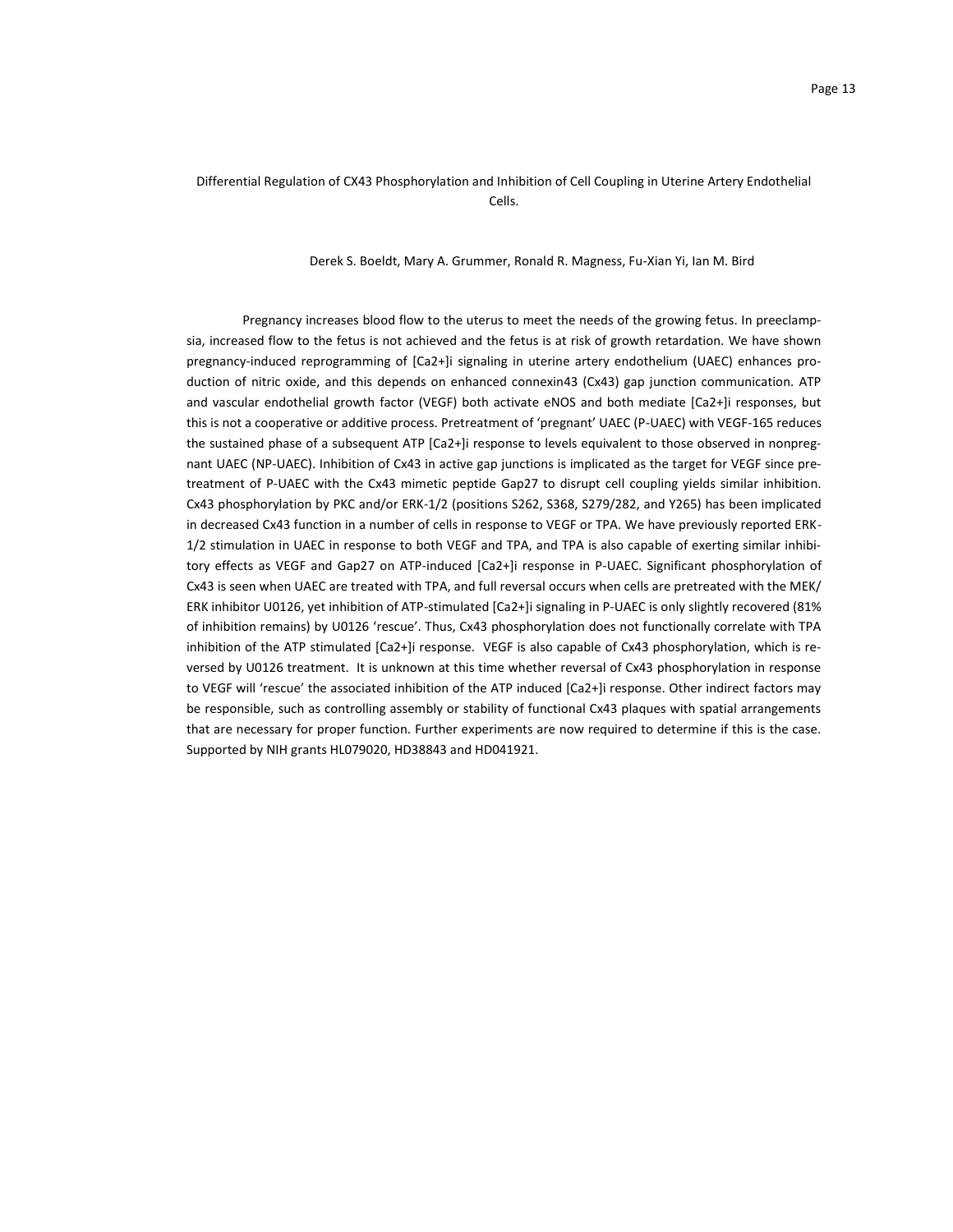#### Cross Talk Between Vitamin A and Cytochrome P4501b1 in Early Embryogenesis

#### Justin Bushkofsky, Colin Jefcoate

Cytochrome P4501b1 (Cyp1b1) is potently inhibited by many flavonoid compounds that are present in human diet. Recent work shows that Cyp1b1 surprisingly contributes to the conversion of vitamin A to retinoic acid in neural crest cell types during embryogenesis and also to neovascularization through affects on endothelial cells. In contrast to normal C57Bl/6j mice, Cyp1b1-/- dams which otherwise breed normally, fail to carry a litter through parturition when introduced to a vitamin A deficient (VAD) diet early in gestation (<gd 10.5). They successfully litter when the VAD diet is introduced later in gestation (>gd 10.5). In wild-type (WT) dams, VAD can be started throughout gestation, without effect on the number of offspring. There is evidence that Cyp1b1 contributes to retinoic acid synthesis in the neural crest due to Cyp1b1's recently found role in retinoic acid generation and the lack of any retinaldehyde dehydrogenases in the neural crest. This is also supported by our preliminary experiments where vitamin A deficiency and Cyp1b1 deficiency combine to prevent early embryogenesis. We suspect that embryos are being lost through the diminished availability of retinoic acid in absence of Cyp1b1. A second target of VAD and Cyp1b1 interaction is suggested by the finding that neonatal VAD causes wild-type pups to develop very little fat even with a very high fat diet. By contrast, diet induced obesity is unaffected by VAD started at weaning in these pups. Cyp1b1-/- mice, even with excess vitamin A, are also resistant to this diet induced obesity. Although not expressed in hepatocytes, the effect of Cyp1b1 is substantially targeted to liver fatty acid metabolism and to suppression of PPAR signaling with over 1600 liver genes being significantly changed in the vitamin A sufficient state. Experiments will define the windows of development and the extent of VAD associated with adiposity suppression and determine whether there are parallel increases in liver fatty acid metabolism. Secondly we will determine whether liver changes, including PPARs and Cyps are similar to those characterized for Cyp1b1 deficiency. The overall objective of the proposed research is to test the hypothesis that Cyp1b1 deficiency or inhibition by dietary flavonoids can combine with vitamin A deficiency to substantially impact the early embryo development and postnatal imprinting through cell type selective deficiencies in retinoic acid synthesis. Determining the levels of dietary vitamin A needed for theses effects is one goal. We envision that cells which use Cyp1b1 rather than retinaldehyde dehydrogenase (RalDH) forms will be most susceptible. Important features of this work include distinguishing maternal and embryo effects of VAD, characterization of embryo changes, identification of the active periods for disruption, establishing retinoid reversibility and actual sensitivity for vitamin A.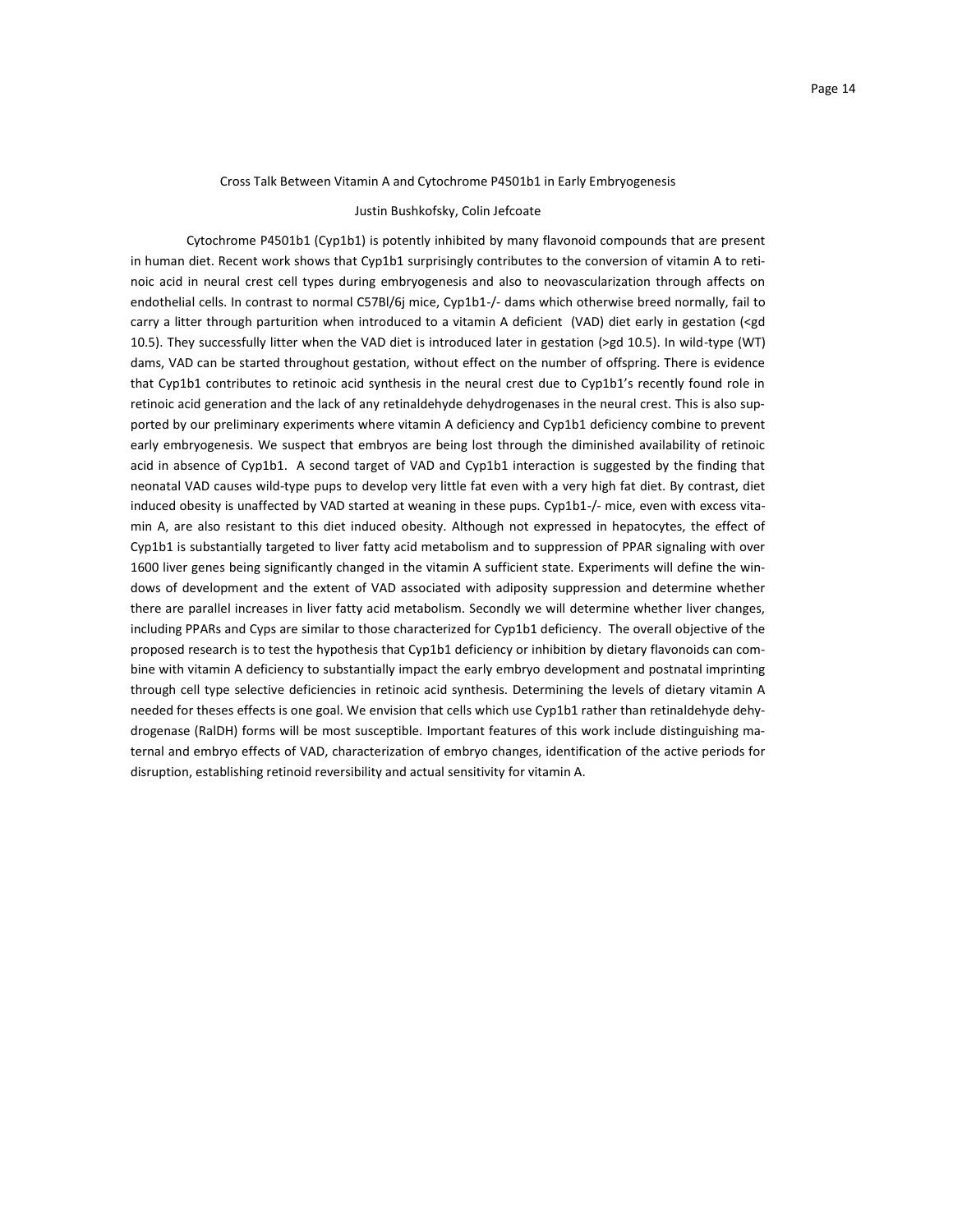#### Characterization of Ion Channels of Ovarian Tumor Cells by Whole-Cell Patch Clamping

## Nick Claussen1, Arvinder Kapur1, Manish S. Patankar1, Bikash Pattnaik2 Department of OB//Gyn (1); Department of Pediatrics (2)

Ovarian cancer is chemo-resistant. In vitro cultures reveal that while some cells die, others do not. This could be a result of the heterogeneity of tumor cell populations. Emerging research indicates that ovarian tumors have a common clonal origin but become polyclonal, with different clones at both early and late stages of genetic divergence acquiring the ability to progress to metastasis thus making them substantially more difficult to treat (Khalique L et al.). While these cells are from the same basic line, morphological differences contribute to the differing responses to chemo-therapeutic agents. Surface expression of receptors, proteins and ion channels are amongst the most obvious differences between populations. In one study published by Lee et al. in the American Journal of Cell Physiology (2008), a cation channel found on cisplatin sensitive KB epidermoid cells is not found on the cisplatin resistant KCP-4 cell line derived from the KB line. The conclusion of this paper indicates that this particular channel, IK1, mediates the cell's sensitivity to cisplatin. By using a whole cell patch clamp technique, we expect to discover changes in ion channels in ovarian cancer cells. By tracking changes within the cell line, we can target these aberrant changes and devise novel strategies to attack the tumor using channel-specific therapeutic agents. We have used SKOV-3 cells as our cancer cell model Preliminary data have shown SKOV-3 cells have an average capacitance of 23.74 pF and a resting membrane potential of -6.35mV (n=10). This negative resting membrane potential indicates the presence of functional potassium channels. Data to this point proves the whole cell patch clamp technique to be effective and informative. Future studies include 1.) the identification of specific channels through the use of calcium, sodium and potassium channel agonists and antagonists 2.) the effects of cisplatin and carbotaxol on ion conductance and 3.) the effects of multi-modal tumor management strategies incorporating currently used chemo-therapeutic agents in combination with ion channel-specific agents.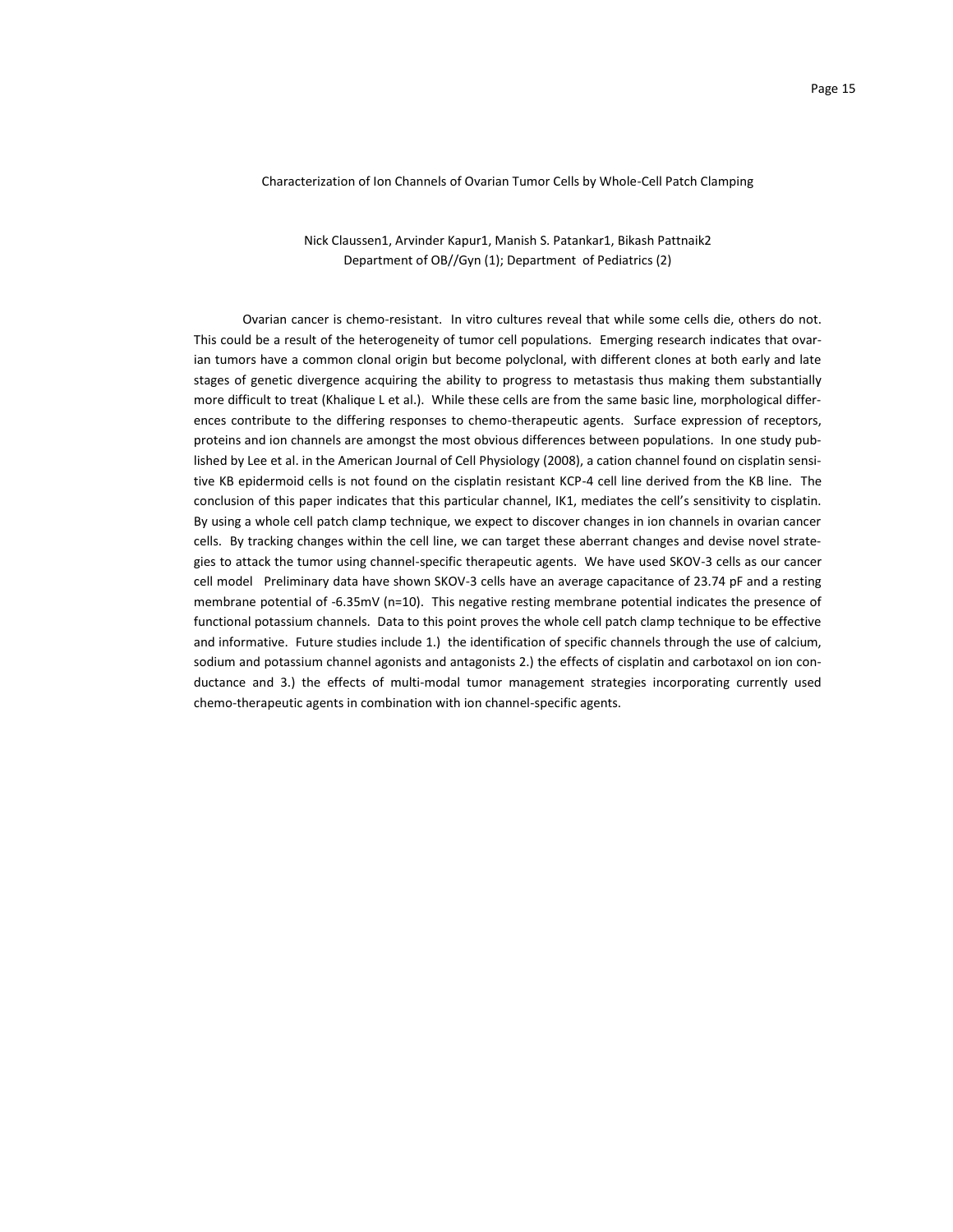#### Title

## Luca Clemente

A tumorigenic mutation of the epidermal growth factor receptor (EGFR) that results in a tandem kinase domain duplication (TKD-EGFR) has been described in glioblastoma multiforme biopsies and cell lines. To determine the molecular mechanisms of TKD-EGFR activation when expressed in cells as well as the contribution of each duplicated kinase domain to receptor phosphorylation, we transfected B82L mouse fibroblast cells devoid of endogenous EGFR with wild type (WT) or TKD receptor. The TKD-EGFR displayed chronically elevated basal autophosphorylation at five known phosphotyrosine sites. Kinase activity-deficient knockouts of the N-terminal or the C-terminal kinase domains generated TKD-EGFRs that recapitulate the autophosphorylation/localization patterns of constitutively activated receptor versus WT-like EGFR, respectively. Though surface-localized subsets of the TKD-EGFR retain ligand responsiveness, immunofluorescence analyses have revealed a substantial portion of the receptor resides in the cytosol in an activated state. Our investigation of the molecular activity of the TKD-EGFR yields evidence for a unique mechanism of constitutive activity and dual kinase domain activation. Current research seeks to quantify the activity of each kinase domain of this novel receptor and to understand the mechanisms responsible for its primarily intracellular localization.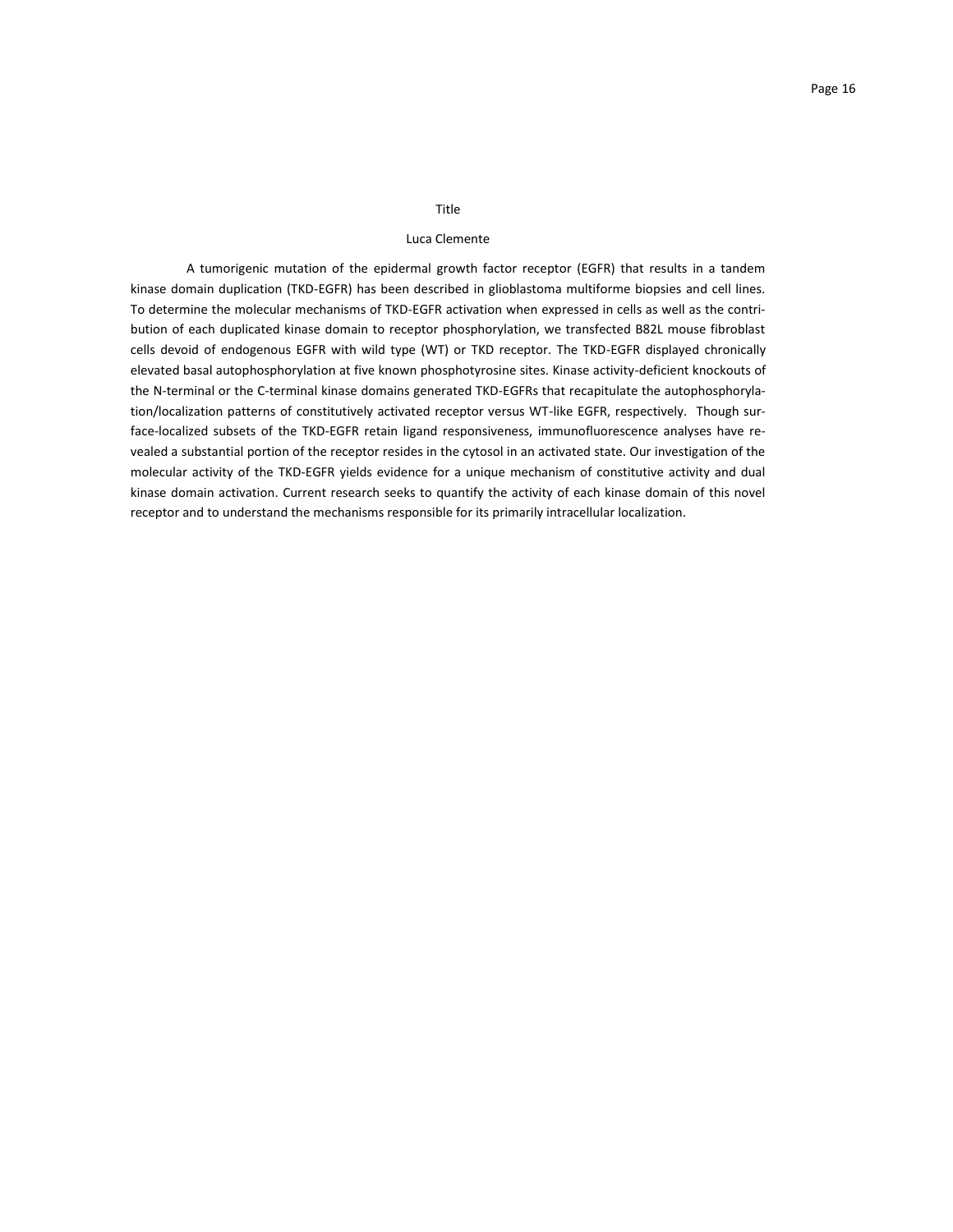The Transcriptomic Analysis of Imprinted Genes During Early Embryonic Development in Cattle

Ashley M. Driver, Ricky L. Monson, Hasan Khatib

Genomic imprinting, a phenomenoa causing silencing of a single parental allele, occurs in a subset of genes important for early embryonic development. Knockout and copy number manipulation experiments of imprinted genes have been shown to result in conditions such as embryonic growth retardation and low postnatal survival rates in mice. Therefore, investigation of these genes is critical to gain a better understanding of the genetic framework driving development. The objective of our study is to investigate the differential expression of imprinted genes in Day 8 blastocysts compared to degenerate embryos that were arrested at Day 5 of development. In order to accomplish this goal, we will utilize an in-vitro fertilization system in cattle established recently in our lab. Briefly, oocytes were collected, matured, and subsequently fertilized (marked as Day 0 of development). These putative zygotes were then cultured over an 8 day period where numerous developmental and morphological changes are occurring including (but not limited to) cellular divisions, compaction, and differentiation into the eventual Inner Cell Mass (ICM) and Trophectoderm of the blastocyst. Of interest to our lab is the period between compaction and differentiation (Day 5 to Day 8 of development) as alterations in differentiation capacity of the cells from totipotent blastomeres to pluripotent cells of the ICM suggests a series of critical gene transitions to mediate proper differentiation and growth. Total RNA was extracted from pooled samples of blastocysts and degenerate embryos for quantitative real-time PCR (qPCR) analysis. Preliminary transcriptomic data in our lab has established 67 differentially expressed transcripts (including one imprinted gene) between the two in-vitro produced embryo populations; 33 of which had greater than 2-fold expression providing candidate genes for further investigation. However, because of the limitations of the microarray chip to identify lowly-expressed transcripts and the limited availability of some gene probes, little information on the expression of imprinted genes was obtained. As such, in this study, we will utilize qPCR to compare expression of all known imprinted genes in cattle between these two embryo populations. We hypothesize that there is a differential expression of imprinted genes between degenerates and blastocysts providing candidates for further functional and association studies. Future experiments aim to validate results in an in-vivo embryo population in order to determine if significant transcriptomic differences are due to properties intrinsic to the embryo or to effects of the IVF procedures itself.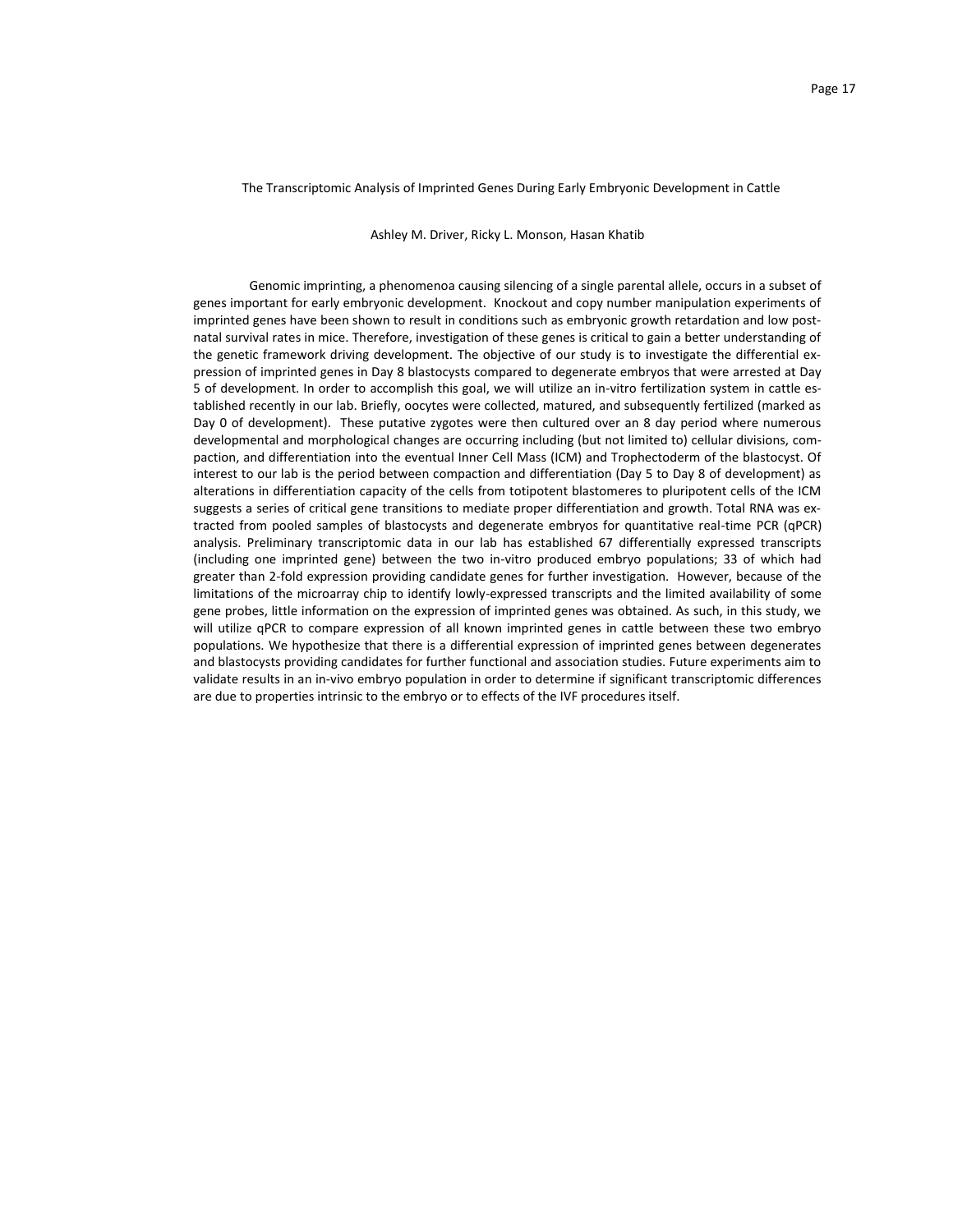#### Placental Iron Transporters in Sheep Fetal Growth Retardatin and Uterine Growth Restriction

Jason M. Habeck B.S., Jill M. Koch, PhD, , Katie Meyer, B.S., Ronald R. Magness, Ph.D., Pamela J. Kling, M.D.

Background: Iron transport via the placental to the fetus is impaired in growth-restricted fetuses, resulting in low tissue iron levels. We utilized a sheep uterine restriction model to study the effects of insufficient uterine space on placental and fetal development. Sheep and human placentae differ in tissue arrangement, with a single trophoblast layer in human, but both fetal and maternal trophoblast layers in sheep. It is known that cell surface transferrin receptor (TfR) is likely involved in human placental iron transport, but it is not known if TfR is involved in sheep placental iron transport. Hypothesis: TfR expression will increase in growth restriction due to the overcompensation of TfR transcription in response to low iron stores. Methods: To promote uterine restriction, ewes underwent a single uterine horn ligation 2 months prior to conception. Singletons, twins and triplets were delivered at 120 or 130 days gestation (term=145) under anesthesia. Controls included ligated and nonligated singletons, and nonligated twins. Uterine restriction included ligated twins, nonligated triplets, ligated triplets and nonligated quads. Placental weight, placentome number and types (A, B, C, D) were recorded. Placentomes were fixed in formalin, paraffin-blocked and tissues stained in H&E, Gomori Trichrome (collagen I) and Perl's Prussian Blue (hemosiderin iron). Additional tissues underwent antigen extraction and stained for CD-71 TfR. Digital photomicrographs were taken. Results: Microscopic placentome structures (vessels, microvessels, myometrium, endometrial glands, fetomaternal interface, and fetal chorion) were seen. Prussian blue iron stain showed minimal staining, except for small sites of very intense staining in a subchorial distribution in the hemophagic zone. Trichrome staining (collagen I) was seen mostly in the blood vessel wall supporting structure. In the uterine restricted group, additional collagen staining was observed outside the vasculature that could indicate tissue scar. Placentomes showed specific TfR staining in the intercotyledonary trophoblasts, endometrial glands, vascular endothelium, vascular smooth muscle, trophoblast cells at the junction of the villi, as well as on Hofbauer cells, with strongest staining on the intercotyledonary trophoblasts and weaker staining on the trophoblast cells. Placentae from the uterine restricted fetuses exhibited stronger staining of trophoblasts, endothelial, vascular smooth muscle and vascular support stroma, compared to the controls. Conclusions: Human TfR antibody binds specifically to sheep placenta. Greater collagen and TfR staining was observed in placentae from the uterine restricted fetuses, compared to control. These data support the hypothesis that TfR is involved in ovine fetal iron transport and TfR is upregulated in uterine restricted placentae.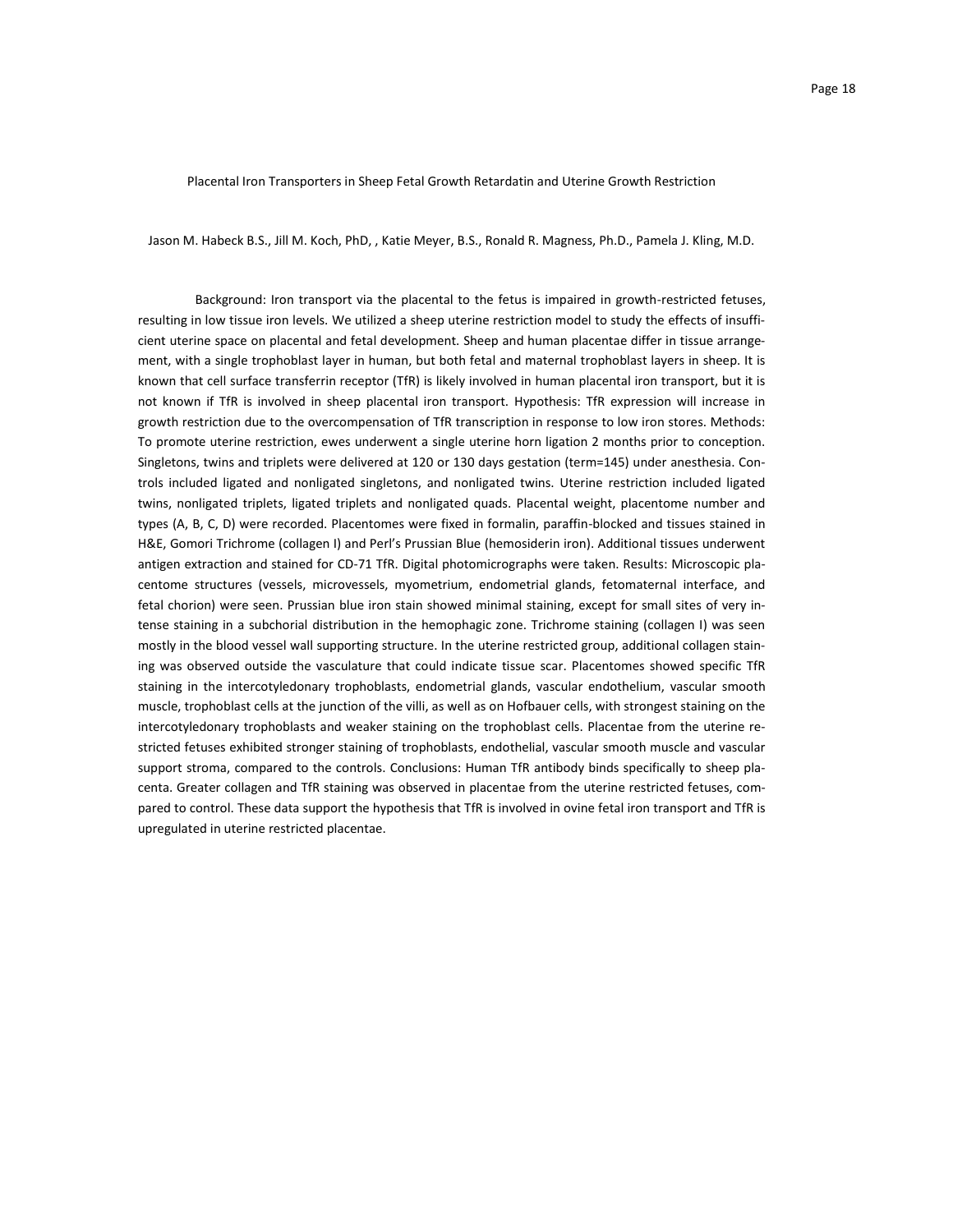#### Setting the Stage for Newborn Iron Deficiency

S.S. Hirschfield, B.A. Fischer, V. Sridhar, S.E. Blohowiak, C.L. Coe, P.J. Kling

Background: The antecedents of may illnesses and health vulnerabilities begin in infancy, and often before birth. One common concern in young infants is iron deficiency. Despite U.S. public health efforts to reduce iron deficiency, iron deficiency continues to affect 8-24% of infants in the US. Research has shown that maternal stress experienced during pregnancy may predispose the fetus to a number of health vulnerabilities that may set the stage for postnatal illness. Animal work shows that pregnancy stress may predispose to iron fetal iron deficiency. Thus, the purpose of the present study was to examine the impact maternal stress during pregnancy on newborn iron status. Methods: 165 mothers and their term babies (92 males; 73 females) were recruited from the Meriter Hospital Birthing Center in Madison, WI, prior to hospital discharge. At birth, a sample of each infant's umbilical cord blood was collected upon consent and subsequently processed to examine iron status markers. We examined whole cord blood and reticulocyte-enriched Zinc Protoporphryin/ Heme (ZnPP/H). Enriched ZnPP/H was measured after separating the youngest red cells. All enrolled mothers were asked to fill out a 35-item, retrospective questionnaire to assess the stress they had experienced during their pregnancy. The questionnaire prompted the mother to respond whether or not a particular stressful event had occurred during her pregnancy and to rate the stress impact of the item on a scale of 1-10 (1=did not upset me, 10=extremely disturbed). Results: Stress measure total score: M= 46.1; SD=40.5; total score range: 0-201. Stress measure mean: M=1.3; SD=1.2; mean score range: 0-5.74 suggesting that our sample experienced relatively low levels of stress during pregnancy. Despite reporting low levels of stress during pregnancy, hierachical linear regression analyses indicated that above and beyond maternal ethnicity, diabetes, anemia, and age, higher mean scores on the maternal stress measure (β =.28, p<.001) predicted higher enriched ZnPP/H (F1,164=3.6; p<.01). In addition, after adding the 3 most stressful items into the overall regression model mean stress scores continued to predict newborn enriched ZnPP/H (F1,164=3.4; p<.01) with mean stress scores accounting for 13.4% of the variance in enriched ZnPP/H. Conclusion: High maternal stress is predictive of high reticulocyte-enriched ZnPP/H, suggesting that maternal stress during pregnancy may impair late pregnancy iron delivery to the red cell.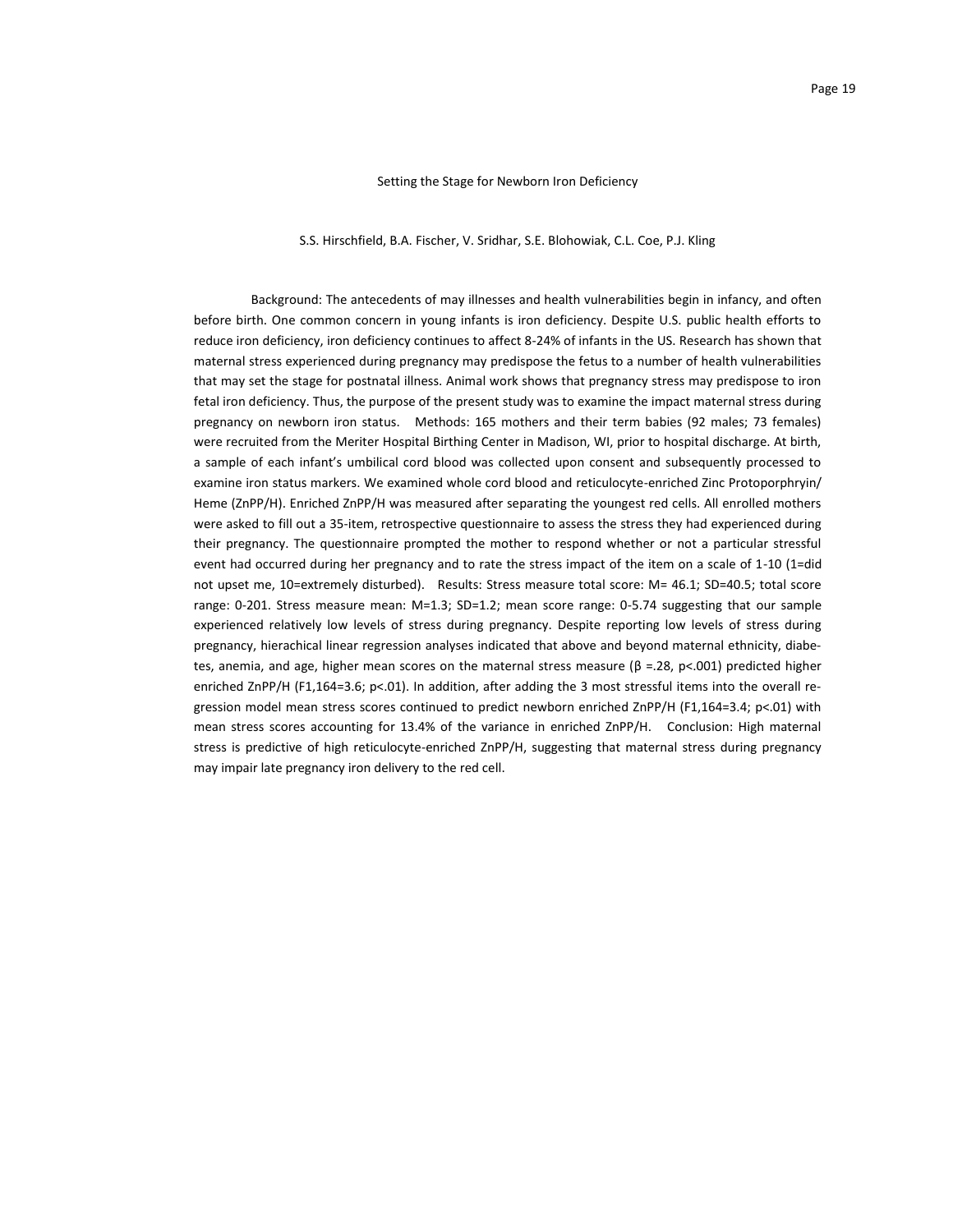#### Immune Cell-ovarian Tumor Cell Adhesion Through MUC16 and Immunocytokine.

Sachi Horibata, Jennifer AA Gubbels, Jennifer A Belisle, Paul M Sondel, Joseph P Connor, Manish S Patankar

Natural killer (NK) cells are immune cell types that function normally to eliminate tumor cells by forming an immune synapse. However, we have shown that the presence of mucin, MUC16, on the surface of epithelial ovarian tumor cells inhibits the function of NK cells in two ways: 1) steric barrier 2) inducing inhibitory signaling through Siglec-9. To increase recognition of tumors by NK cells, we utilized the immunocytokine, KSIL-2, which activates NK cells through IL-2 and mediates ADCC via the KS antibody. Using a plate adhesion assay, we demonstrate that KSIL-2 mediates increased NK-tumor cell interactions. Our data shows that KSIL-2 can overcome the immune evasion mediated by the large MUC16 molecule.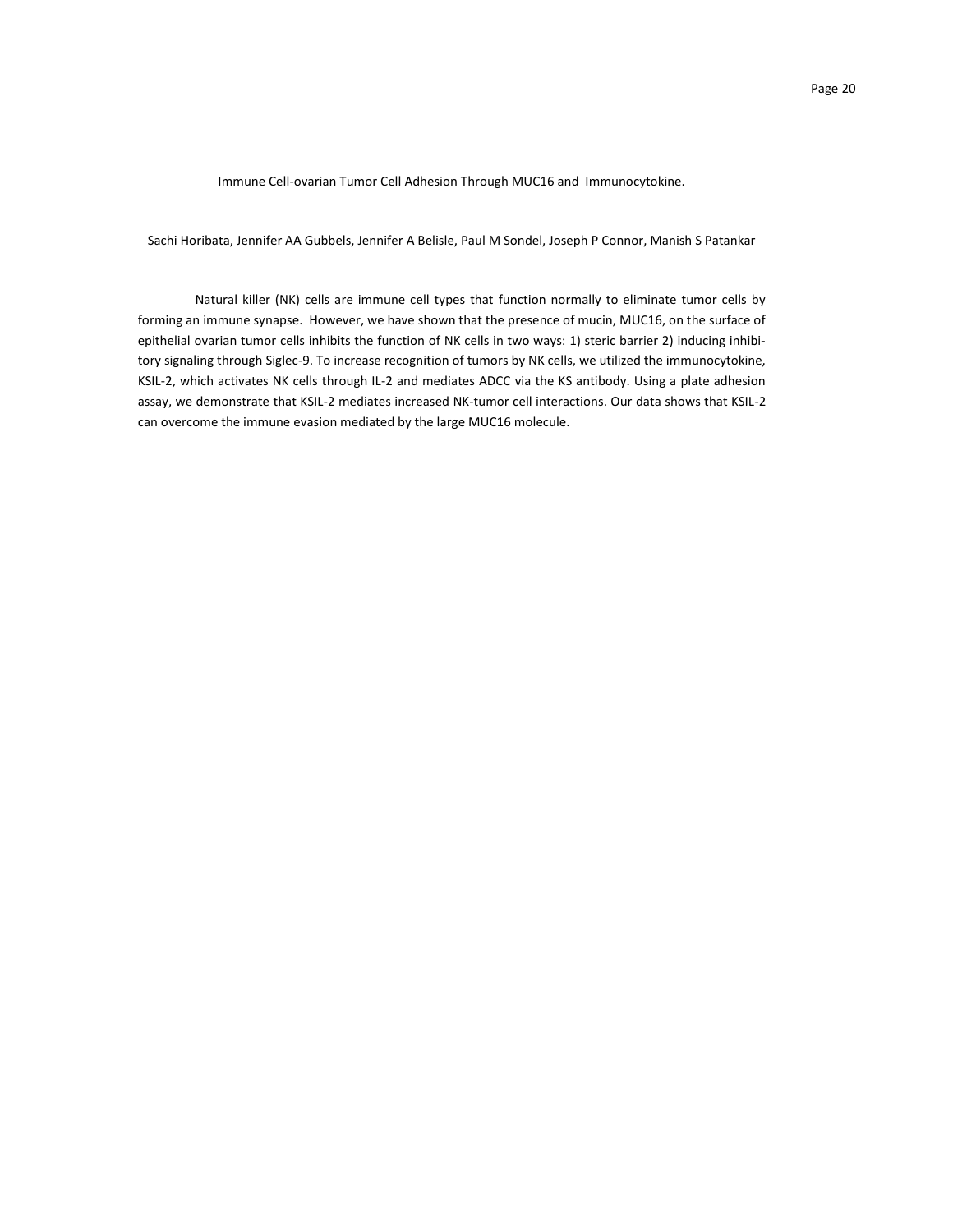#### Anti Proliferative Effect of Conjugated Linoleic Acid on Ovarian Cancer Cell Lines

Arvinder K Kapur, Kai Ludwig, Mildred Felder, Mark Cook, Manish Patankar

Introduction: Conjugated Linoleic acid (CLA) is an unsaturated derivative of Linoleic acid, abundantly present in dairy products and meat. Several reports in literature suggest that fat and fatty acid promote tumor growth in animals; in contrast Linoleic acid has been shown to have anti carcinogenic activity both in vivo and in vitro likely because of its ability to inhibit Cox-2. By inhibiting Cox-2, CLA is also likely to activate Natural killer (NK) cell and cytotoxic T cell mediated anti-tumor immunity. In the current study, we investigate the effects of CLA on the proliferation of ovarian tumors and on its ability to enhance the anti-tumor cytotoxicity of NK cells. Methodology: Bioactivities of two CLA isomers, C9T11 and T10C12, were determined. Ovarian cancer cell lines CaOV-3, OVCAR-3 and SKOV-3 were plated in 96 well plates. The cells were treated with either Vehicle (Ethanol), CLA 25mm, 50mm and 100mm or 7mm Cisplatin with CLA 25mm, 50mm, 100mm for 24, 48 and 72 hr. At the end of incubation period proliferation was determined by MTT assay. Effects of CLA on the expression of MHC class I on the ovarian tumor cell lines was determined by flow cytometry. Results. Our preliminary results indicate that CLA (T10C12) isomer inhibited the growth of all three cell lines in dose dependent manner. However CLA (C9T11) isomer had no significant effect. CLA treatment in combination with Cisplatin had no additive effect on inhibition of cell proliferation. The flow cytometric analysis of the three cell lines for MHC class I expression showed that CaOV-3 cell line had the highest inherent expression of MHC class I followed by SKOV-3 and OVCAR-3. Treatment with CLA (C9T11 and T10C12) decreased the expression of HLA in CaOV-3 whereas only a partial reduction was observed with SKOV-3. No change in expression of MHC class I antigens was observed in OVCAR-3 cells following treatment with the CLA isomers Conclusion: CLA has anti-proliferative effect on ovarian cancer cell lines. The T10C12 isomer of CLA had a better effect than C9T11 isomer indicating a high degree of molecular specificity. MHC class I antigens protect tumor cells from NK cell attack. The ability of CLA to attenuate the expression of MHC class I molecules on at least a subset of ovarian cancer cell lines may suggest that this lipid may potentially be utilized to enhance NK cellmediated anti-tumor immunity. Effect of Chronic Binge Alcohol on NO regulation and the Profile of NO-Related Caveolar Proteins in Ovine Pregnant Uterine Endothelial Cells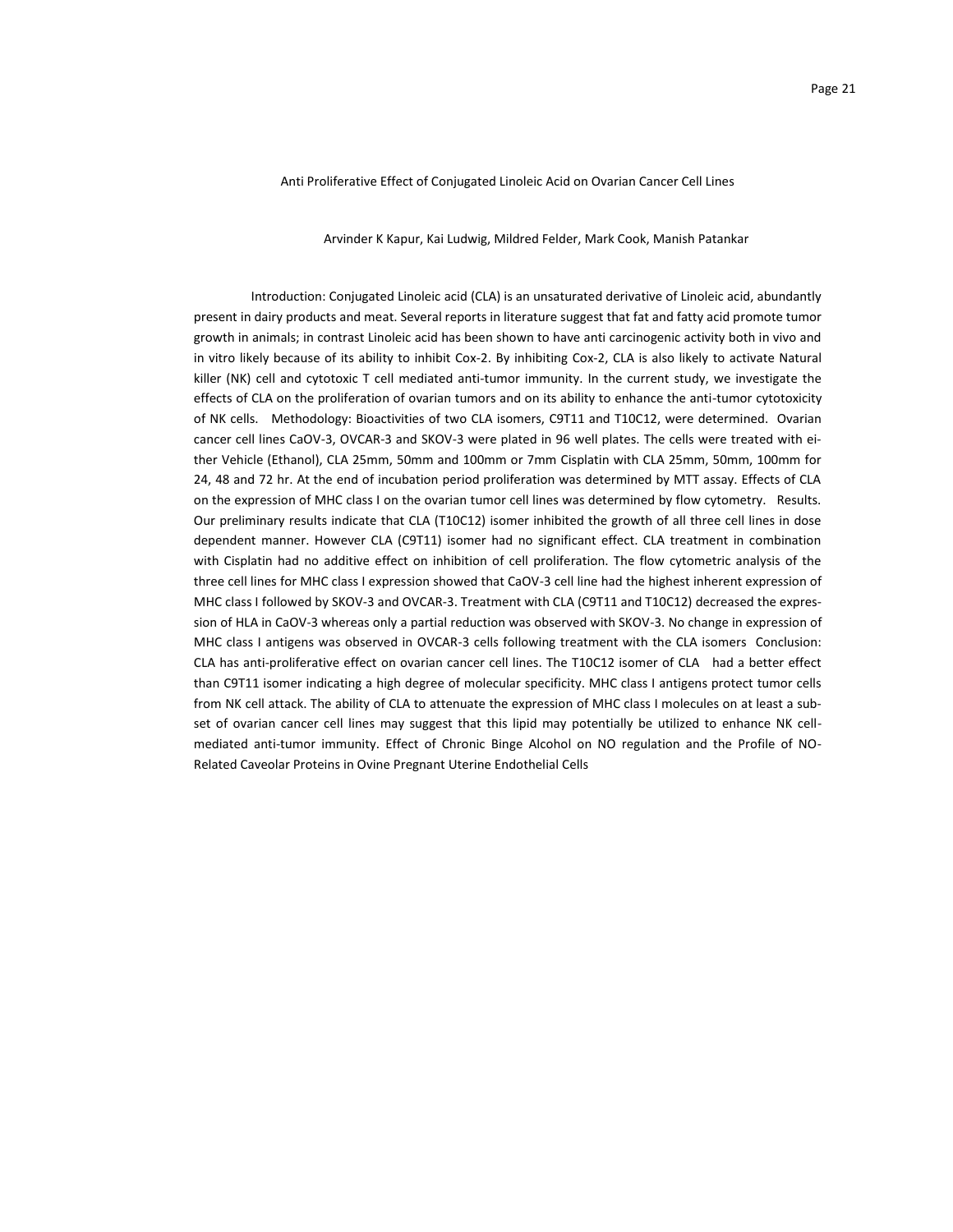## Involvement of Mitogen Activated Protein Kinase (MAPK) in Rapid Estrogen Action Mediated by GPR30 in Luteinizing Hormone Releasing Hormone (LHRH) Neurons.

#### Brian P. Kenealy, Kim L. Keen, and Ei Terasawa

Previously, we reported that 17ß-estradiol (E2) induces a rapid action in LHRH neurons. Moreover, this action is in part mediated through the G-protein coupled receptor, GPR30, as the GPR30 agonist, G1, caused an effect similar to E2 and transfection with GPR30 siRNA abrogated E2-induced changes in intracellular calcium ([Ca2+]i) oscillations (Noel et al., Mol Endocrinol 23:349, 2009). However, the mechanism of E2 action leading to [Ca2+]i oscillations and subsequent LHRH neurosecretion is still unclear. In the present study, first we re-examined the role of GPR30 in E2-induced [Ca2+]i oscillations using a novel GPR30 antagonist, G15, which recently became available. Second, we investigated the role of the mitogen activated protein kinase (MAPK) signaling in E2 rapid action, as the E2 action through GPR30 involves the MAPK system in cancer cells (Filardo et al., Mol Endocrinol 16:70-84, 2002). First, we confirmed that rapid E2 action in GT1-7 cells was mediated by GPR30, as G15 blocked the E2-induced [Ca2+]i oscillations. In the initial phase of the second study, we assessed the time course of rapid E2 action on mitogen activated protein kinase (MAPK). To our surprise, E2 increased phosphorylated ERK1 and 2 proteins within a minute of its application. Subsequently, the effects of the MEK inhibitor U0126 on the E2-induced [Ca2+]i oscillations were examined. The results in primate LHRH neurons indicate that U0126 did not interfere with the rapid E2-induced increase in the frequency of [Ca2+]i oscillations, indicating that the MAPK cascade appears not to be an upstream mediator of [Ca2+]i oscillations. The results are interpreted to mean that E2 rapidly phosphorylates ERK1 and 2 within a minute. Although we previously observed that E2 causes changes in [Ca2+]i oscillations and electrical firing activity, the finding showing E2 action on ERK1 and 2 phosphorylation within a minute is significantly faster than previous reports by other laboratories. Nonetheless, failure to block the E2-induced [Ca2+]i oscillations with U0126 in primate LHRH neurons suggests that the MAPK signaling appears not to be an upstream signal for the changes in [Ca2+]i oscillations. Whether signaling mechanisms, such as cyclic AMP and/or inositol(1,4,5) phosphate, are involved in the rapid action of E2 remain to be investigated.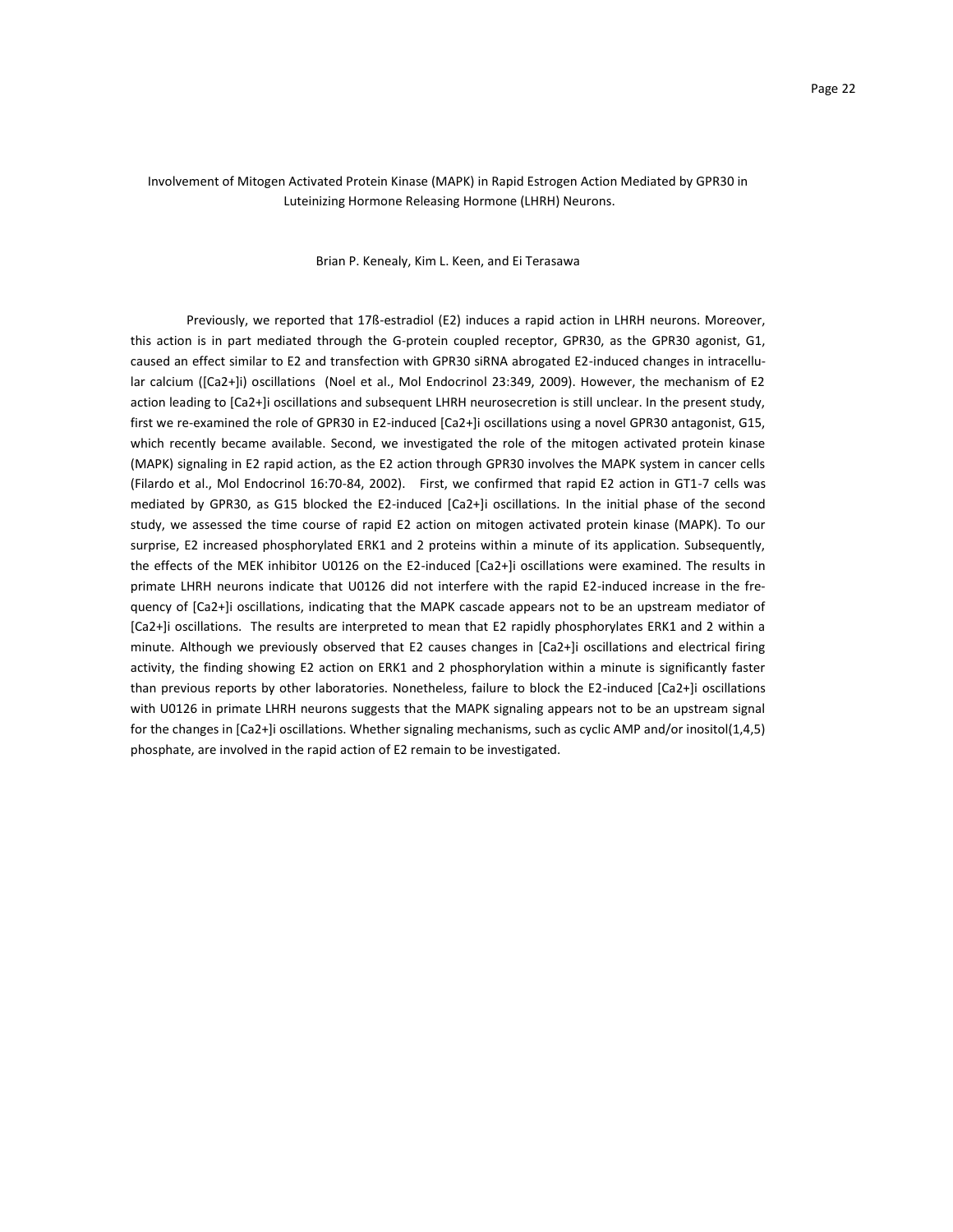### Regulation of Steroidogenic Acute Regulatory (stAR) Gene By Protein Kinase A (PKA) and Salt Inducible Kinase (SIK)

#### Jinwoo Lee and Colin Jefcoate

StAR (Steroidogenic Acute Regulartory) protein when controlled by ACTH (adrenocorticotropic hormone) functions through increases in cAMP and activation of protein kinase A (PKA), which mediates the process by phosphorylation of CREB (cAMP Response Element Binding). There is a new kinase in adrenal cells, SIK (Salt Inducible Kinase) that functions by inhibiting the transcription of steroidogenic genes. SIK normally represses TORC (Transducer Of Regulated CREB), a nuclear factor that greatly enhances the CREB activity, by stabilizing the interaction with CBP (Creb Binding Protein), which has acetyl transferase activity. To characterize the binding of p-Pol II, p-CREB, TORC, SF1 (Steroidogenic Factor 1), CBP, Histone H3 and H4, I have used ChIP (chromatin immunoprecipitation) in relation to increases in primary transcript of Star, which has not undergone any modification after its synthesis. 8-Br-cAMP (0.4mM) and staurosporine (5~30nM) were used as a direct inhibitor of SIK. Surprisingly, staurosproine directly inhibits SIK and can replace cAMP analogs as a stimulant of StAR transcription. However, ChIP analysis revealed that these two treatments caused similar patterns in TORC2, CBP and CREB binding at 60min, but is significantly different in p-CREB, acetylation of Histone H3 and H4. Recruitment of SF-1, followed by phosphorylation of CREB and acetylation of Histone H3 and H4 sequentially occurred throughout the 1h time period after 8-Br-cAMP treatment but not with staurosporine treatment. This suggests that PKA mediated phosphorylation of CREB is not necessary for the TORC/CBP activation of transcription. Endoribonuclease-prepared siRNAs targeted to TORC2, SF1 and SIK are being developed to define their involvement.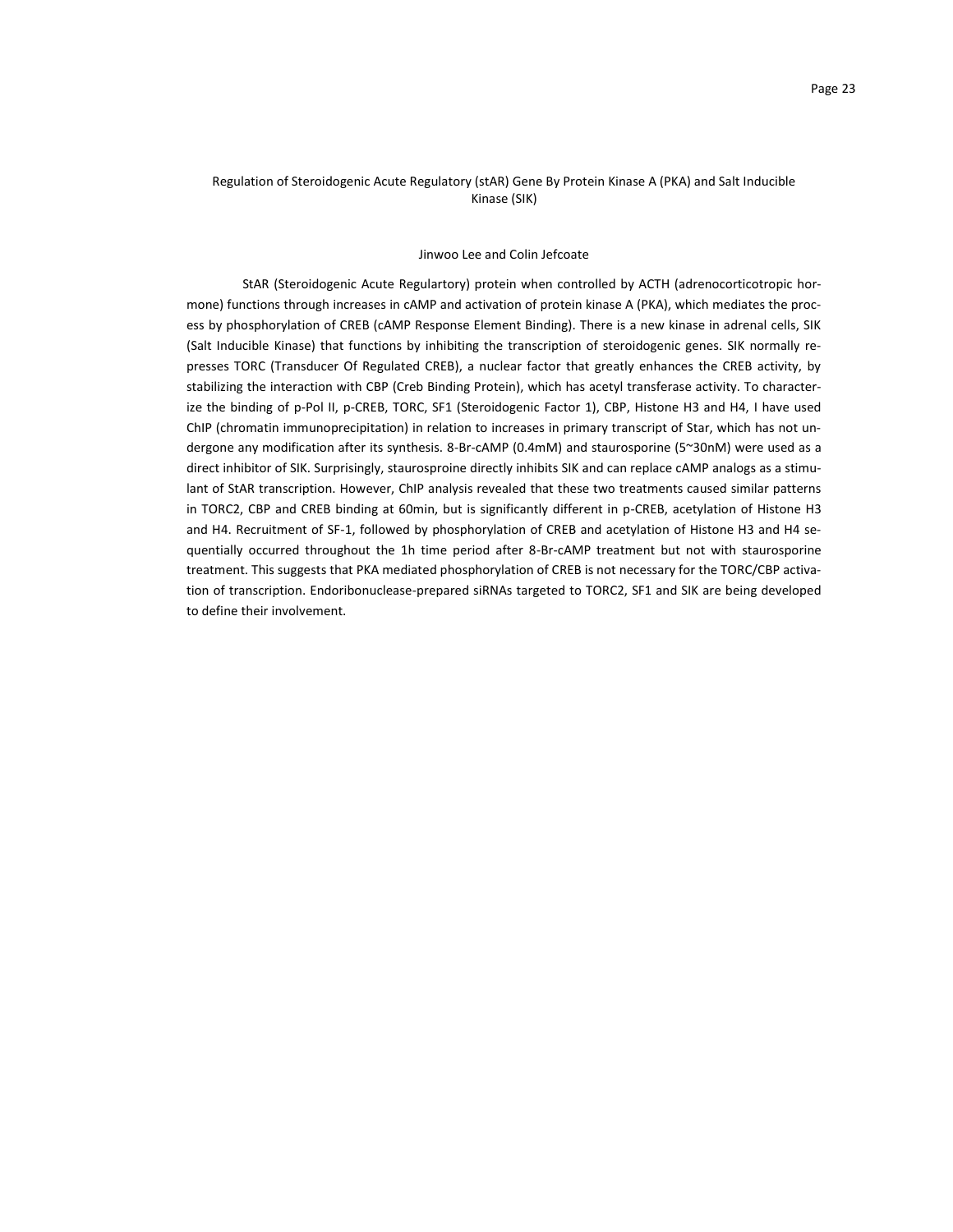Developing Models to Study Hedgehog Induced Steroidogenic Factor 1 Expression and Steroidogenesis

#### S.R.Lewis, J.S. Jorgensen

Disorders of sex development occur once in every 1500 live births and abnormal steroidogenesis during fetal development is often an important factor in producing these disorders. Steroidogenic Factor 1 (SF1) is required for steroidogenesis in many tissues where it has been shown to stimulate the expression of steroidogenic enzymes. In contrast to androgen synthesis in the adult Leydig cells, which relies on an intact hypothalamic-pituitary-gonadal axis to induce steroidogenesis, the fetal testis produces androgens in the absence of external endocrine signaling. Instead, hedgehog ligand (Hh) released by Sertoli cells signals in a paracrine fashion to fetal Leydig cells (FLCs), the steroid producing cells of the fetal testis. This Hh signaling up -regulates SF1 and subsequently induces the onset of androgen synthesis. The importance of the interaction between Hh and SF1 in fetal testis steroidogenesis has been suggested, but the molecular mechanism by which this interaction occurs has not yet been determined. We hypothesize that Hh signals are mediated through Sf1 to induce steroidogenesis and cell survival. A major barrier to testing our hypothesis is the lack of a model system in which to perform detailed molecular and biochemical studies of the link between Hh, Sf1, and androgen synthesis. Recently, it was discovered that advanced prostate cancer cells exhibit high Hh activity and synthesize androgens de novo. Therefore, we reason that just like in fetal testes, some prostate cancer cells use local Hh signaling to induce Sf1 expression and thereby, androgen synthesis, to support their survival. We have utilized both fetal testis and prostate cancer models to uncover the mechanism of Hhinduced Sf1 up-regulation and initiation of androgen synthesis. By using qRT-PCR we have determined SF1 is present in prostate cell lines that can produce their own androgens and have high Hh activity. In contrast, SF1 is absent in prostate cell lines that lack these attributes. In addition, SF1 was detected by immunohistochemistry in human advanced prostate cancer specimens, but not in benign prostate hyperplasia (which do not produce androgens). The presence of SF1 in these tissues and cell lines along with Hh activity suggests advanced prostate cancer may represent a useful model in which to study fetal steroidogenesis. Additional experiments are underway to characterize SF1 activity in prostate cancer cell lines to further understanding of Hhmediated up-regulation of SF1 and the onset of steroidogenesis. These experiments will allow us to increase our knowledge of the role of this specific mechanism of fetal androgen synthesis both in normal function in the fetal testis as well as in deadly prostate cancer.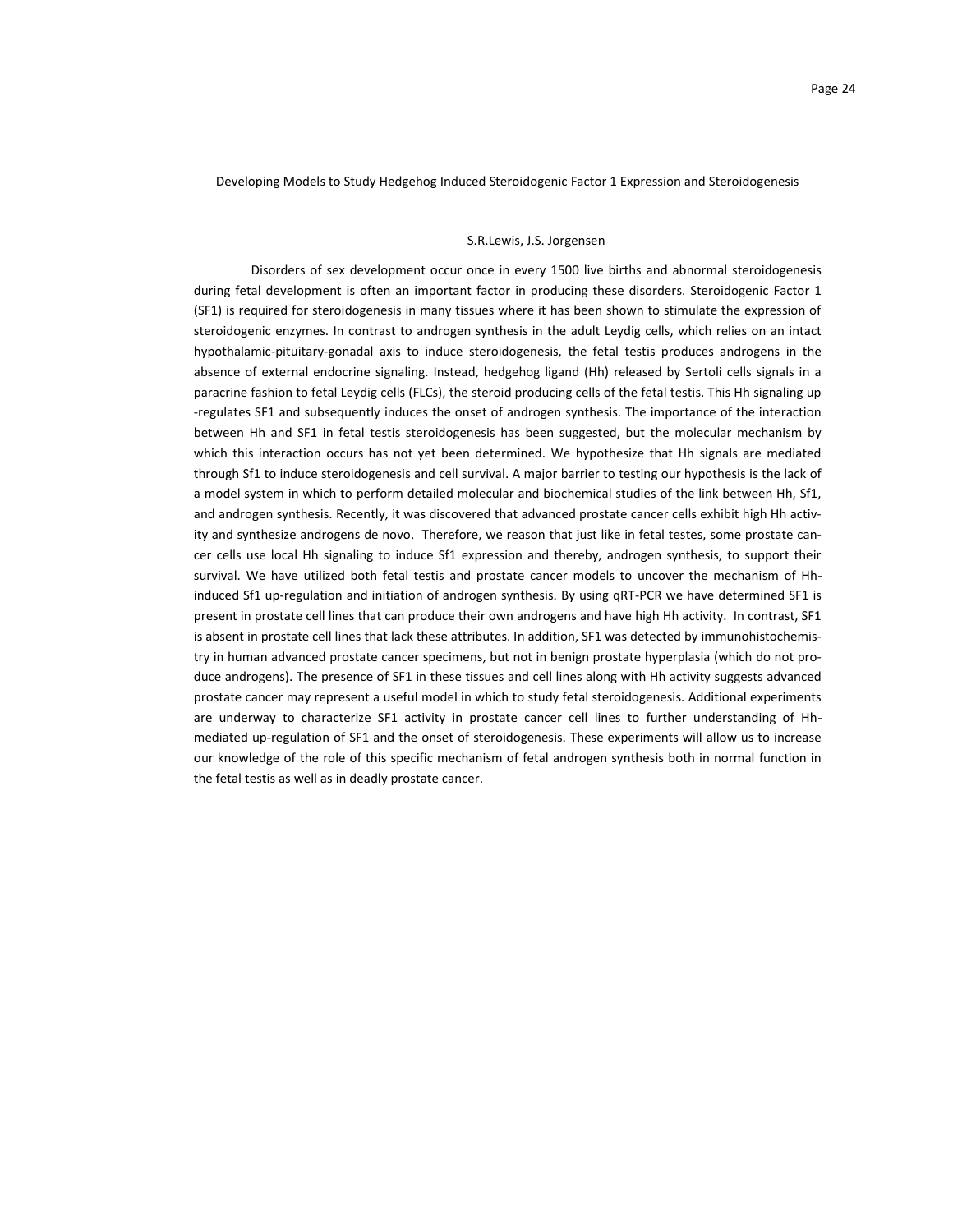#### Zinc Protoporphryin/Heme Ratios (Znpp/H) as a Potential Newborn Screen for Iron Deficiency (ID)

S. L. Marmer, M. E. Chen, B. A. Fischer, V. Sridhar, S. E. Blohowiak, P. J. Kling

Background: Iron deficiency (ID), a common nutrient deficiency, impairs brain development. Newborn screening for ID has advantages, as earlier recognition of at-risk children could prevent long-term neurocognitive morbitity. ZnPP/H is an available, cost effective and sensitive biomarker of incomplete iron incorporation into erythrocytes. ZnPP/H, a potential candidate for newborn screening for iron deficiency, is measurable on whole cord blood or filter paper spots. Previous studies rinsed cord blood samples to remove pigments including bilirubin, that interfere with readings. Filter paper newborn screen samples cannot be rinsed and are obtained at 24-48 hrs after birth, when bilirubin levels may be elevated. Our aims were first, to examine the reproducibility of filter paper ZnPP/H measurements and second, to examine methods to limit bilirubin interference with ZnPP/H. Methods: We measured reproducibility of cord blood ZnPP/H eluted as hemolyzed blood from filter paper blood spots and whether eluted values correlated to the same whole blood samples. We measured the degree of bilirubin interference with ZnPP/H readings. We evaluated potential candidates to remove bilirubin interference with ZnPP/H, including detergents, albumin, and bilirubin oxidase. Results: Filter paper ZnPP/H was reproducible. Filter ZnPP/H correlated to whole or rinsed cord blood, P<0.0001, but lines of identity did not pass through zero. Although 5 mg/dL levels of bilirubin were similar to ZnPP/H without bilirubin, 10, 15 and 20 mg/dL increased the levels of ZnPP/H in a dose response fashion (P<0.0001). Tween 20 and Triton X-100 increased ZnPP/H baseline variability and did not remove bilirubin interference. Albumin decreased baseline ZnPP/H values to those of rinsed whole blood, but did not remove bilirubin interference. Bilirubin oxidase reagent is inexpensive and stable when refrigerated or frozen in water. Although not returned to baseline, bilirubin oxidase removes bilirubin interference by 70% (p<0.0001). Conclusion: Filter paper ZnPP/H correlated to intact whole and rinsed ZnPP/H, but bilirubin levels of 10 mg/dL interfere with readings. Bilirubin oxidase removes most bilirubin interference, improving the accuracy of filter paper ZnPP/H. Further studies are needed to validate the use of ZnPP/H from blood on filter paper.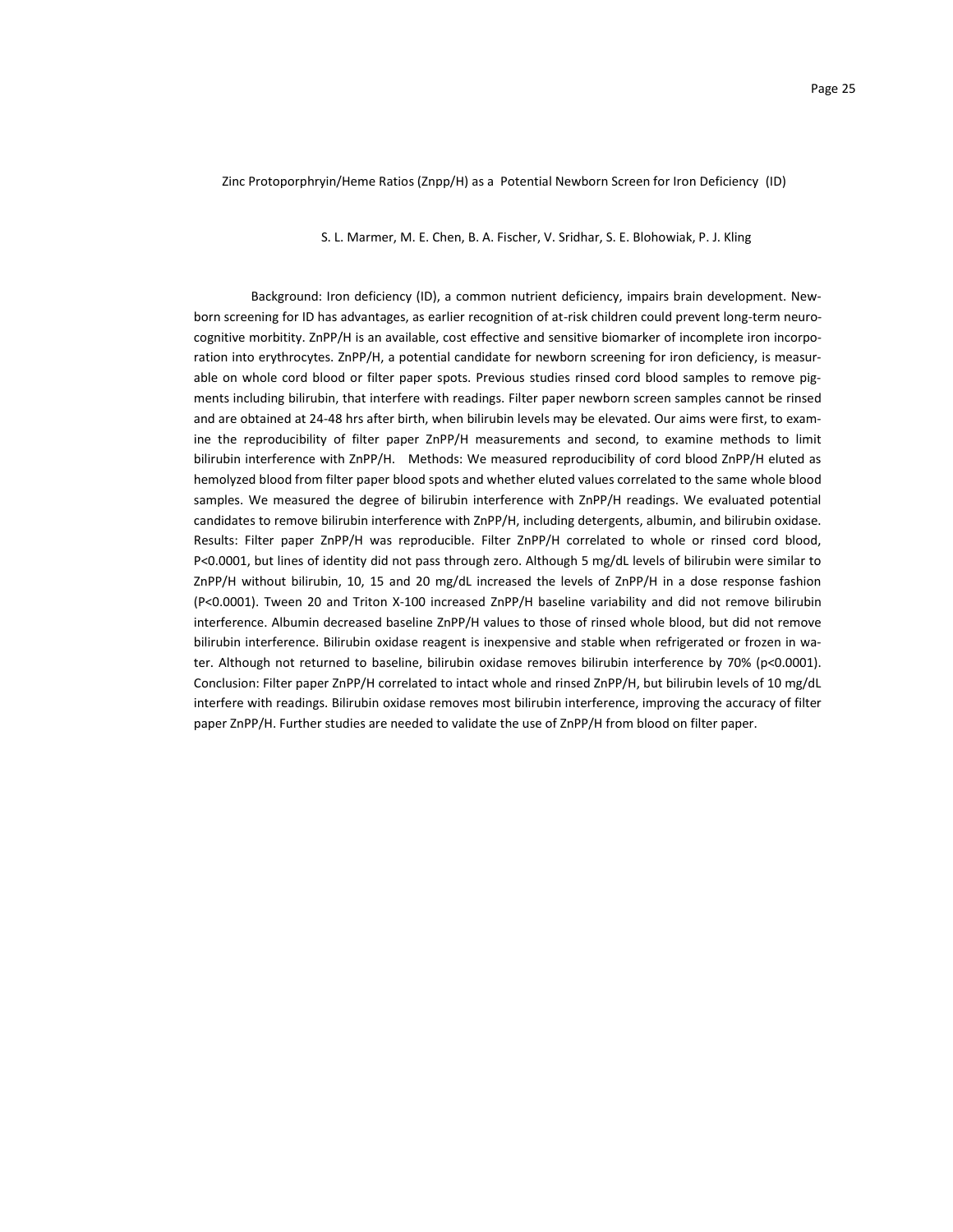#### Development of a Maternal Uterine Space Restriction Model in Sheep

Katie M. Meyer, Jill M. Koch, Jayanth Ramadoss, Pamela J. Kling, Ronald R. Magness

Asymmetric IUGR, associated with uterine anomalies and multi-fetal pregnancies, has been shown to cause asymmetric fetal body and organ growth as well as a multitude of adult diseases. In order to study the impact of human IUGR on the fetus, we developed an ovine uterine space restriction model. Multiparous ewes underwent a unilateral tubal ligation with intercorneal connections removed 2 months prior to breeding. Fetuses were delivered via c-section at 120d and 130d gestation (term 147d). Fetuses were studied in 7 groups: control singletons, twins, triplets and quadruplets (n= 9, 7, 7, 1), and unilateral singletons, twins, and triplets (n= 13, 6, 2). Placentome number and wt and body/organ measurements were recorded. Fetal artery creatinine and BUN as well as maternal artery and fetal vein glucose, triglycerides, and cholesterol were measured.Total placentome # /fetus showed clear demarcation with control singletons, unilateral singletons, and contro l twins having more placentomes/fetus than unilateral twins, control triplets, unilateral triplets, and control quadruplets (P<0.003), with 2 distinct groups defined: non-restricted restricted. Fetal plasma creatinine and BUN levels are determined by placental function and were 25% and 13% higher in restricted fetuses at 130d (P<0.05) Restricted fetuses had lower fetal weight, abdominal girth, thoracic girth, and crownrump, at 130d, but not at 120d. BMI, head width, head length, and brain weight were similar at both time points in both groups. USR negatively altered heart, kidney, liver, spleen, adrenal, and thymus weights. Asymmetrical organ growth, as noted by decreased fetal and organ measurements, high creatinine and blood urea nitrogen, and increased maternal artery umbilical vein ratio of glucose, triglycerides, and cholesterol, is seen by 130 days gestation. This model is a tool to further study how fetal growth restriction alters fetal in utero development.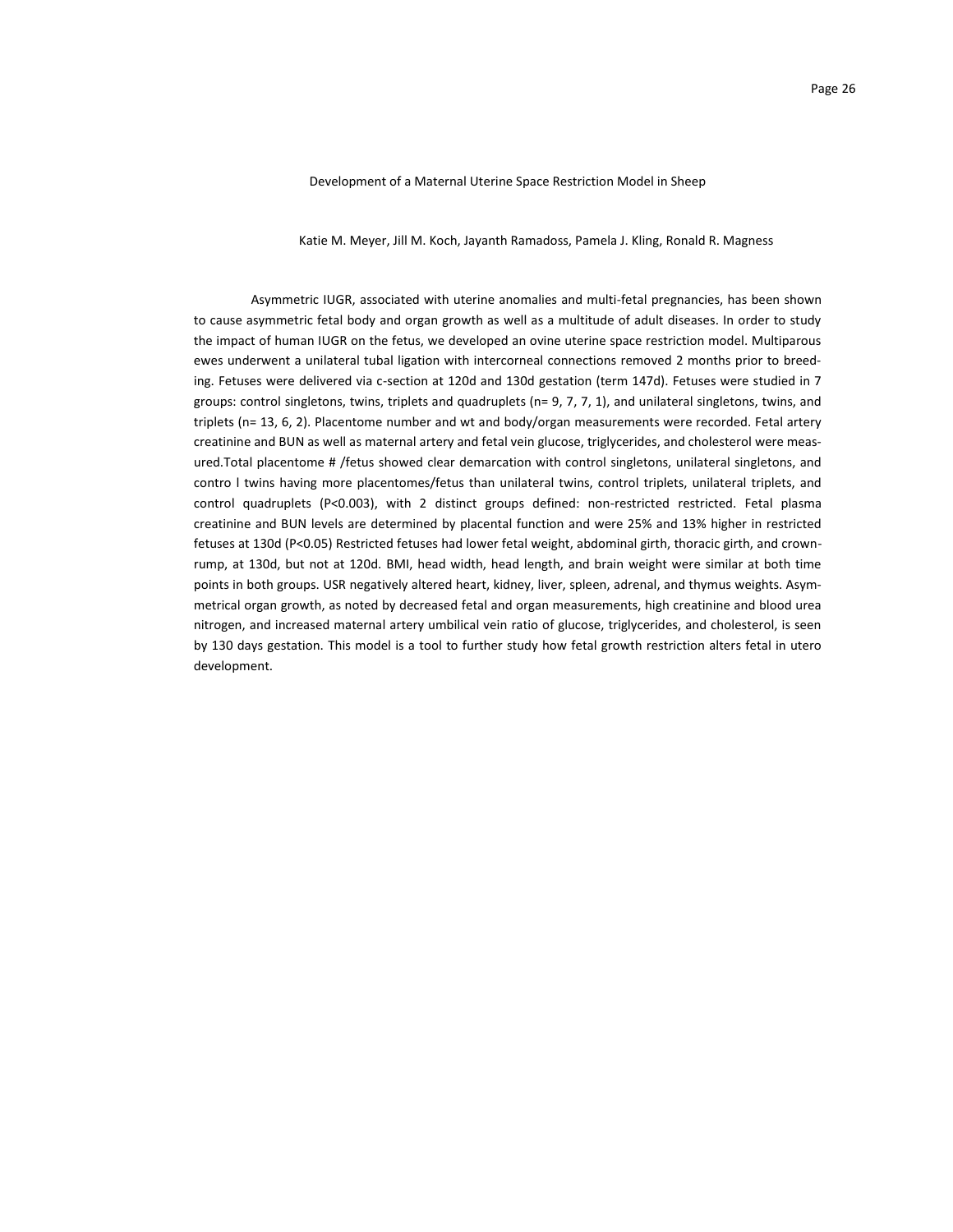Monkeys Detected Using a Tracer-less Calcium Stable Isotope Technique

JL Morgan jlmorga3@asu.edu1, DH Abbott, PhD, abbott@primate.wisc.edu2,3, A Anbar, PhD, anbar@asu.edu1,4, G Gordon, PhD, gwyneth.Gordon@asu.edu4, JL Skulan, PhD, jlskulan@geology.wisc.edu5 and RJ Colman, PhD, rcolman@primate.wisc.edu2. 1Department of Chemistry and Biochemistry, Arizona State University, Tempe, AZ, United States, 85287; 2Wisconsin National Primate Research Center, University of Wisconsin, Madison, WI, United States, 53715; 3Department of Obstetrics and Gynecology, University of Wisconsin, Madison, WI, United States, 53792; 4School of Earth and Space Exploration, Arizona State University, Tempe, AZ, United States, 85287 and 5Geology Museum, University of Wisconsin, Madison, WI, United States, 53706.

**Significance:** Understanding of bone metabolism and therapeutic development are hampered by an inability to detect rapid changes in bone mineral balance (BMB) or bone mineral density. Conventional biochemical markers provide information on relatively short-term changes in bone formation and resorption separately, but they reflect bone remodeling rate not precise quantifiable changes in BMB. By contrast, the natural Ca isotopic composition of soft tissue and urine directly reflects BMB, not remodeling rate. High-precision measurements of changes in the natural Ca isotopic composition of urine reflect changes in BMB after four weeks of bed rest in humans(1). Here we test the ability of Ca isotopic analysis to detect changes in BMB within 2 weeks of estrogen -depletion bone loss using a well-developed nonhuman primate model, the female rhesus monkey.

**Study design:** Six adult (12-16 years) female rhesus monkeys were randomized to control (C, n=3) or treatment (MPA, n=3) groups. Animals in the MPA group received an intramuscular (i.m.) injection of 150 mg of medroxyprogesterone acetate (MPA, a known suppressor of ovarian estrogen lasting 30 days/dose) on days 0, 28 and 56. At the same timepoints, C animals were given volume-matched saline i.m. Urine was collected for Ca isotopic analysis on days -7,-1,0,1,2,4,6,7,8 and 14. Ca analyses were done by inductively coupled plasma mass spectrometry (Neptune ICP-MS, Thermo Scientific, Waltham, MA). Conventional bone biochemical markers and circulating estradiol levels also were measured.

**Results:** Ca isotopes revealed a more negative BMB in MPA compared to C females from an increased negative slope (p<0.05) in Ca isotope ratios between baseline (day -7) and treatment period (days 1-14; C:-0.011 0.012, MPA:-0.046 0.018). All values were adjusted for age as baseline Ca isotope ratios were inversely correlated with age (r2=0.87, p<0.01), indicating naturally occurring increased bone mineral loss in older animals. Compared to baseline, estrogen was decreased (p<0.05) and osteocalcin and NTx levels were unchanged in MPA females.

**Conclusion:** Mass spectrographic measurements of urinary Ca reveal loss of bone Ca within a week of onset of estrogen depletion in adult female rhesus monkeys while traditional markers of bone turnover did not change. Such sensitive and rapid detection of bone mineral loss promises new insight into understanding short-term dynamics in bone metabolism.

**References:** (1) Skulan J, et al Clin Chem 2007; 53:1155-1158

**Sources of Support:** Supported by: NASA Grant Number NNX08AQ36G award to AA at Arizona State University; UW Institute for Clinical and Translational Research award to RJC (funded through NIH/NCRR Clinical and Translational Science Award 1UL1RR025011 to the University of Wisconsin, Madison); grant P51 RR000167 to the Wisconsin National Primate Research Center, University of Wisconsin, Madison; this research was conducted in part at a facility constructed with support from Research Facilities Improvement Program grant numbers RR15459-01 and RR020141-01.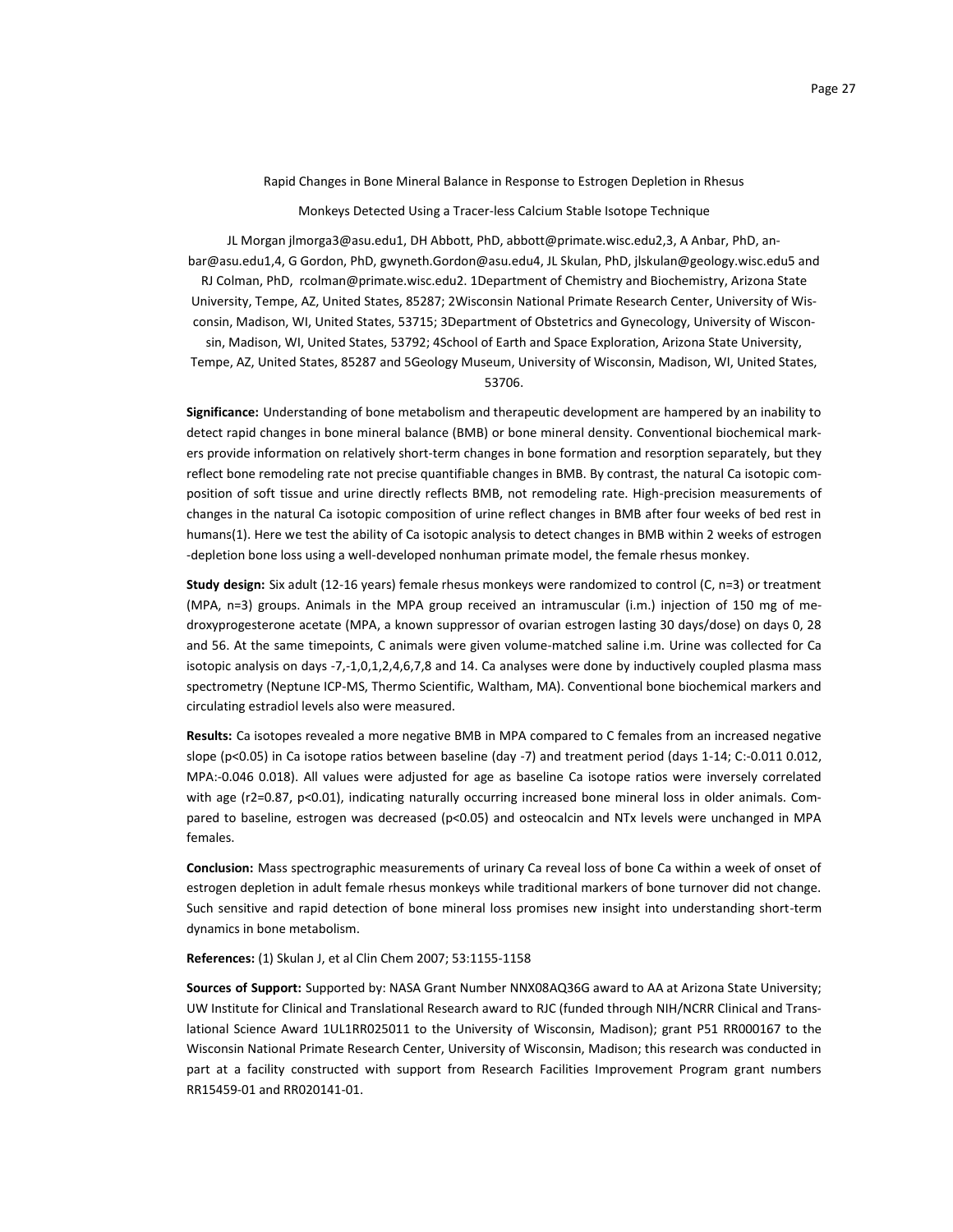#### Differential Programming of Gap Junction Connexin Proteins 43 and 37 in Ovine Uterine Artery Endothelium

Timothy J. Morschauser, Jayanth Ramadoss, Jill M. Koch, Gladys E. Lopez, Ian M. Bird, Ronald R. Magness

INTRODUCTION: Synchronized and sufficient uterine vascular endothelial adaptations facilitate the dramatic increase in uterine blood flow during pregnancy. These adaptations are thought to be modulated by the coordinated interaction between intercellular gap junction proteins and eNOS activation. HYPOTHESES: We hypothesized that expression of the gap junction proteins connexin (cx) 43 and 37 in uterine artery endothelium (UA endo) is elevated during pregnancy compared to nonpregnant luteal and follicular phases. We further hypothesized that restricting pregnancy to a single uterine horn will show a unilateral increase of connexin expressions only in UA endo from the gravid horn. METHODS: Restricting pregnancy to a single uterine horn (gravid unilateral) was established by surgically severing the vascular intercorneal connections and then ligating one horn (i.e. contralateral nongravid unilateral) 3-4 weeks before breeding. UA endo were isolated from nonpregnant sheep [luteal (n=4 vessels) and follicular (n=4)] and pregnant sheep [nongravid unilateral side (n=2), gravid unilateral side (n=2), and control pregnant (n=3)]. cx43 and cx37 protein expression was determined by Western analysis. RESULTS: Immunoblotting demonstrated that both cx43 and cx37 were significantly elevated in pregnant UAendo compared to luteal (P<0.001), follicular (P<0.001), nongravid unilateral (P<0.001) and gravid unilateral (cx43, P=0.022; cx37, P<0.001) UAendo. No difference was observed between luteal and follicular cx43 and cx37 expression in UA endo. Additionally, cx43 expression was significantly elevated in the gravid unilateral horn compared to the nongravid horn (P=0.045). In contrast, this difference was not observed in cx37 as it was barely detectable in both the nongravid and gravid horns. CONCLUSIONS: These data demonstrate that there is a distinct difference in uterine vascular programming of gap junction proteins cx43 and cx37 during pregnancy. Both cx43 and cx37 are lower in unilateral gravid compared to pregnant, suggesting that fetal restriction to a single horn has a direct effect on connexin expression during pregnancy. These data suggest that the regulatory mechanisms pertaining to gap junction proteins may delineate a greater understanding of vascular adaptations during pregnancy. However, further functional studies are still needed to fully understand these adaptations. NIH HL49210, HD38843, HL87144.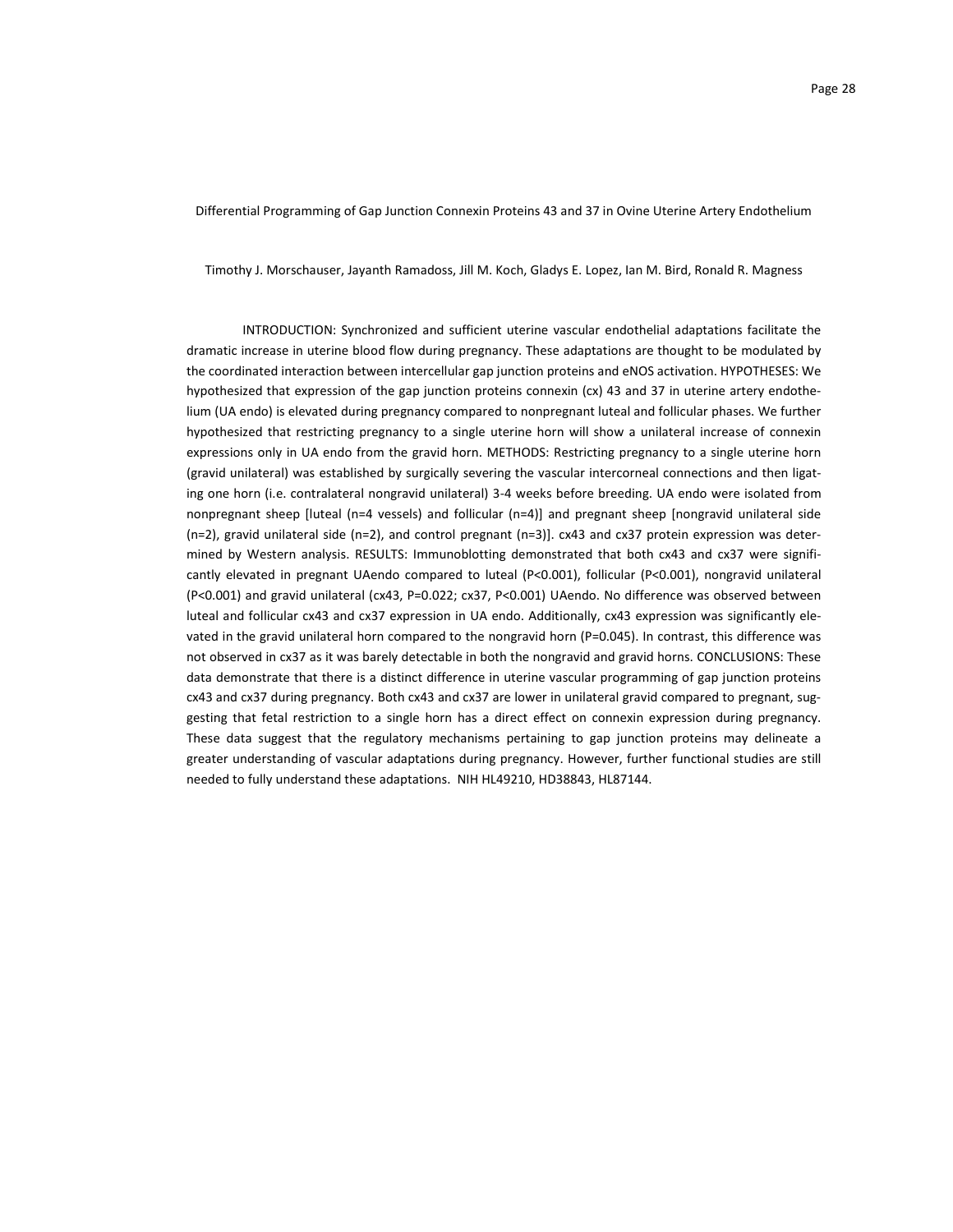## Modeling Pancreas Development in Embryonic Stem Cells by Ectopic Expression of Pancreatic Transcription Factor 1a (PTF1A)

Gopika G Nair, Robert Vincent, Nathan Treff, Jon S Odorico

Pancreatic development in mammals is controlled, in part, by the temporal expression of numerous genes that encode transcription factors. Yet, how these factors regulate each other and their target genes is not completely understood. Pancreas-specific transcription factor 1a (ptf1a) is known be to be involved in pancreas specification in the foregut endoderm and transactivation of the PDX1 promoter. A tetracycline-inducible murine ES cell line with temporally-controlled induction of ptf1a (tet-ptf1a) was established, which we utilized as a new tool to interrogate the role of PTF1a in directing differentiation of ES cells down the pancreatic lineage. Induction of ptf1a expression by doxycycline (Dox) treatment in differentiating ES cell cultures resulted in extensive expression of PDX1, consistent with PTF1a's known ability to transactivate the PDX1 promoter. In particular, the EBs gave rise to PTF1a+PDX1+ bud-like structures reminiscent of in vivo pancreatic organogenesis, in that cells of the differentiating PDX1+ epithelium expressed other pancreatic markers, such as carboxypeptidase A1 (CPA1) and neurogenin 3 (NGN3), and became progressively post-mitotic with time. The expression of amylase and islet endocrine hormones at later time points indicated that these cells were capable of further differentiation into mature pancreatic cell types. To understand the dosage dependent effects of PTF1a in directing differentiation into endocrine cells, we induced the tet-ptf1a cell line with different concentrations of Dox. The tet-ptf1a cell line is highly conducive to these experiments showing a direct correlation between the concentration of Dox and induced PTF1a expression levels. At low levels of PTF1a we observed increased numbers of Ngn3+ Pdx1+ endocrine progenitor cells compared to the number of like cells at high levels of PTF1a. On further differentiation, low dose PTF1a cultures exhibited the highest number of insulin and PDX1 co-expressing cells. We then interrogated the transcript levels of Rbpj and Rbpj-l, mammalian Suppressor of Hairless paralogs, whose gene products bind similar promoter sequences and the PTF1a protein. Upon induction of PTF1a expression in ESCs, transcript levels of Rbpj-l increased from very low levels initially to high levels, while Rbpj was constitutively expressed regardless of PTF1a expression and remained constant through a differentiation time course. Furthermore, amylase expression was significantly higher at high doses of Dox or PTF1a induction. That Ngn3+ and insulin+ endocrine cells were more prevalent at low induced levels of PTF1a, and amylase and Rbpj-l expression was greater at high doses of PTF1a induction indicates that the intracellular level of PTF1a controls the switch between exocrine and endocrine fates in our ESC-derived pancreatic progenitors. Prior embryonic pancreas tissue studies showed that initially RBPJ is bound to PTF1a early in development, and that this complex binds the promoters of Rbpj-l and other exocrine genes, and as development progresses, RBPJ-L accumulates due to transactivation by PTF1a and displaces RBPJ leading to exocrine development. Hence, as in pancreatic tissue studies, our data in ESCs suggests PTF1a and its DNA binding partners regulate endocrine vs. exocrine fate during pancreas development. Furthermore, this is the first study to show branching morphogenesis with both acinar and islet formation similar to in vivo pancreatic development in ES cell derived cultures.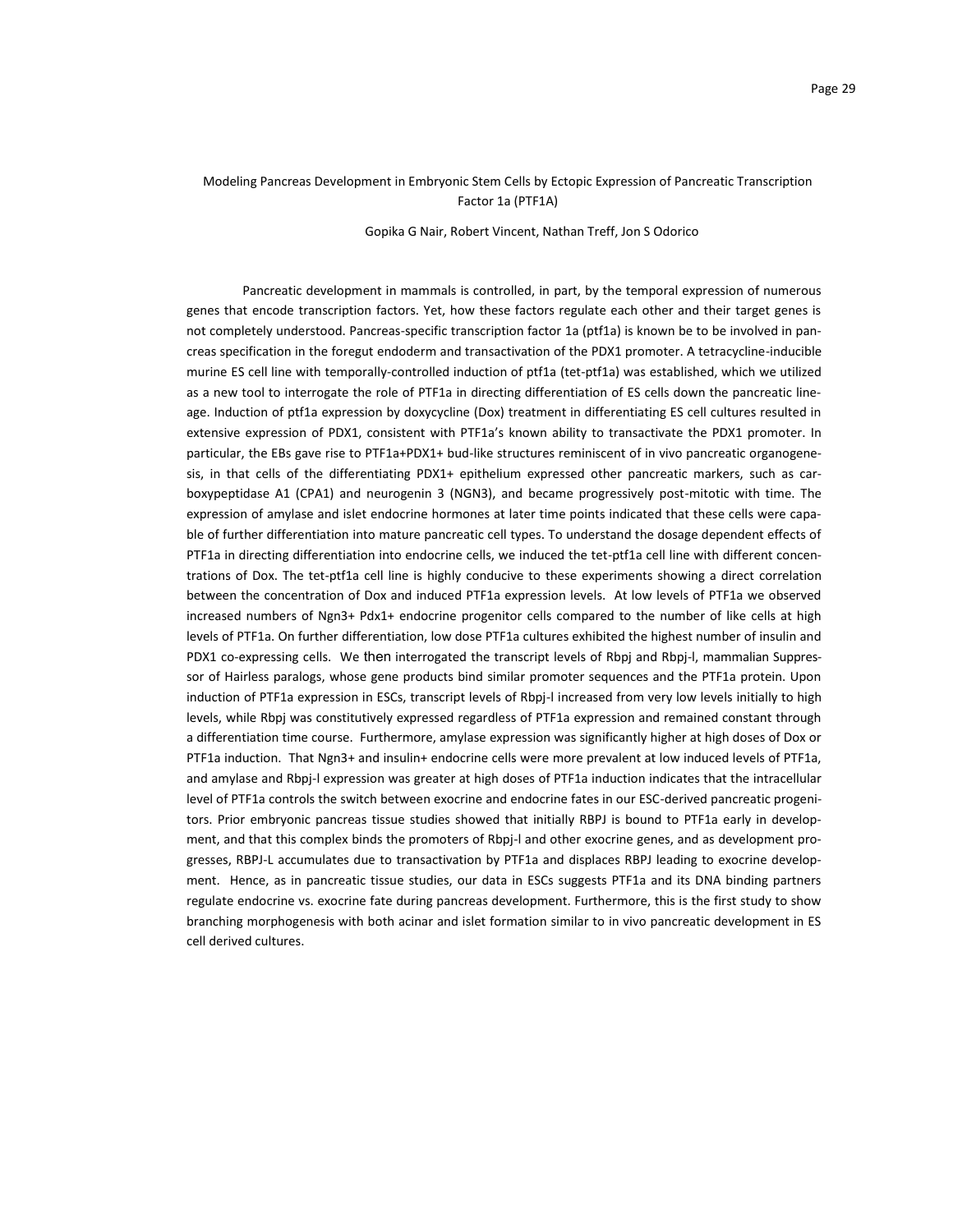#### Heparin Effect on Proliferation and Chemosensitivity of Ovarian Cancer Cells

#### Nonyem A. Onujiogu, Arvinder K. Kapur, Mildred Felder, Joseph P. Connor

Introduction: Heparin is a negatively charged, highly sulfated glycosaminoglycan. Ovarian cancer patients are frequently treated with heparin, as an anticoagulant, either prophylactically during their post operative hospitalization or therapeutically when they have been diagnosed with a blood clot. Heparin has been reported to have both antiproliferative and mitogenic effects on some cancer cell lines. Hypothesis: We hypothesize that heparin is associated with an increased proliferation rate of ovarian cancer cells and that this change will alter the chemo-responsiveness of ovarian cancer cell lines SKOV3 and OVCAR3. Methods: We cultured ovarian cancer cell lines, SKOV3 and OVCAR3. These cells were treated with heparin for three months at a concentration of 50units/mL. Tritiated thymidine assays were used to estimate the role of proliferation in both heparin treated cell lines and control cell lines. Methylthiazol Tetrazolium Assay was used to asses the percent of live cells after treatment of the heparin treated and control cell lines with cisplatin. Results: In the tritiated thymidine assay, heparin treated OVCAR3 cells incorporated up to 75% more thymidine than the control OVCAR3 cells. SKOV3 cells had an opposite response to heparin. The heparin treated SKOV3 cells incorporated 50% less thymidine than the control SKOV3 cells. Heparin treated OVCAR3 cells had on average 20% more live cells at every concentration of cisplatin treatment when compared to control OVCAR3 cells. The opposite response was seen in SKOV3 cells. Heparin treated SKOV3 cells had on average 10% less live cells compared to control SKOV3 cells when treated with cisplatin. Conclusion: Heparin results in increased proliferation and decreased cisplatin sensitivity in OVCAR3 cell lines, while having the opposite effect on SKOV3 ovarian cancer cell lines. We speculate the observed effects are related to an interaction of heparin with signal transduction molecules.

#### Survivors of Endometrial Cancer: Who is at Risk for Sexual Dysfunction?

## Nonyem Onujiogu, MD Tasha Johnson, MD, Songwon Seo, Katherine Mijal, BS, Joanne Rash, PA-C Lori Seaborne, PA-C Stephen Rose, MD David Kushner, MD

Objective: Given the prevalence of endometrial cancer, there is surprisingly limited data examining sexual function in this patient population. This may be because these patients are thought to be at low risk for this problem. Research on sexual dysfunction has increased in gynecologic oncology but has mostly focused on women with cervical cancer. Our aim is to determine the prevalence of sexual dysfunction and identify risk factors associated with sexual morbidity in patients treated for early stage endometrial cancer. Materials: This prospective trial included patients with stage I-IIIa endometrial cancer, without evidence of disease, one to five years out from primary surgical treatment. Patients who received chemotherapy were excluded. The Female Sexual Function Index (FSFI) was used to measure our primary endpoint of sexual function. Other patient reported outcome indices used to define this population included Functional Assessment of Cancer Therapy-Endometrial (FACT-En), Center for Epidemiology Studies Depression scale (CES-D), and Menopausal Rating Scale (MRS). Results: Of the 73 women treated for early stage endometrial cancer at our academic medical center, 60% were married, 49% had a sexual partner, the mean age was 60, 86% had stage I disease, and 18% received radiation therapy. The median score for the FSFI was 16.6 (0-32.8; scores below 26 are diagnostic for sexual dysfunction). Eighty nine percent of the patients had a score below 26. Among the subcategories of sexual dysfunction, pain was the most dramatically affected. Univariate analysis revealed a significant correlation between the total FSFI score and radiation therapy, histologic grade, current use of vaginal dilators, relationship status, mental health, heart disease and diabetes. There was a significant correlation between the total FSFI score and FACT-En scores but not with CES-D or MRS scores. After multivariate analysis, grade, sexual partner, heart disease, mental health, and diabetes remained significant. Conclusions: Our findings suggest that this patient population commonly thought to be at low risk actually suffers from severe sexual dysfunction when compared to the general population. The five risk factors revealed by multivariate analysis need to be studied in greater detail in order to appropriately target patients and develop meaningful interventions.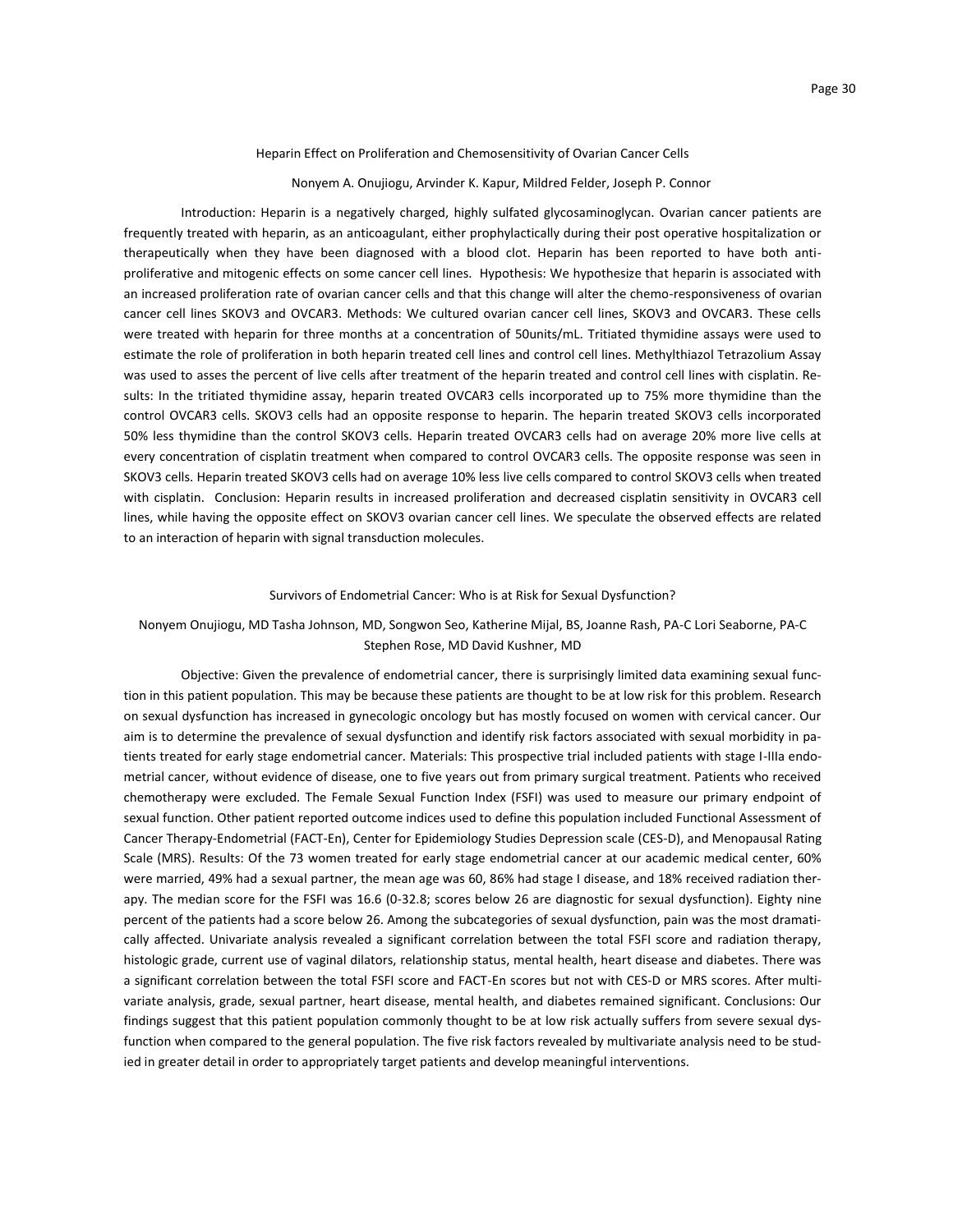## 17β-estradiol-induced Temporal and Spatial Partitioning of eNOS and Estrogen Receptors in Ovine Uterine Artery Endothelial Cells from Pregnant Sheep

Mayra B. Pastore1, Jayanth Ramadoss1, Wu-xiang Liao2, Dong-bao Chen2, Ronald R. Magness1 1Perinatal Research Laboratories, Depts. of Ob/Gyn, University of Wisconsin-Madison, Madison, WI, 53715 and 2Department of Obstetrics & Gynecology, University of Cali

BACKGROUND: Pregnancy-induced elevations in uterine blood flow are closely correlated with concurrent increases in plasma 17β-estradiol levels and the expression/activity of eNOS. We have recently reported that eNOS is partitioned between caveolar and non-caveolar domains in pregnant uterine artery endothelial cells (UAECs) and this enzyme exhibits domain-specific post-translational modification via multi-site phosphorylation. We further have shown that the calcium mobilizing agonist ATP re-partitions eNOS between cellular domains and alters the phosphorylation state. HYPOTHESIS: We hypothesized that 17β-estradiolinduced eNOS activation via the non-classical ER receptor will initiate the sequential and coordinated repartitioning and activation of eNOS with an altered multi-site phosphorylation state. METHODS: UAECs were isolated from primary uterine arteries of pregnant ewes (gestational day 120-130). Confluent passage 4 cells were treated in media without (Control) or with 17β-estradiol (10 nM) for 10 minutes. The caveolae were fractionated from cells using sucrose density gradient centrifugation. Immunoblotting was utilized to study the multi-site phosphorylation state of eNOS and ERs. RESULTS: In control UAECs, eNOS was significantly higher in the caveolar domain when compared to 17β-estradiol-treated cells. In control cells, stimulatory P635eNOS and P1177eNOS were not detected in any of the fractions whereas inhibitory P114eNOS was detected strictly in the non-caveolar domain. In response to 17β-estradiol, stimulatory P635eNOS was detected in all cellular domains whereas p1177eNOS was detected mainly in the caveolar domain and inhibitory P114eNOS was detected in low levels in the non-caveolar domain. Both ERα and ERβ were mainly detected in the non-caveolar domain in control cells whereas ERβ was also detected in the caveolar domain but at lower levels. 17βestradiol did not alter the distribution of the ERs. CONCLUSIONS: 17β-estradiol produces temporal and spatial re-partitioning of eNOS from the caveolar to non-caveolar domains and alters this enzyme's multi-site phosphorylation state and their distributions in UAECs. Furthermore, the similarities of these results to the ATPresponses illustrate alternative activation pathways of calcium mobilizing agonists. These findings are critical to understand 17β-estradiol-induced gestational vascular adaptations. NIH R25 GM083252, HL49210, HL87144, HD38843, HL74947, HL70562 and HD58242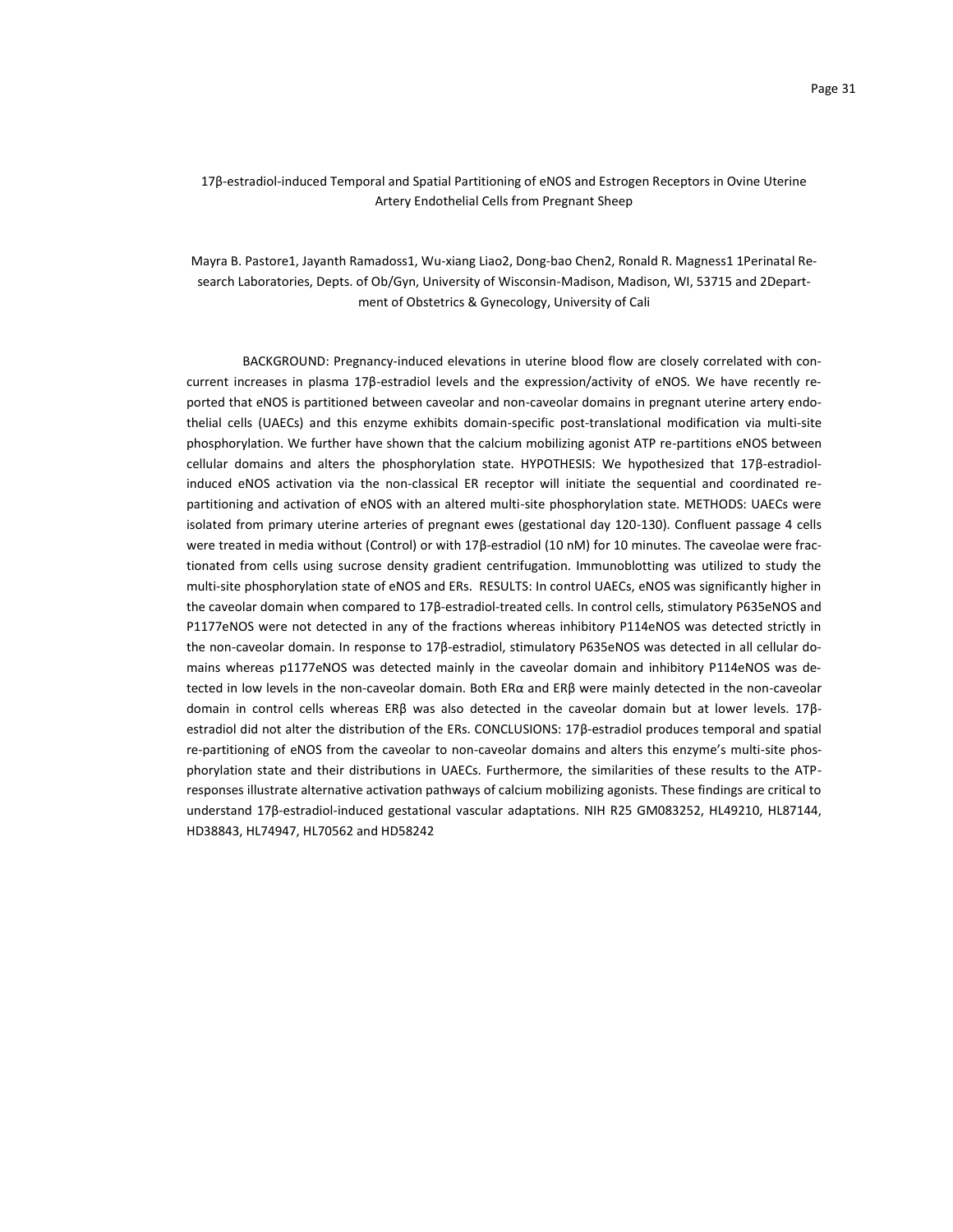## Effect of Chronic Binge Alcohol on NO Regulation and the Profile of NO-Related Caveolar Proteins in Ovine Pregnant Uterine Endothelial Cells

#### J Ramadoss, WX Liao, DB Chen, RR Magness

Pregnancy-induced coordinated growth and remodeling of the uterine circulation is intricately regulated by nitric oxide (NO) and the enzyme activity of eNOS. We investigated the effect of chronic binge alcohol on the signature profile of proteins embedded in endothelial caveolar microdomains, the natural home of eNOS. To mimic maternal binge drinking patterns, uterine artery endothelial cells were cultured in the absence or presence of alcohol (150 mg/dl) in sealed, humidified chambers equilibrated with aqueous alcohol for 3 h on 3 consecutive days. Isolated caveolae were analyzed by mass spectrometry. Cell viability was validated. Binge alcohol significantly decreased eNOS protein (-57%), activated eNOS (P635eNOS, -85%), and the eNOS-regulating ERK signaling cascade (total ERK1, -84%; ERK2, -79%; pERK1, -76%). Uterine vascular specificity was demonstrated as the commonly implicated AKT pathway was unaltered. Binge alcohol altered the array of caveolar proteins; a distinctive signature profile was observed with several abundant caveolar proteins being dramatically decreased or knocked out. Alcohol resulted in decreases in the abundance of caveolar proteins related to adhesion (-29%), cell function (-53.3%), signaling (-57.2%), deubiquitination (-51.5%), histones (-13.2%), nitric oxide (NO) regulation (-60.2%), structure (-36.4%), and transport/trafficking (-53.3%). The only protein that exhibited a significant increase in response to alcohol was fibronectin (+164%). Caveolar proteins related to NO regulation including HSP70 V, cav-1, and eNOS were decreased by 65%, 59%, and 51% respectively. The major deubiquitination enzyme USP2 was decreased by 52%. Immunoblot validation of protein changes compartmentalized to the caveolae including cav-1 and eNOS confirmed and validated proteomic findings. Whole cell eNOS level was comparable between proteomics (-59%) and immunoblotting (-57%). 1. These data demonstrate that the uterine vascular endothelial caveolar assemblage of proteins may influence eNOS abundance and activity. 2. The dramatic alteration in all proteins associated with NO regulation suggests major uterine vascular effects of alcohol. 2. ERK cascade specifically regulates uterine vascular eNOS. 3. Alterations in deubiquitination enzymes may form the mechanistic basis for alcohol-induced caveolar profile. 5. Finally, the profile suggests an important role for the utero-placental compartment in FASD. NIH HL49210, HD38843, HL87144, HL86939.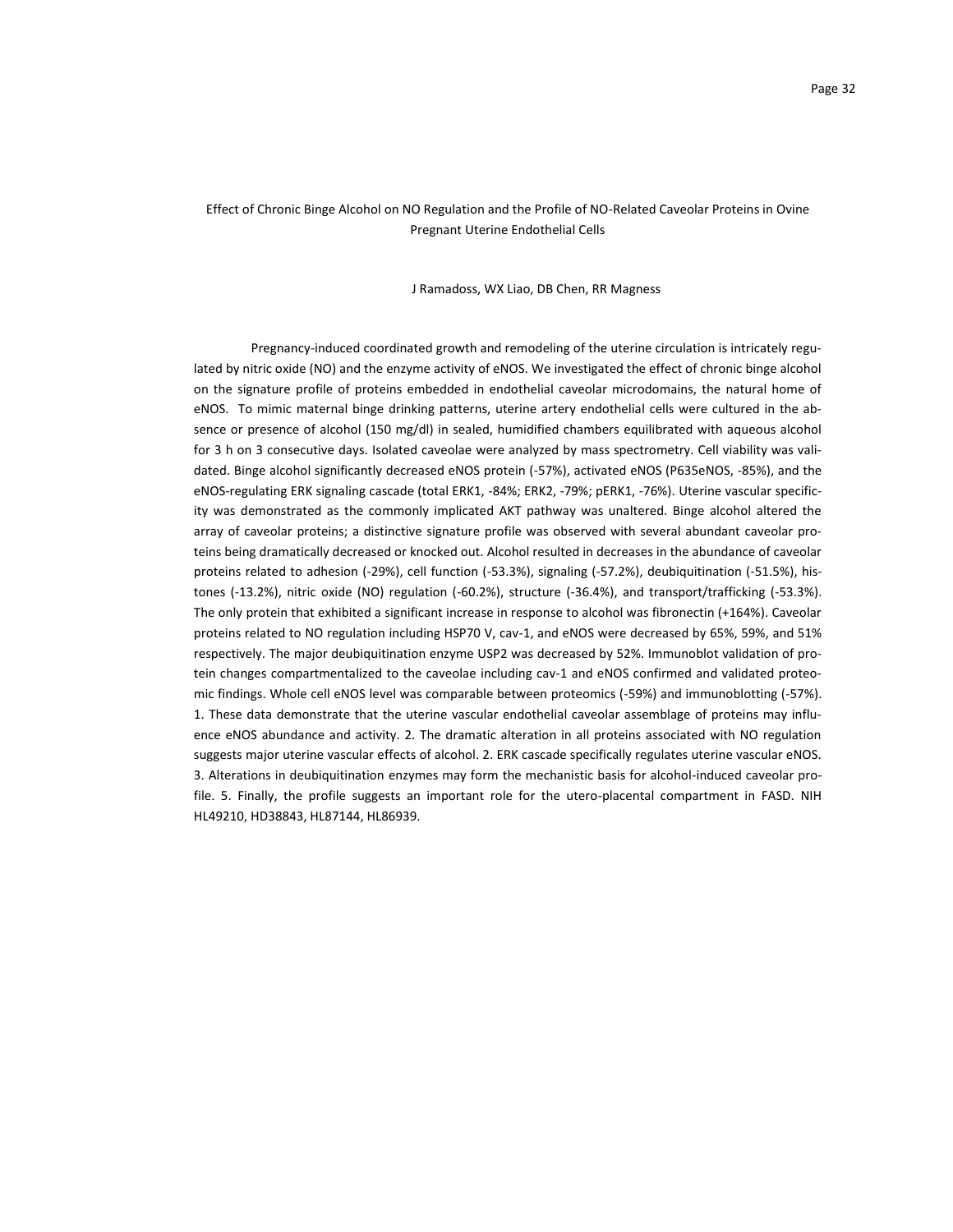#### Mamu-AG Modulation of Decidual Macrophage Function

A. Rozner, R. Durning, S. Dambaeva, J. Drenzek, and T. Golos

At the time of implantation and throughout pregnancy, the primate uterus contains numerous leukocytes, consisting primarily of natural killer cells and macrophages. These cells are thought to play an important role in the maternal fetal immune response. The cytokine balance at the maternal fetal interface and the expression of non-classical MHC class I molecules (HLA-G in humans and Mamu-AG in the rhesus monkey) on the trophoblast cells of the growing embryo are thought to be important immune modulators that allow the semi-allogenic embryo to implant and optimize the environment for placental and fetal growth. Rhesus monkey decidual macrophages were co-cultured with Mamu-AG expressing trophoblasts isolated from the day 36 placenta. Macrophage functions including DC-SIGN expression, antigen uptake and processing ability, and cytokine secretion were evaluated. An increase in secretion of IL-6 and IL-18 and a decrease in secretion of MIP-1alpha and MIP-1beta were noted. When trophoblasts were treated with a Mamu-AG blocking antibody, 25D3, the decrease in MIP-1alpha and MIP-1beta was blocked. These results suggest Mamu-AG may be involved in regulating decidual macrophage production of MIP-1alpha and MIP-1beta.

## Insulin Resistance Impairs Post-Receptor Signaling Mechanisms in Ovarian Cells Soraya S. Arriaga, Milo Wiltbank

Polycystic ovary syndrome (PCOS) is a reproductive abnormality that affects 5-10% of women of child bearing age. PCOS is characterized by amenorrhea or oligomenorrhea, anovulation, and hyperandrogensim. One third of women with PCOS are insulin resistant (IR) and one out of ten diabetic women has PCOS. In previous studies of different cell types, it was shown that in PCOS women with IR and in IR individuals' alike, defects in post receptor signaling mechanisms impaired insulin action. We hypothesize, that in the ovary, the signaling impairment that occurs in IR states may also affect the IGF-1 system. Interrelated abnormalities of the IGF-1 signaling system and ovarian steriodogenesis may be vital in the arrested state of follicle development. Objective: 1) Induce insulin resistance in ovarian cells in vitro, 2) Study insulin and IGF-1 post-receptor signaling. Methods: Isolate and culture bovine granulosa and thecal cells. Insulin resistance will be attained using: 1) Physiological levels of insulin, previously determined in an in vivo model for insulin resistance, 2) Fatty acids 3) Blocking key insulin pathways using inhibitors for signaling factors. Insulin resistance will be assessed by glucose uptake and investigation of protein content, activity and phosphorylation of molecular mediators of insulin signaling.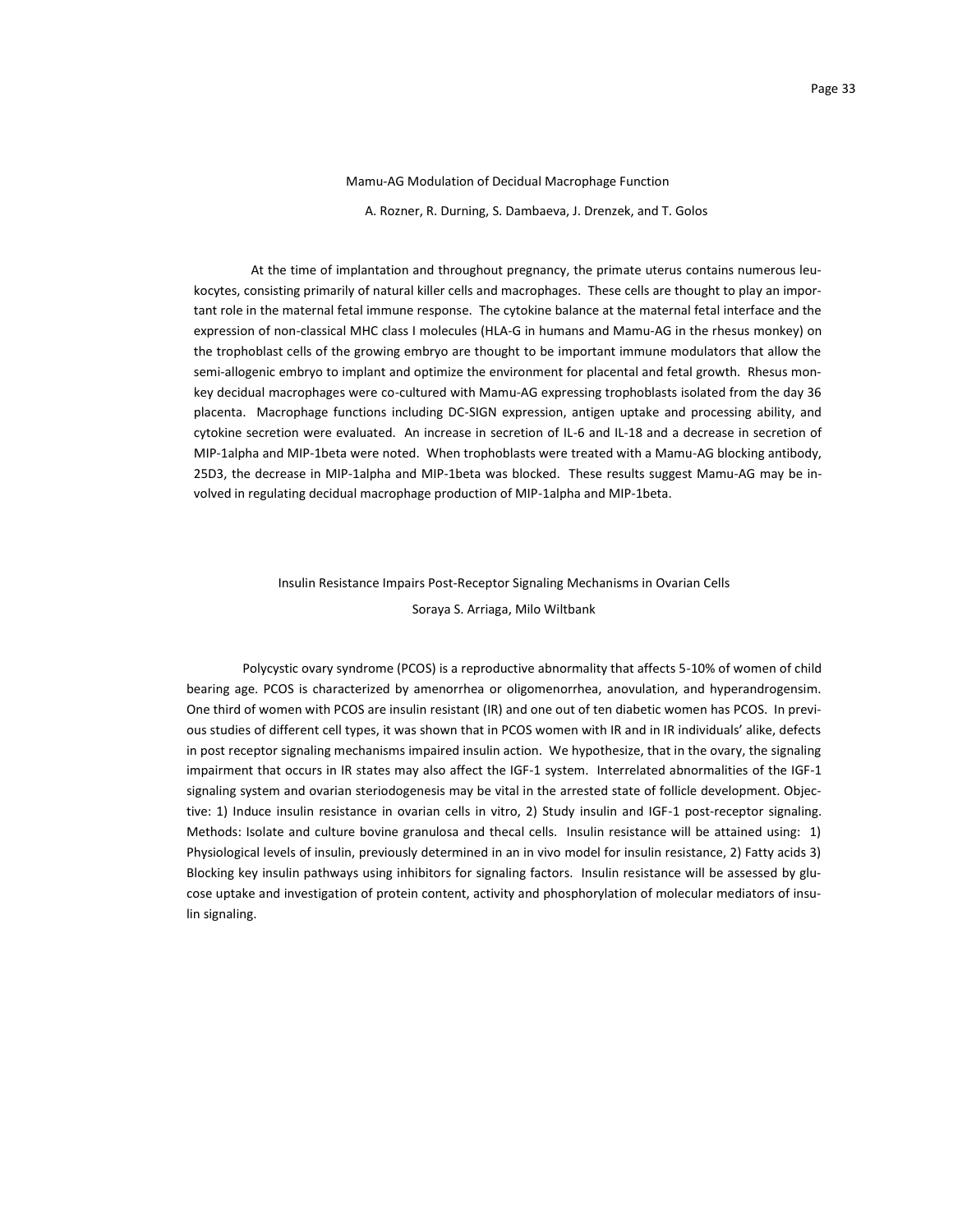#### Iron Binding Proteins in Human Milk in the First 10 Postpartum Days

V. Sridhar, E. L. Edde, L. L. Ngo, P. J. Kling

Background: Lactoferrin (Ltf), transferrin (Tf) and ferritin (Ferr) are major iron-binding proteins, though their precise role in iron transport in human colostrum or milk is unknown. While it is widely established that Ltf levels decreases in breast milk with increasing postpartum age, the trend of Tf and Ferr has not been investigated in detail during early lactation. Purpose of study: We hypothesized that the magnitude abundance of major iron-binding proteins Ltf, Tf and Ferr in breast milk will decrease with increasing postnatal days and that their levels will directly correlate with milk iron levels. Methods: Measurable immunoreactive Ltf, Tf and Ferr concentrations were determined utilizing ELISA and immunoradiometric assays in 196 human milk samples obtained in the first 10 postpartum days (PD) from mothers of 35 term and 37 premature infants. Further, total iron was measured using spectrophotometric assays. Results: Milk-borne Ferr abundance levels were significantly greater on PD 0 and 1 compared with that measured between PD 2 through 10 (p<0.0001). Ltf and Tf also exhibited a similar trend (p<0.0001); levels declined on PD 3. Consistent with literature, iron content of the milk samples also decreased as postnatal day increased (p<0.0005). Significant correlations were noted between breast milk iron and Ltf (p<0.0001) and Ferr (p<0.0028) levels. However, in a multiple stepwise regression, only ferritin was correlated to milk iron. No differences were observed in any of the dependent measures between premature and term groups. Conclusion: These results demonstrate that the three iron-binding proteins Ltf, Tf and Ferr may play a significant role in iron transport during early lactation. Further, Ltf and Tf exhibits a sharp decline in their magnitude on PD 3 and Ferr levels dramatically decline on PD2, suggesting that the critical window during early lactation for iron transport proteins could be explained by paracellular transport between mammary epithelial cells. This would require further study.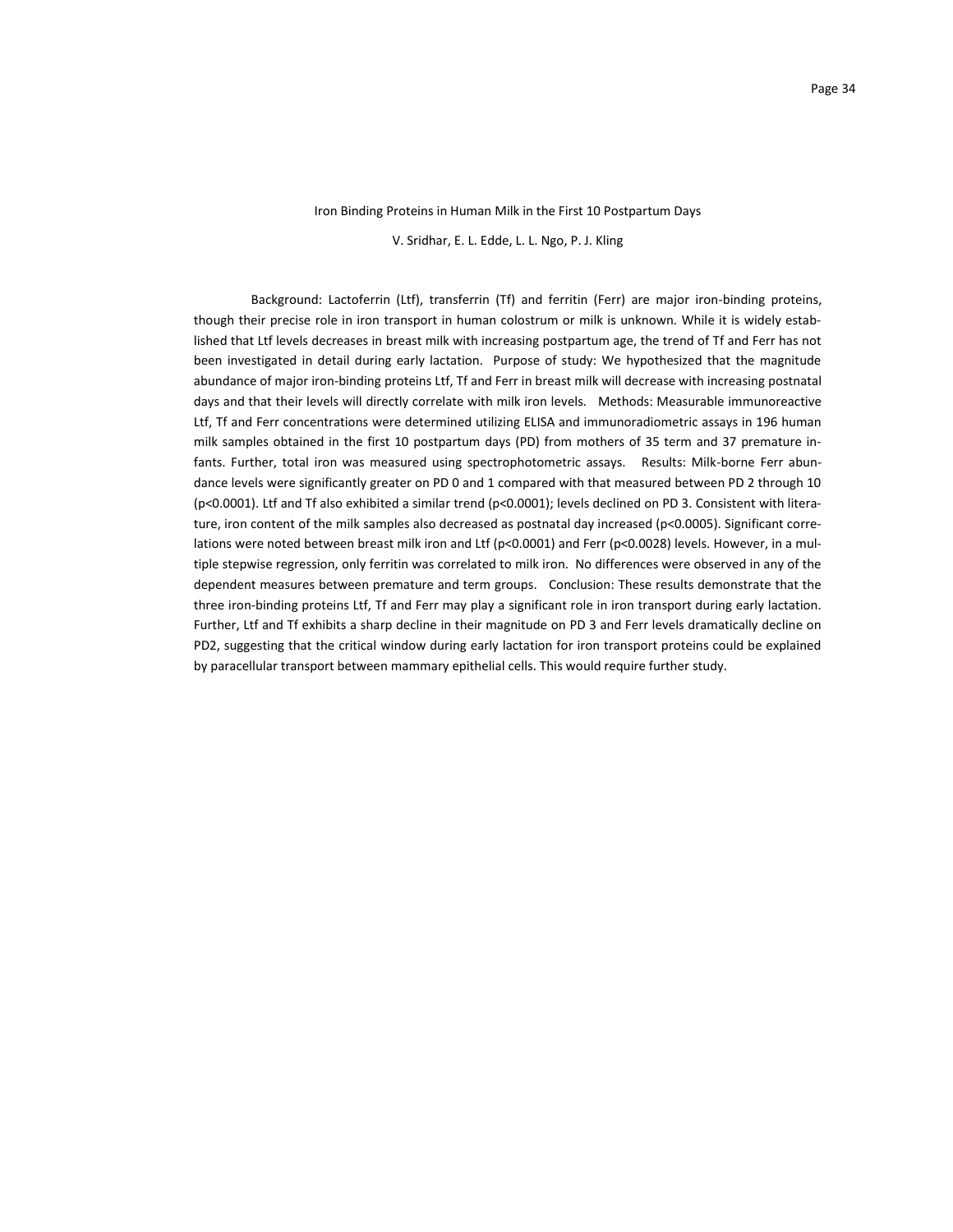#### Studying the importance of MUC16-Siglec-9 binding on the function of NK cells in preeclampsia

Chanel Tyler, Arvinder Kapur, Jenifer A. Belisle, Joseph P. Connor, Manish S. Patankar

Pregnancy is a state in which the fetal allograft is safeguarded from rejection by the maternal immune system. NK cells are the major immunologic cell in the first trimester during trophoblastic invasion. NK cell cytokine secretion has previously been shown to be integral to the successful implantation, as well as trophoblastic invasion. Pregnancy cytokine profiles have demonstrated repeatedly that there is a Th1 (proinflammatory) bias although success of pregnancy does not mandate this shift. This bias towards the proinflammatory Th1 response is exaggerated in preeclampsia. For several years the Th1/Th2 paradigm dominated the field. However the simplicity of this model has led it to be called into question. MUC16 has previously been shown to immunomodulate NK cell function in ovarian cancer. This mucin has also been shown to bind to NK cells during pregnancy. Our study was designed to investigate the hypothesis that there is a spectrum of MUC16 binding that correlates to the level of inflammation. We proposed that MUC 16 binding increases throughout the course of pregnancy acting as a modulator of the inflammatory response. Our study was conducted on peripheral blood and decidual immune cells isolated at term from women with healthy pregnancy and preeclampsia. All subjects signed an informed consent, and the study was approved by the Institutional Review Boards at the University of Wisconsin-Madison and Meriter Hospital. The women were recruited at the time of admission to Labor and Delivery. Maternal serum obtained at 0-12 weeks, 28 weeks, and at delivery from cytometry. Mononuclear cells were isolated using Histopaque. The MUC16 and Siglec9 expression of the cells was characterized by multi-color flow cytometry using an LSR-II. We observed a difference in the binding of MUC16 to NK cells isolated from healthy pregnant women as compared to preeclamptics. A corresponding difference was also observed in the expression of the MUC16 receptor, Siglec-9, on the NK cells of women with preeclampsia. As the fetal allograft grows, there is an increased need for immunomodulation of NK cells and, therefore, aberrant binding of MUC16 and expression of Siglec-9 may have important physiologic consequence. We believe that this finding will not only hold true but be exaggerated when evaluating preeclamptics secondary to the exaggerated inflammation seen in this condition. To understand the biology of MUC16-Siglec-9 binding and its effects on NK cell function, we are using the NK cell leukemia cell line NKL as a model and have utilized several approaches to transfect these cells with human Siglec-9. Studies on the effect of Siglec-9 on NK cell function will be described.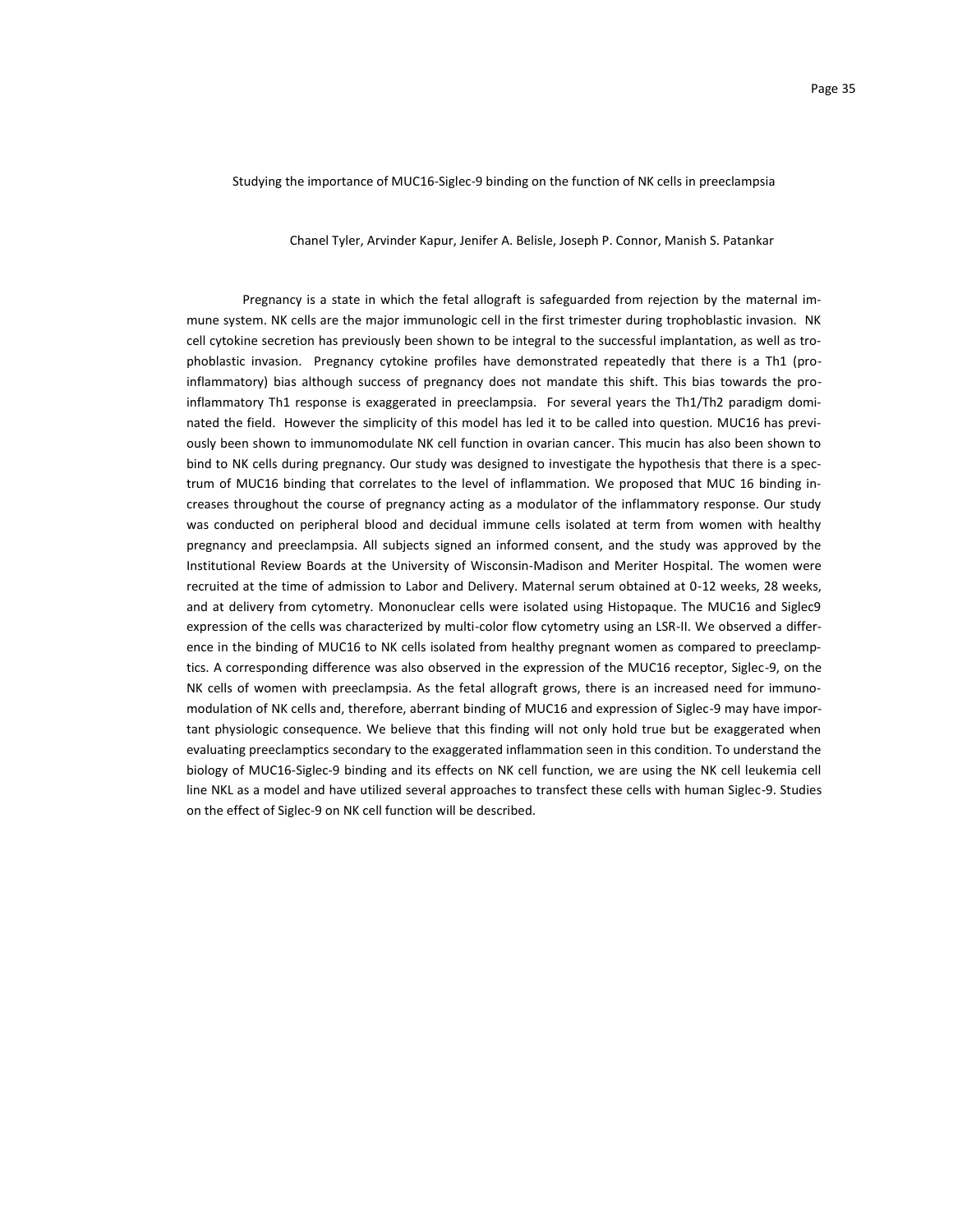## "Yin-Yang" Principle for Estrogen Receptor Heterodimers in Breast Cancer: A Targeted Molecular Approach for Therapeutic Development.

#### Emily Powell, Noel Peters, Michael Hoffmann, and Wei Xu

Estrogen receptor (ER) dimerization is prerequisite for its activation of target gene transcription. Since the two forms of ER, ERalpha and ERbeta, exhibit opposing functions in cell proliferation, the ability of ligands to induce ERalpha/beta heterodimers versus their respective homodimers is expected to have profound impacts on transcriptional outcomes and cellular growth. However, there is a lack of direct methods to monitor the formation of ERalpha/beta heterodimers in vivo and to distinguish the ability of estrogenic ligands to promote ER homo- versus hetero-dimerization. Here we describe the identification of estrogenic small molecule ER ligands by high throughput transcriptional activation assays and the subsequent characterization of these compounds using secondary Bioluminescence Resonance Energy Transfer (BRET) screening assays. While the primary transcriptional activation assays allowed determination of transcriptional activation specific to ERs, it did not allow determination of ER subtype specificity. Thus, we employed the BRET assay for monitoring the formation of ERalpha/beta heterodimers and their respective homodimers in live cells. Using this two-step screening of small molecule libraries, we identified several bioactive compounds capable of inducing ERβ/β homodimers and ERα/β heterodimers while having minimal activity on proproliferative  $ER\alpha/\alpha$  homodimers, posing a model that compounds promoting ERalpha/beta heterodimer formation might have therapeutic value. The biological effects of ERalpha/beta-selective compounds in a variety of normal and tumorigenic cell lines derived from hormone-dependent cancers support this notion. Thus, our three step screening process of transcriptional transactivation assays, BRET assays, and cell-based biological function assays is applicable to drug screening for dimer-selective SERMs, which uniquely target ERalpha/beta heterodimers in cancer cells. Supported by NIH T32 CA009135; R01 CA125387; The University of Wisconsin Graduate School; Wisconsin Alumni Research Foundation Lead Discovery Initiative.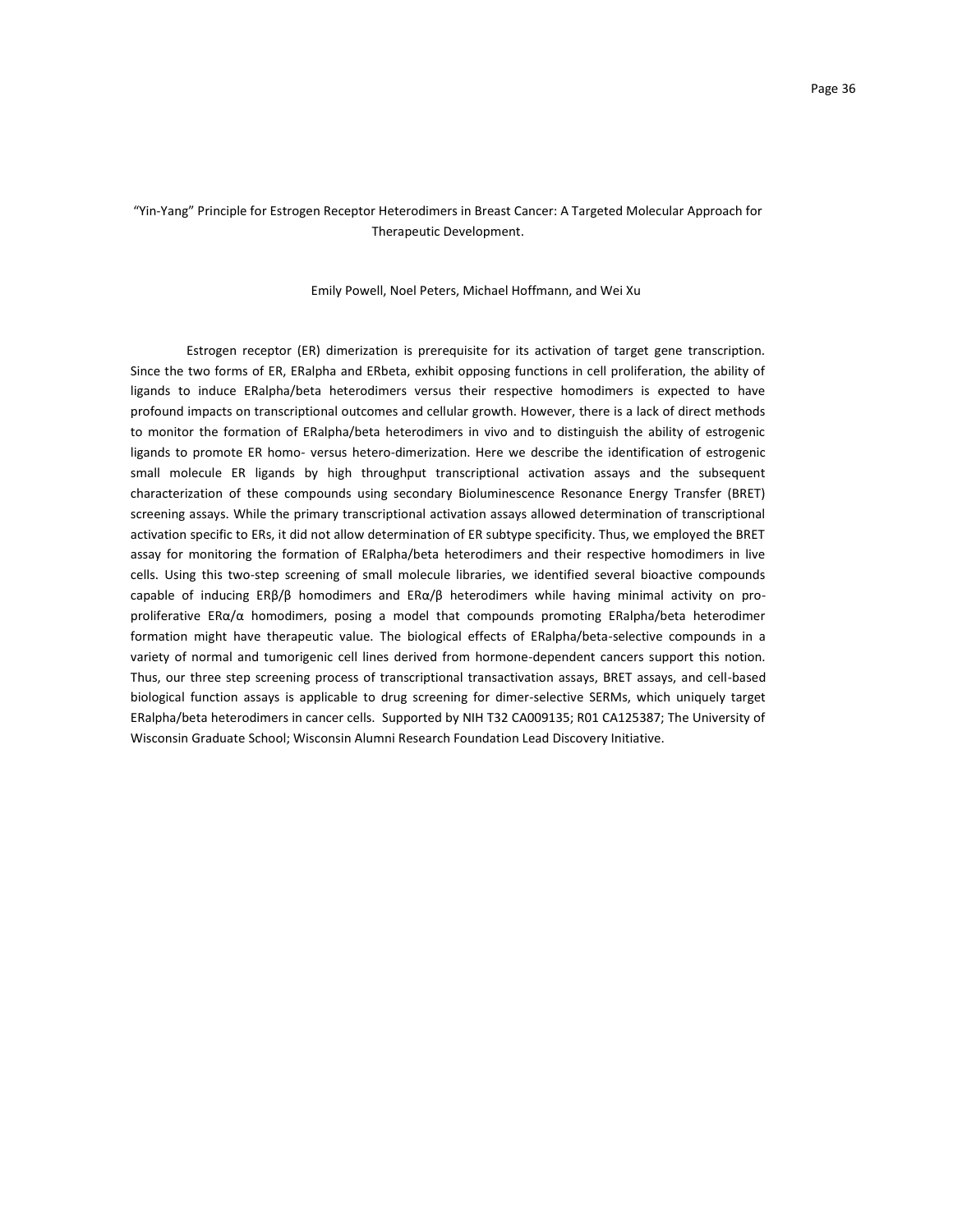## **2010 ERP Program Faculty Directory**

| Name                                | Department                                 | <b>Address</b>                      | Phone #  | E-Mail                       |
|-------------------------------------|--------------------------------------------|-------------------------------------|----------|------------------------------|
| Abbott, David                       | Primate Center;                            | 203 Primate Center                  | 263-3583 | abbott@primate.wisc.edu      |
| Professor                           | Obstetrics &<br>Gynecology                 | 1220 Capitol Court                  |          |                              |
| Alarid, Elaine                      | Oncology                                   | 710 McArdle Cancer                  | 265-9319 | alarid@oncology.wisc.edu     |
| <b>Associate Professor</b>          |                                            | 1400 University Ave.                |          |                              |
| Atwood, Craig                       | Medicine                                   | D4219 VA Hospital 2500 Overlook     | 256-1901 | csa@medicine.wisc.edu        |
| <b>Associate Professor</b>          |                                            | Terrace                             |          |                              |
| <b>Barry, Terence</b>               | Animal Sciences;                           | 656 Animal Sciences                 | 263-2087 | tpbarry@wisc.edu             |
| <b>Senior Scientist</b>             | Aquaculture Program                        | 1675 Observatory Dr.                |          |                              |
| <b>Bertics, Paul</b>                | Biomolecular                               | 571A Medical Sciences Center        | 262-8667 | pbertics@wisc.edu            |
| Professor                           | Chemistry                                  | 1215 Linden Drive                   |          |                              |
| <b>Bird, Ian (Program Director)</b> | Obstetrics &                               | 7E Meriter Hospital                 |          | 417-6314 417 imbird@wisc.edu |
| Professor                           | Gynecology                                 | 202 South Park Street               | -6252    |                              |
| <b>Blank, Robert</b>                | Medicine                                   | <b>Box 5148 Clinical Science</b>    | 263-9221 | rdb@medicine.wisc.edu        |
| <b>Associate Professor</b>          |                                            | Center-H4, 600 Highland Ave         |          |                              |
| Bosu, William                       | <b>Medical Sciences</b>                    | 2031 Veterinary Medicine            | 263-7752 | bosuw@svm.vetmed.wisc.edu    |
| Professor                           |                                            | 2015 Linden Drive                   |          |                              |
| Downs, Karen                        | Anatomy                                    | 263 Bardeen Medical Labs            | 265-5411 | kdowns@wisc.edu              |
| Professor                           |                                            | 1300 University Avenue              |          |                              |
| Drezner, Marc                       | Medicine                                   | Box 5148 CSC-H4                     | 263-9221 | mkd@medicine.wisc.edu        |
| Professor                           |                                            | 600 Highland Ave                    |          |                              |
| Duello, Theresa                     | Obstetrics &                               | 5240 Medical Sciences Center        | 262-7456 | tmduello@wisc.edu            |
| <b>Associate Professor</b>          | Gynecology                                 | 1300 University Avenue              |          |                              |
| Cezar, Gabriela                     | <b>Animal Sciences</b>                     | 752 Animal Sciences                 | 263-4307 | ggcezar@wisc.edu             |
| <b>Assistant Professor</b>          |                                            | 1675 Observatory Dr.                |          |                              |
| Ginther, Oliver                     | Pathobiological                            | B1 Animal Health & Biomedical Sc.   | 262-1037 | ojg@ahabs.wisc.edu           |
| Professor                           | Sciences                                   | 1656 Linden Drive                   |          |                              |
| <b>Golos, Thaddeus</b>              | Comparative Biosciences 115 Primate Center |                                     | 263-3567 | golos@primate.wisc.edu       |
| Professor                           |                                            | 1220 Capitol Court                  |          |                              |
| Jefcoate, Colin                     | Pharmacology                               | 5007 Wisconsin Institutes Medical   | 263-3975 | jefcoate@wisc.edu            |
| Professor                           |                                            | Research 1111 Highland Ave.         |          |                              |
| Jorgensen, Joan                     | Comparative                                | 4354c Veterinary Medicine Building, | 890-2337 | jsjorgensen@wisc.edu         |
| <b>Assistant Professor</b>          | <b>Biosciences</b>                         | 2015 Linden Dr                      |          |                              |
| Kessel, Julie                       | Pediatrics                                 | 6 Center Meriter Hospital           | 417-6236 | jmkessel@wisc.edu            |
| <b>Associate Professor (CHS)</b>    |                                            | 202 S. Park St.                     |          |                              |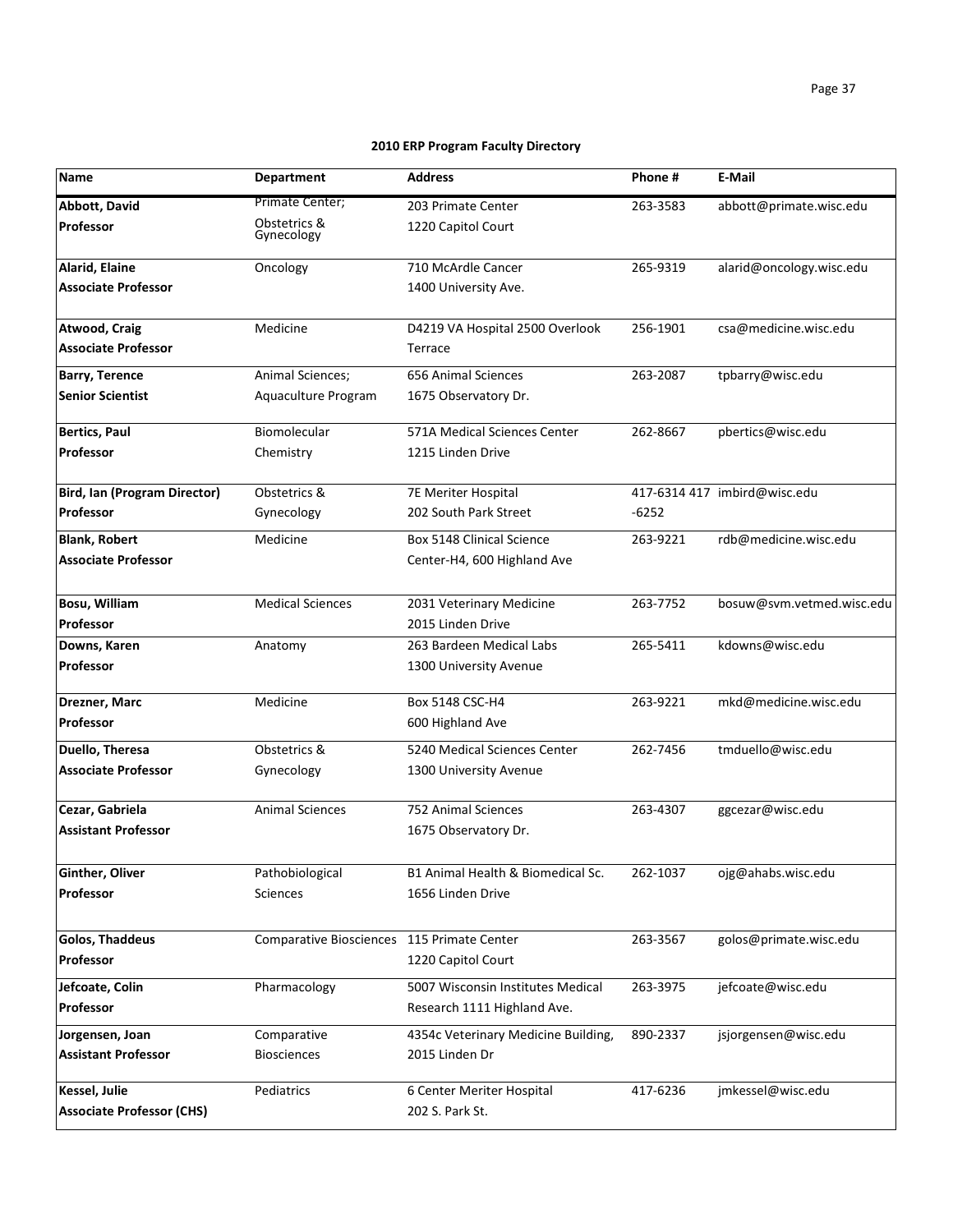| Name                               | <b>Department</b>                             | <b>Address</b>                            | Phone #  | E-Mail                    |
|------------------------------------|-----------------------------------------------|-------------------------------------------|----------|---------------------------|
| <b>Kling, Pamela</b>               | Pediatrics                                    | 6 C Meriter Hospital                      | 262-6561 | plking@wisc.edu           |
| <b>Associate Professor</b>         |                                               | 202 South Park St.                        |          |                           |
| Khatib, Hasan                      | Dairy Sciences                                | 632 Animal Science Building,              | 263-3484 | hkhatib@wisc.edu          |
| <b>Associate Professor</b>         |                                               | 1675 Observatory Dr                       |          |                           |
| Kreeger, Pamela                    | <b>Biomedical Engineering</b>                 | 2154 Engineering Centers                  | 890-2915 | kreeger@wisc.edu          |
| <b>Assistant Professor</b>         |                                               | 1550 Engineering Dr                       |          |                           |
| <b>Magness, Ronald</b>             | <b>Obstetrics &amp; Gynecology</b>            | 7E Meriter Hospital                       | 417-6314 | rmagness@wisc.edu         |
| Professor                          |                                               | 202 South Park Street                     | 417-6498 |                           |
| <b>Martin, Thomas</b>              | Biochemistry                                  | 5519 Biochemistry                         | 263-2427 | tfmartin@wisc.edu         |
| Professor                          |                                               | 420 Henry Mall                            |          |                           |
| Ntambi, James<br>Professor         | Biochemistry &<br><b>Nutritional Sciences</b> | 180A Biochemistry<br>420 Henry Mall       | 265-3700 | ntambi@biochem.wisc.edu   |
| Odorico, Jon                       | Surgery                                       | H4/756 Clinical Science                   | 265-6471 | jon@surgery.wisc.edu      |
| <b>Associate Professor</b>         |                                               | Center, 600 Highland Ave                  |          |                           |
| Parrish, John                      | Animal Science                                | 714 Animal Sciences Building,             | 263-4324 | parrish@ansci.wisc.edu    |
| Professor                          |                                               | 1675 Observatory Drive                    |          |                           |
| Patankar, Manish                   | <b>Obstetrics &amp; Gynecology</b>            | Box 6188 CSC-H4                           | 262-8871 | patankar@wisc.edu         |
| <b>Associate Professor</b>         |                                               | 600 Highland Ave                          |          |                           |
| Peterson, Richard                  | Pharmacy                                      | 5109 Rennebohm Hall                       | 263-5453 | repeter-                  |
| Professor                          |                                               | 777 Highland Ave.                         |          | son@pharmacy.wisc.edu     |
| Salih, Sana                        | <b>Obstetrics &amp; Gynecology</b>            | Box 6188 Clinical Science                 | 263-1218 | salih@wisc.edu            |
| <b>Assistant Professor</b>         |                                               | Center-H4                                 |          |                           |
|                                    |                                               | 600 Highland Ave                          |          |                           |
| Schuler, Linda                     | <b>Comparative Biosciences</b>                | 4354/B Veterinary Medicine                | 263-9825 | schul-                    |
| <b>Professor</b>                   |                                               | Bldg. 2015 Linden Drive                   |          | erl@svm.vetmed.wisc.edu   |
| Shah, Dinesh                       | Obstetrics & Gynecology                       | 6 Center, Meriter Hospital                | 417-6618 | dmshah@wisc.edu           |
| Professor                          |                                               | 202 South Park Street                     |          |                           |
| Shalev, Anath                      | Medicine                                      | Box 5148 Clinical Science Center 263-9221 |          | as7@medicine.wisc.edu     |
| <b>Associate Professor</b>         |                                               | -H4, 600 Highland Ave                     |          |                           |
| Terasawa, Ei                       | Pediatrics; Primate Center                    | 217 Primate Center                        | 263-3579 | terasawa@primate.wisc.edu |
| <b>Professor</b>                   |                                               | 1223 Capitol Court                        |          |                           |
| Thomson, James<br><b>Professor</b> | Anatomy; Primate Center                       | 425 Henry Mall                            | 263-3585 | thomson@primate.wisc.edu  |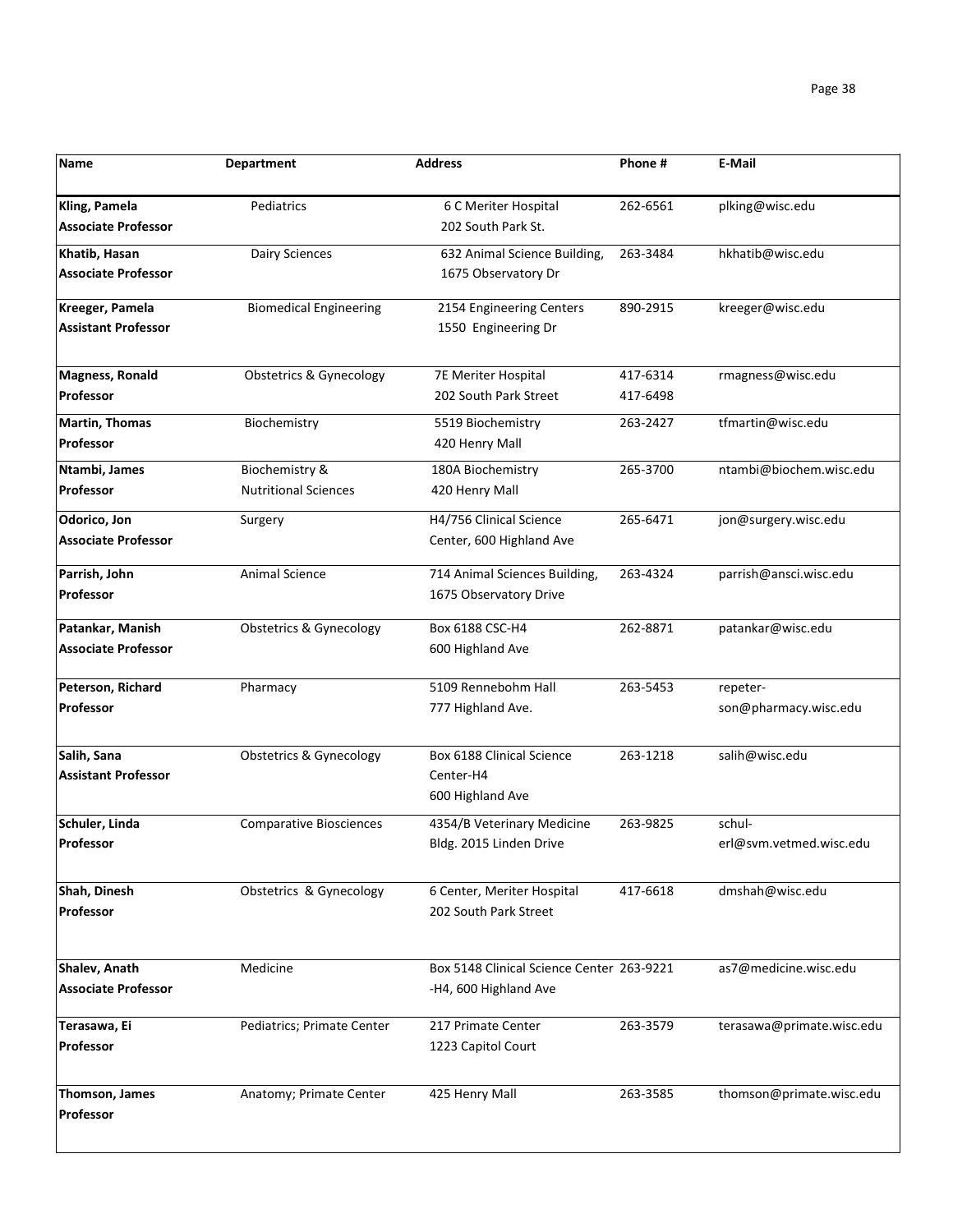|--|--|

| <b>Name</b>                | Department         | <b>Address</b>                  | Phone #  | E-Mail             |
|----------------------------|--------------------|---------------------------------|----------|--------------------|
| Vezina, Chad               | Comparative        | 121 Animal Health &             | 890-3235 | cmvezina@wisc.edu  |
| <b>Assistant Professor</b> | <b>Biosciences</b> | <b>Biomedical Sciences Bldg</b> |          |                    |
|                            |                    | 1656 Linden Dr                  |          |                    |
| <b>Watters, Jyoti</b>      | Comparative        | 4470 Veterinary Medicine        | 262-1016 | jjwatters@wisc.edu |
| <b>Associate Professor</b> | <b>Biosciences</b> | 2015 Linden Drive               |          |                    |
| Wiltbank, Milo             | Dairy Science      | 856 Animal Sciences             | 263-9413 | wiltbank@wisc.edu  |
| Professor                  |                    | 1675 Observatory Drive          |          |                    |
| Zheng, Jing                | Obstetrics &       | 7 E. Meriter Hospital           | 417-6226 | jzheng@wisc.edu    |
| <b>Associate Professor</b> | Gynecology         | 202 S. Park St.                 |          |                    |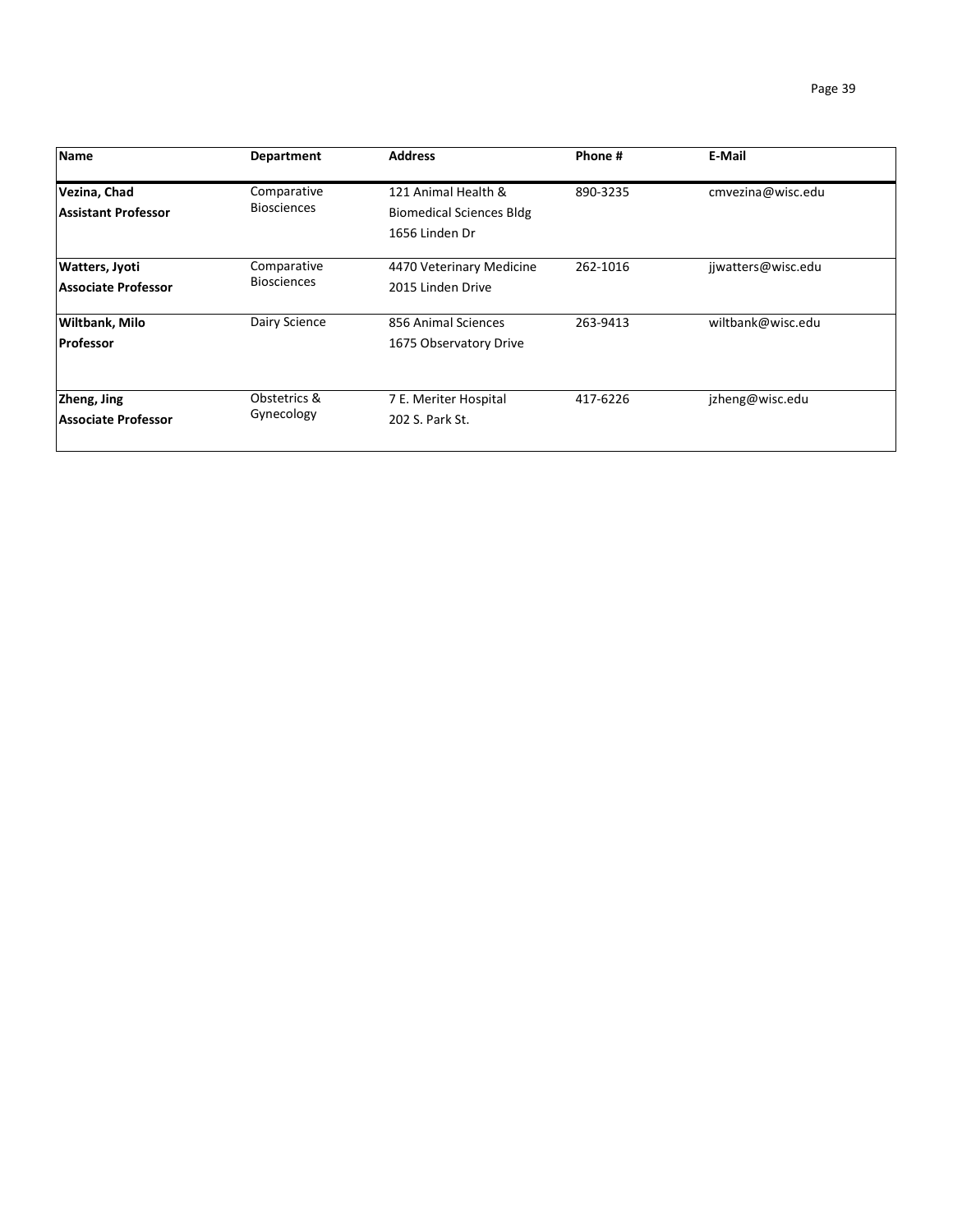| 2010 ERP Program Student Directory |                      |                       |  |
|------------------------------------|----------------------|-----------------------|--|
| <b>NAME</b>                        | <b>ADVISOR</b>       | <b>EMAIL</b>          |  |
| Alvarez, Roxanne                   | Bird, Ian M.         | realvarez@wisc.edu    |  |
| Bankowski, Heather                 | Bird, Ian M.         | hkerrick@wisc.edu     |  |
| Boeldt, Derek                      | Bird, Ian M.         | dsboeldt@wisc.edu     |  |
| Bushkofsky, Justin                 | Jefcoate, Colin R.   | bushkofsky@wisc.edu   |  |
| Clemente, Luca                     | Bertics, Paul John   | lclemente@wisc.edu    |  |
| Giakoumopoulos Maria               | Golos, Thaddeus G.   | giakoumopoul@wisc.edu |  |
| Guerriero, Kathryn                 | Terasawa-Grilley, Ei | kguerriero@wisc.edu   |  |
| Hackbart, Katherine                | Wiltbank, Milo C.    | khackbart@wisc.edu    |  |
| Hayashi, Kentaro                   | Atwood, Craig S      | hayashi3@wisc.edu     |  |
| Hutcherson, Beverly                | Abbott, David H.     | bahutcherson@wisc.edu |  |
| Jiang, Yizhou                      | Zheng, Jing          | jiang5@wisc.edu       |  |
| Jobe, S. Omar                      | Magness, Ronald R.   | sjobe@wisc.edu        |  |
| Kenealy, Brian                     | Terasawa-Grilley, Ei | kenealy@wisc.edu      |  |
| Kibbe, Carly                       | Shalev, Anath        | kibbe@wisc.edu        |  |
| Kristianto, Jasmin                 | Duello, Theresa      | kristianto@wisc.edu   |  |
| Krupp, Jennifer                    | Bird, Ian M.         | jlkrupp@wisc.edu      |  |
| Lee, Jinwoo                        | Jefcoate, Colin R.   | jwlee7@wisc.edu       |  |
| Lewis, Samantha                    | Jorgensen, Joan      | srlewis2@wisc.edu     |  |
| Li, Yan                            | Duello, Theresa      | li99@wisc.edu         |  |
| Maguire, Meghan                    | Bird, Ian M.         | mlmaguire@wisc.edu    |  |
| Meyer, Katie                       | Bird, Ian M.         | kmmeyer1@wisc.edu     |  |
| Morschauser, Timothy               | Bird, Ian M.         | morschauser@wisc.edu  |  |
| Nair, Gopika                       | Odorico, Jon S.      | gnair@wisc.edu        |  |
| Pastore, Mayra                     | Duello, Theresa      | mpastore@wisc.edu     |  |
| Rozner, Ann                        | Golos, Thaddeus G.   | annbaker@wisc.edu     |  |
| Silva, Soraya                      | Wiltbank, Milo C.    | ssilva@wisc.edu       |  |
| Tyler, Chanel                      | Patankar, Manish S   | cttyler@wisc.edu      |  |

| NIH T32 Trainees 2004-Present   |                      |  |  |
|---------------------------------|----------------------|--|--|
| Dr. Jennifer Arens-Gubbels, PhD | Derek Boeldt         |  |  |
| Dr. Jacqueline Cale, PhD        | Justin Bushkofsky    |  |  |
| Dr. Jessica Drenzek, PhD        | Maria Giakoumopoulos |  |  |
| Dr. Behzad Gerami-Naini, PhD    | Kathryn Guerriero    |  |  |
| Dr. Nichole Korpi Steiner, PhD  | Katherine Hackbart   |  |  |
| Dr. Sekoni Noel, PhD            | Samantha Lewis       |  |  |
| Dr. J. Christina Pattison, PhD  | Ann Rozner           |  |  |
| Dr. Amy Reeder, PhD             | Dr. Chanel Tyler     |  |  |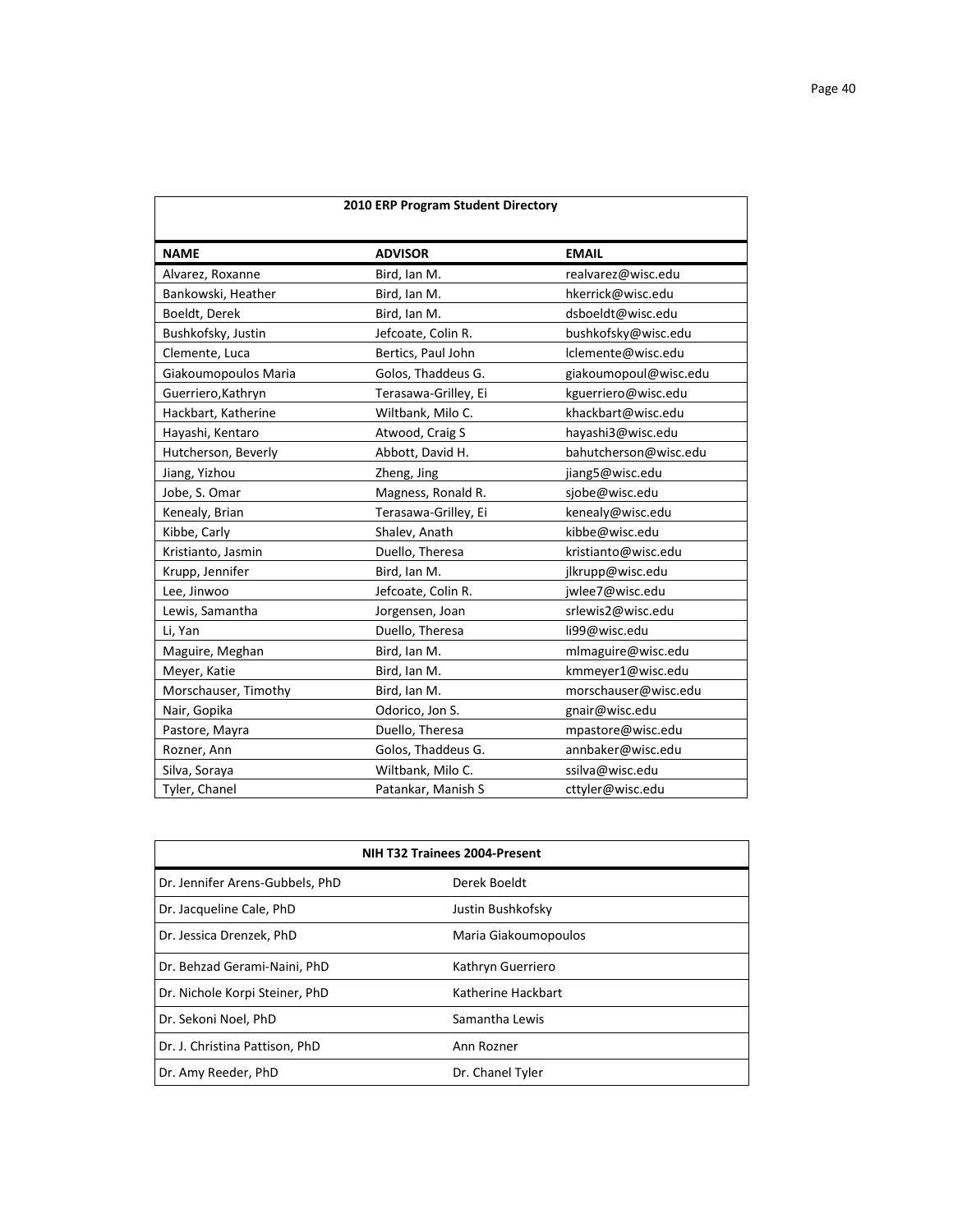| Page 41 | Document Title |  |
|---------|----------------|--|
|---------|----------------|--|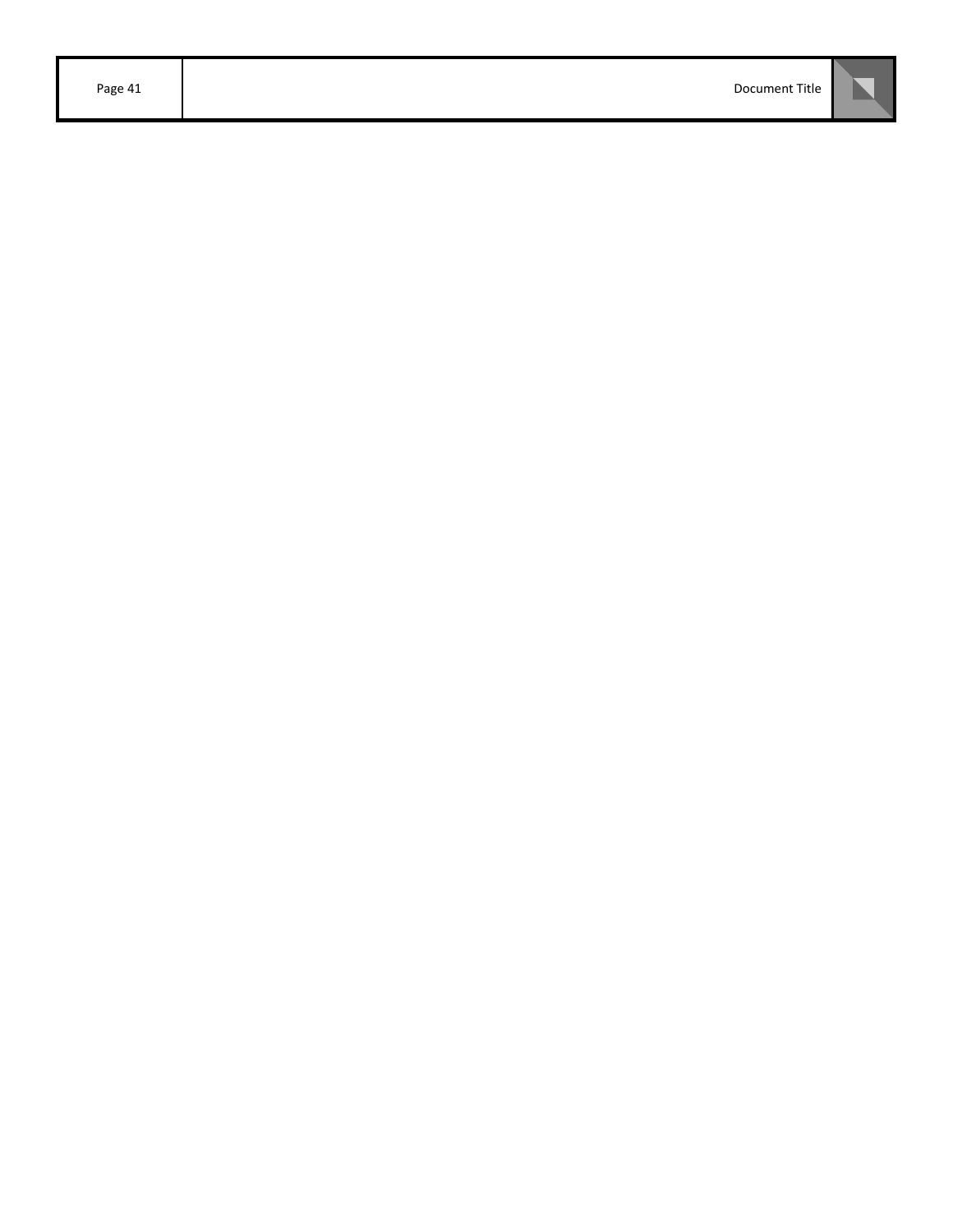| Page 42 | Document Title |  |
|---------|----------------|--|
|---------|----------------|--|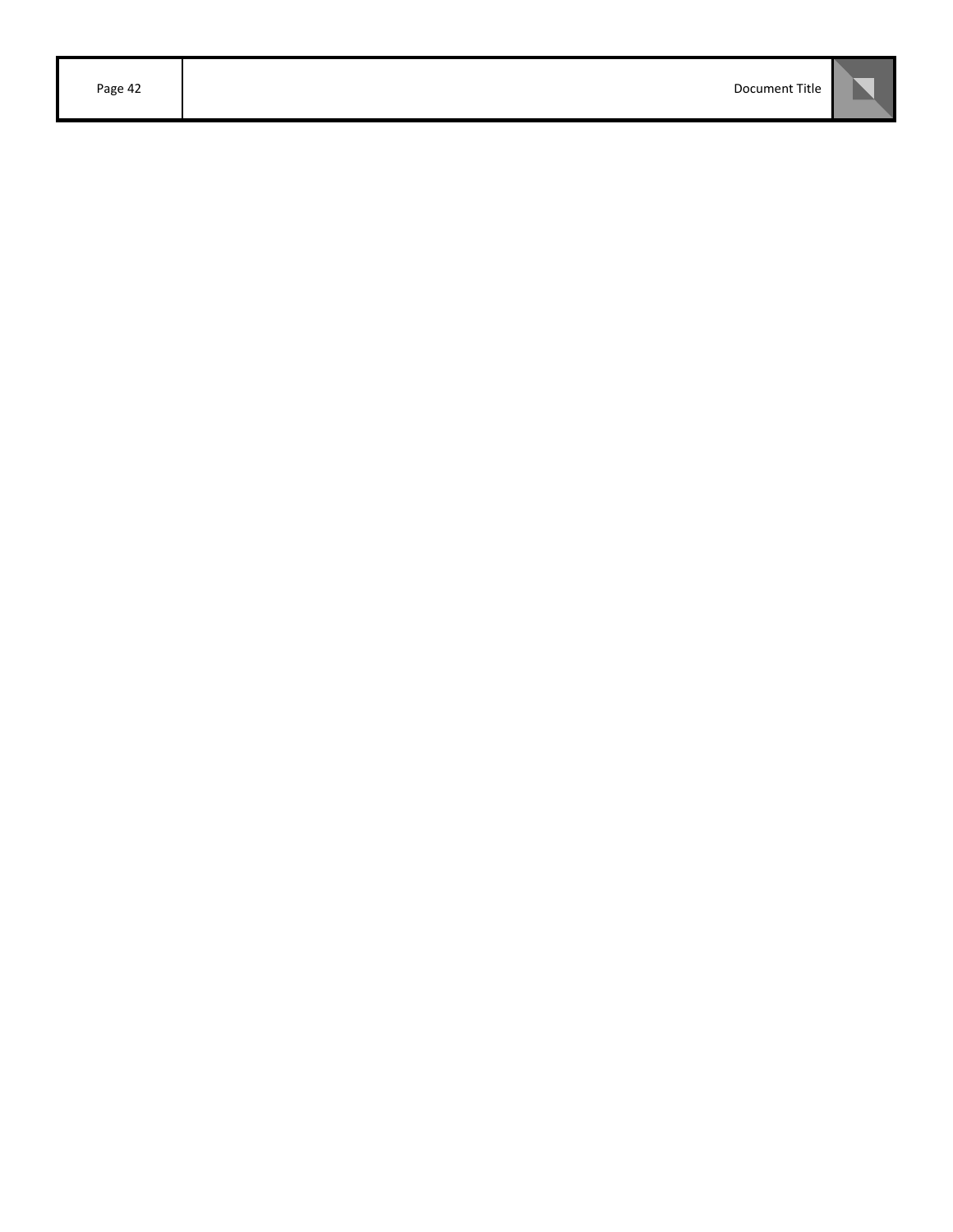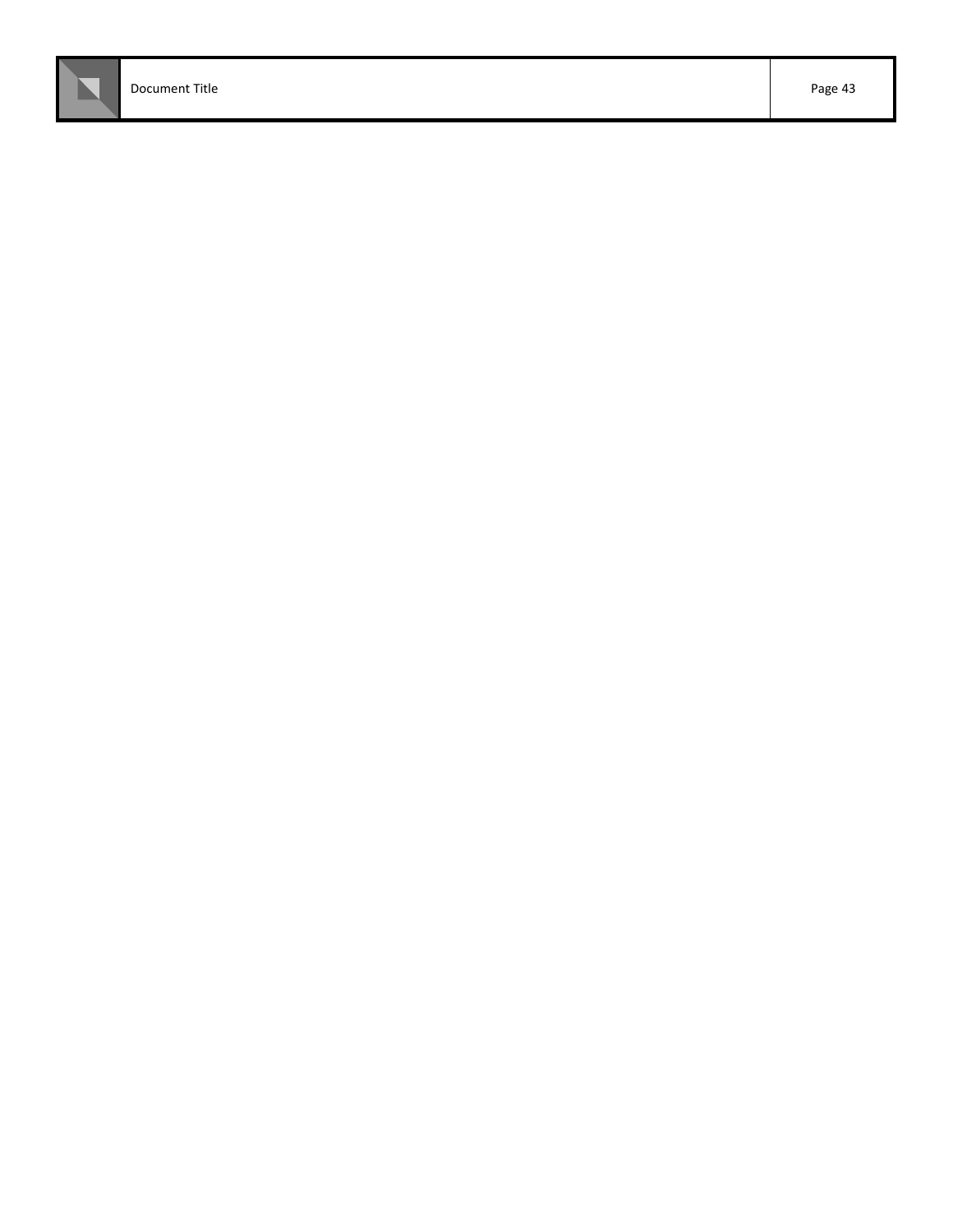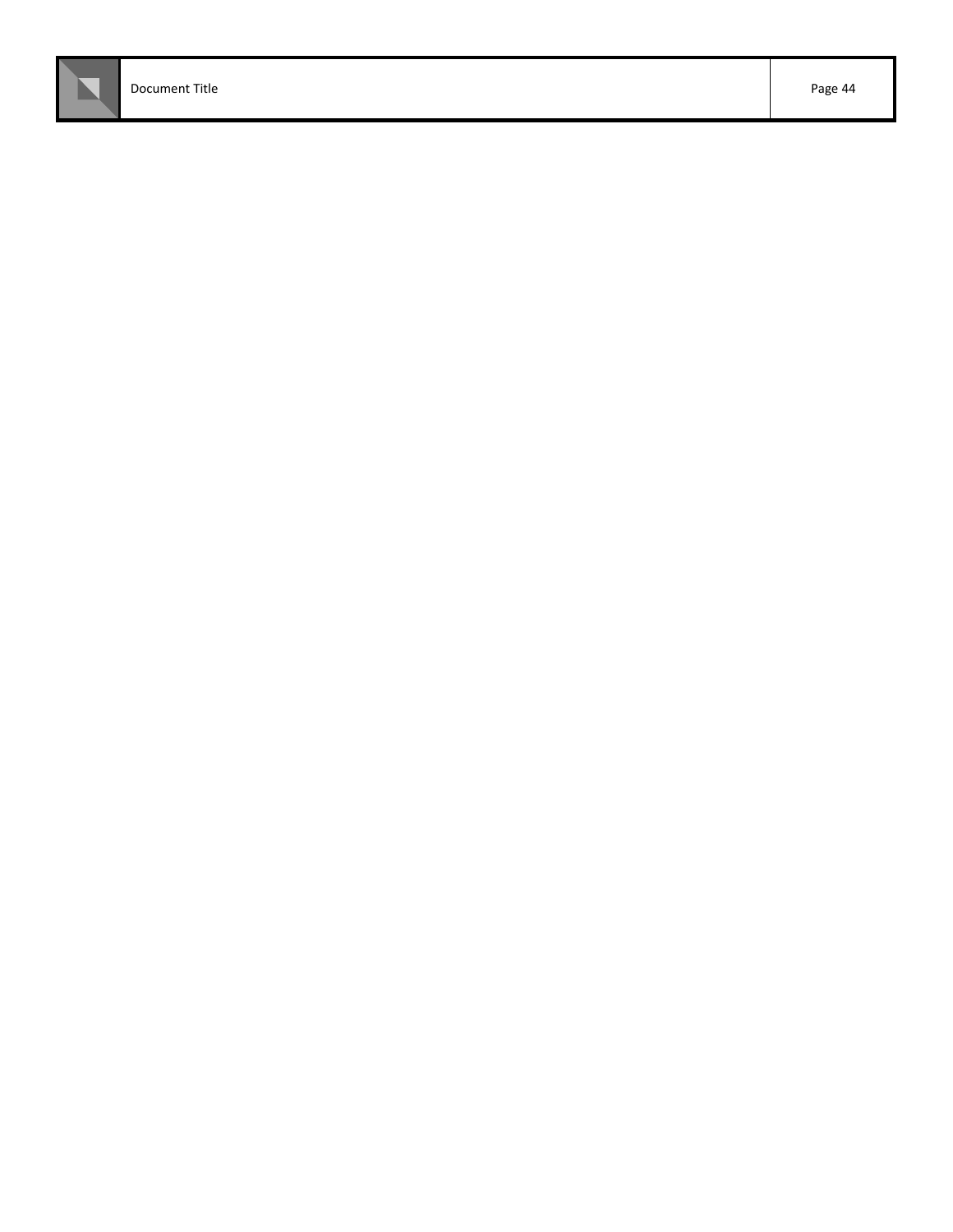| Page 45 | Document Title |  |
|---------|----------------|--|
|---------|----------------|--|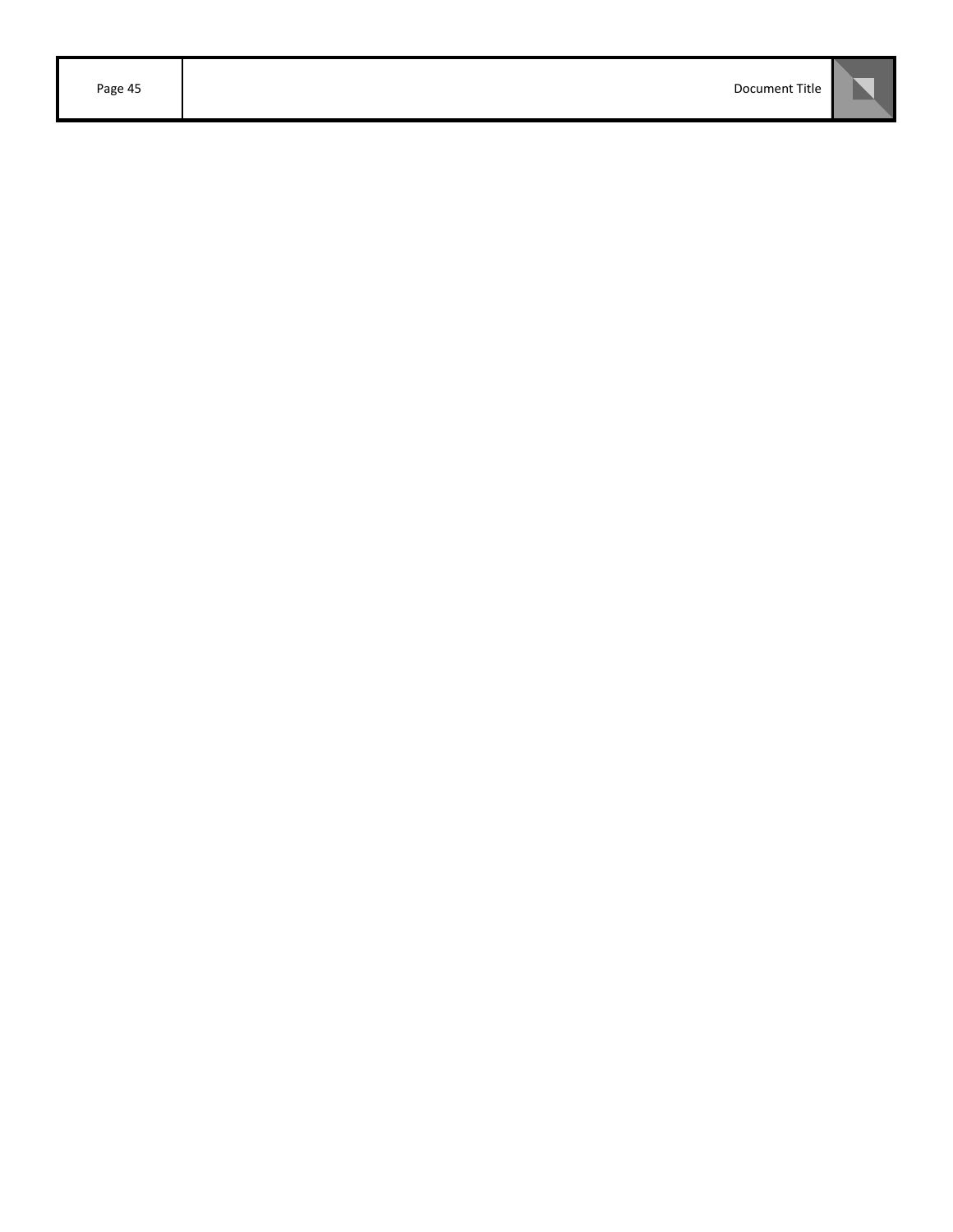| Page 46 | Document Title |  |
|---------|----------------|--|
|---------|----------------|--|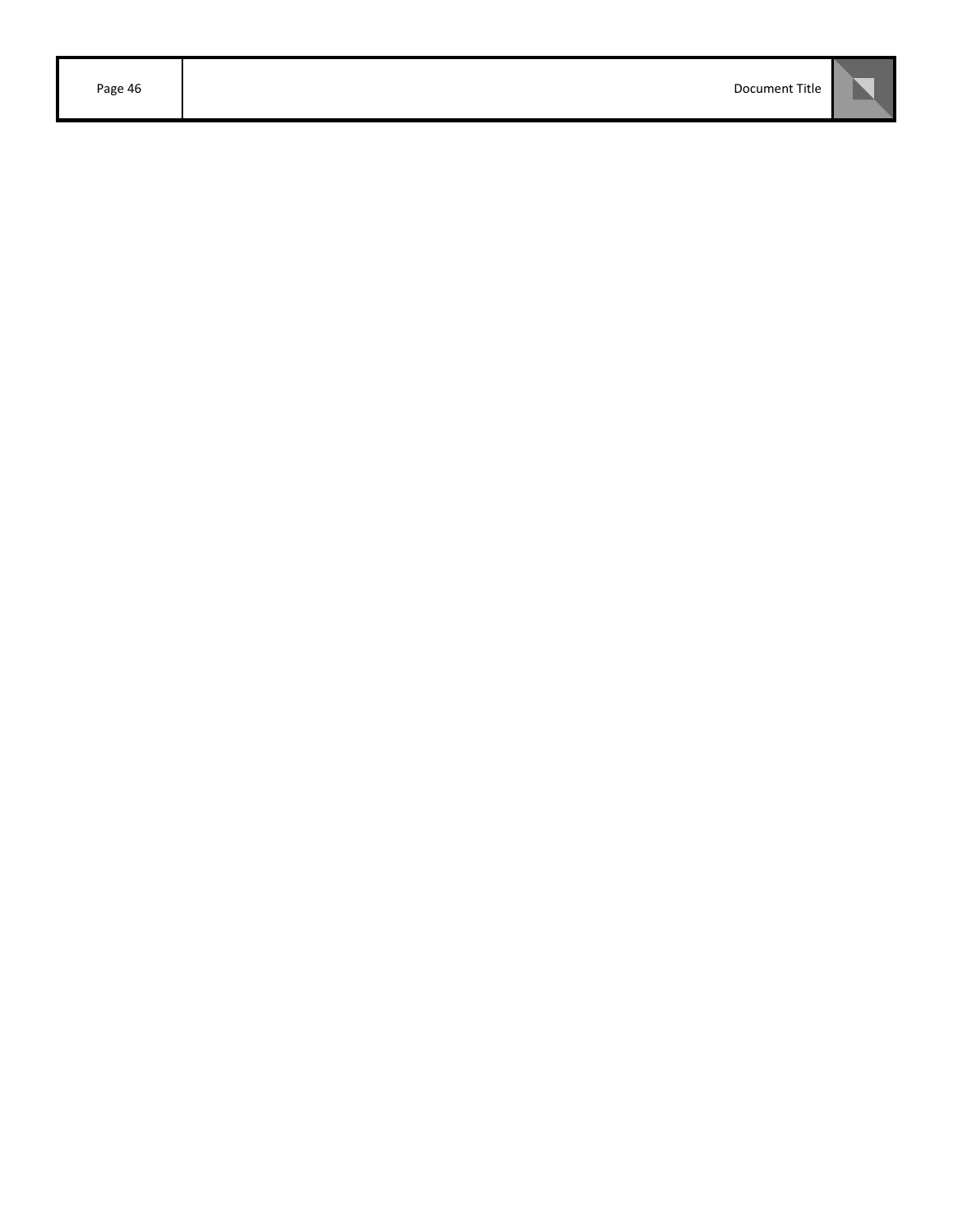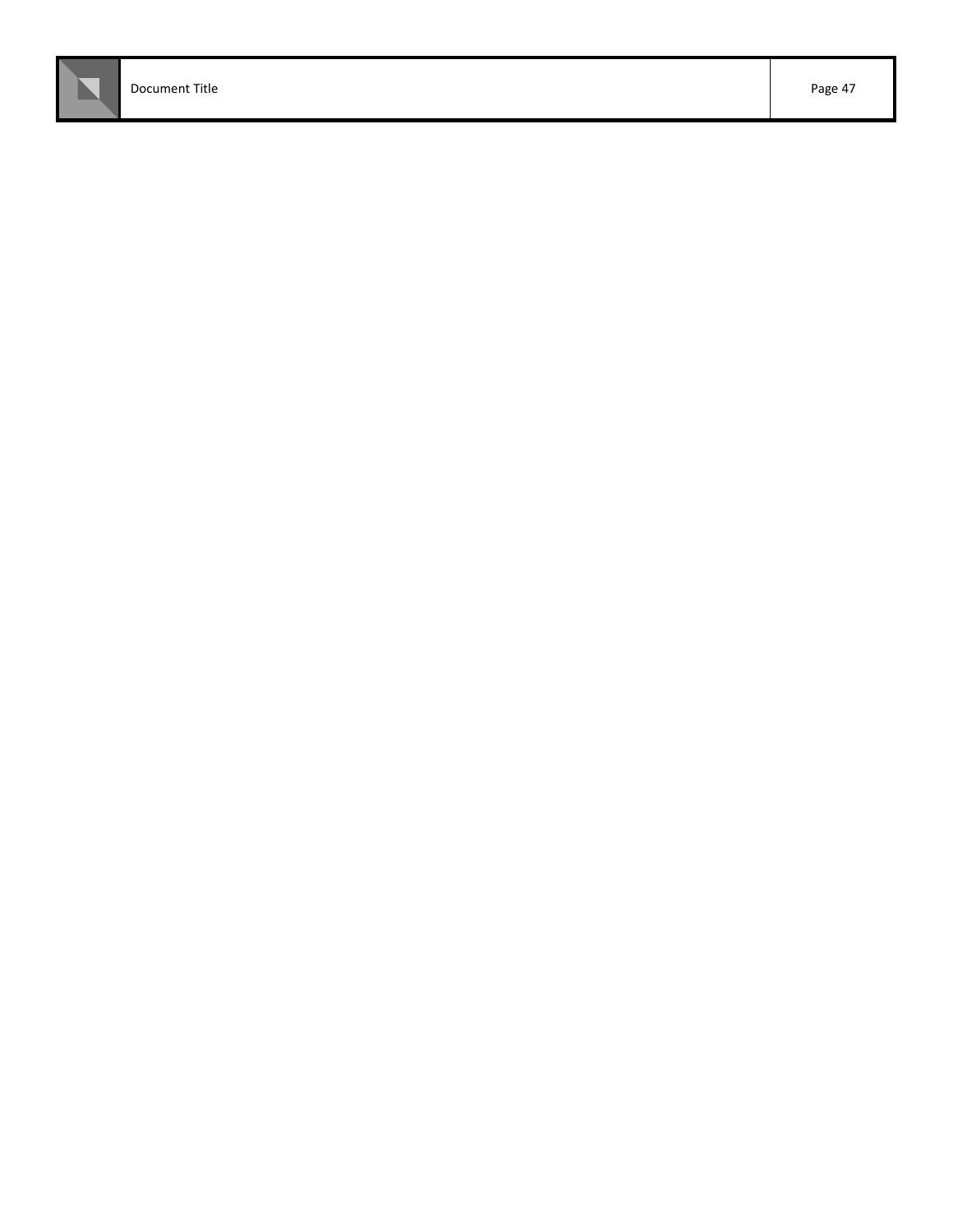| Page 48 | Document Title |  |
|---------|----------------|--|
|---------|----------------|--|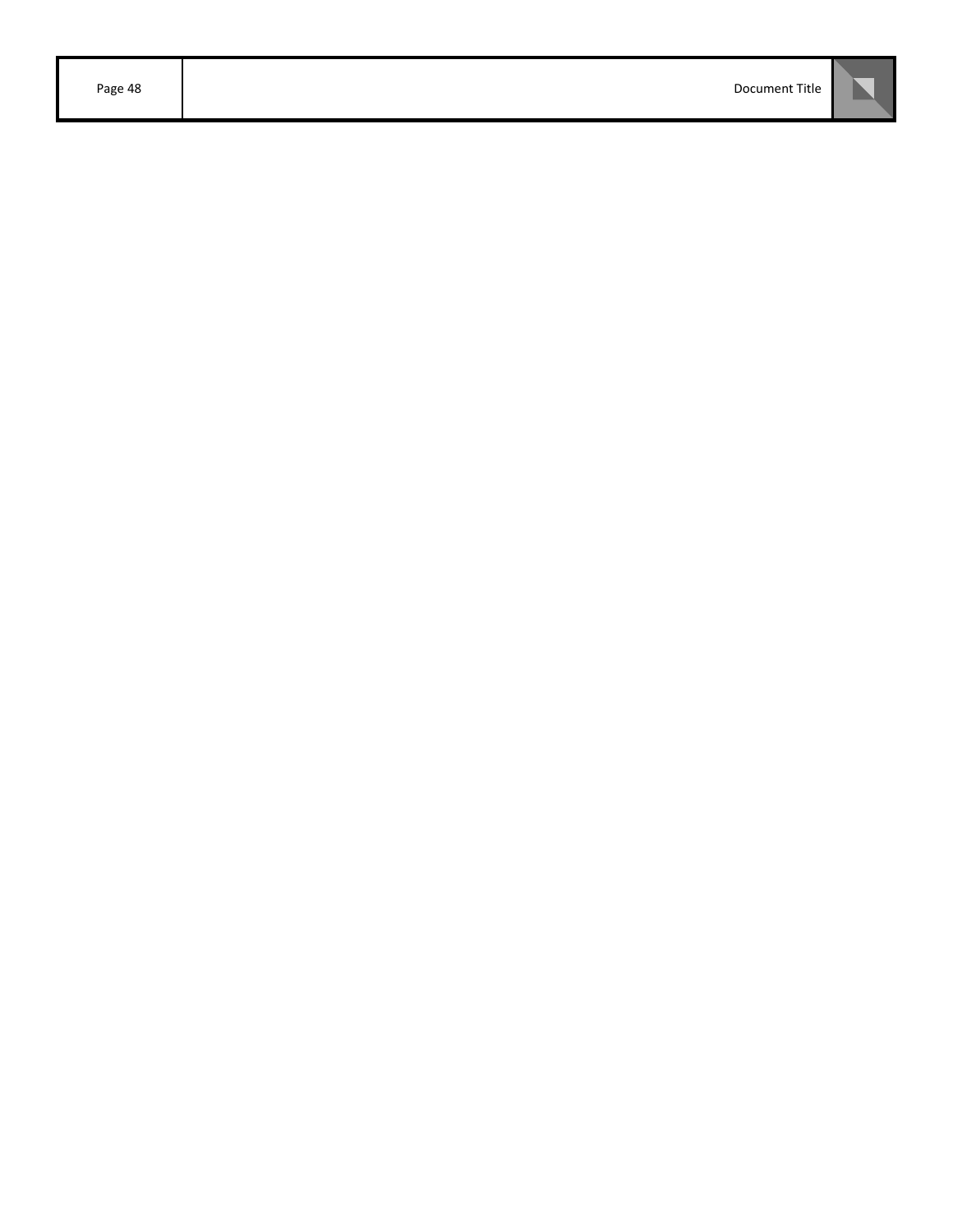| Page 49 | Document Title |  |
|---------|----------------|--|
|---------|----------------|--|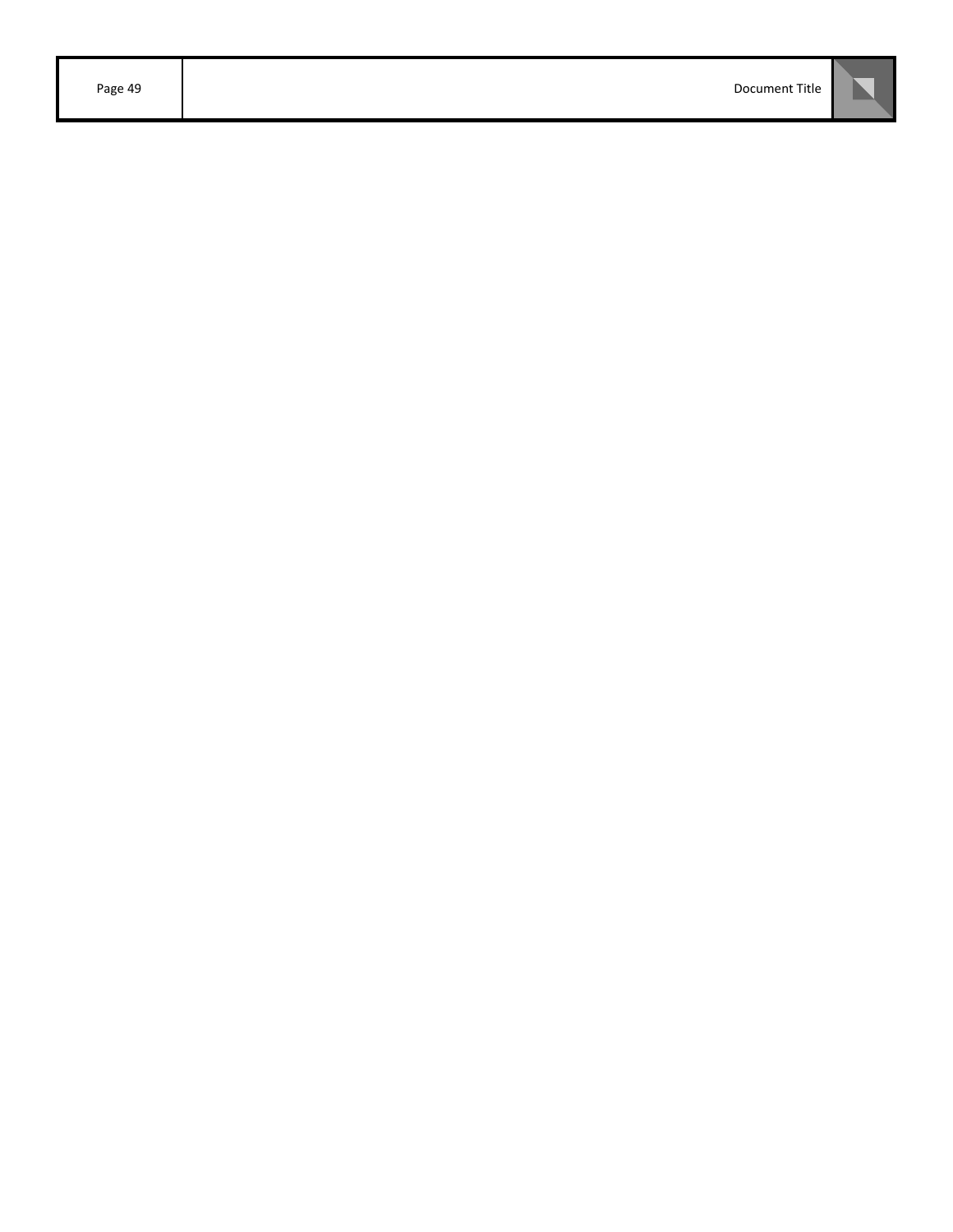